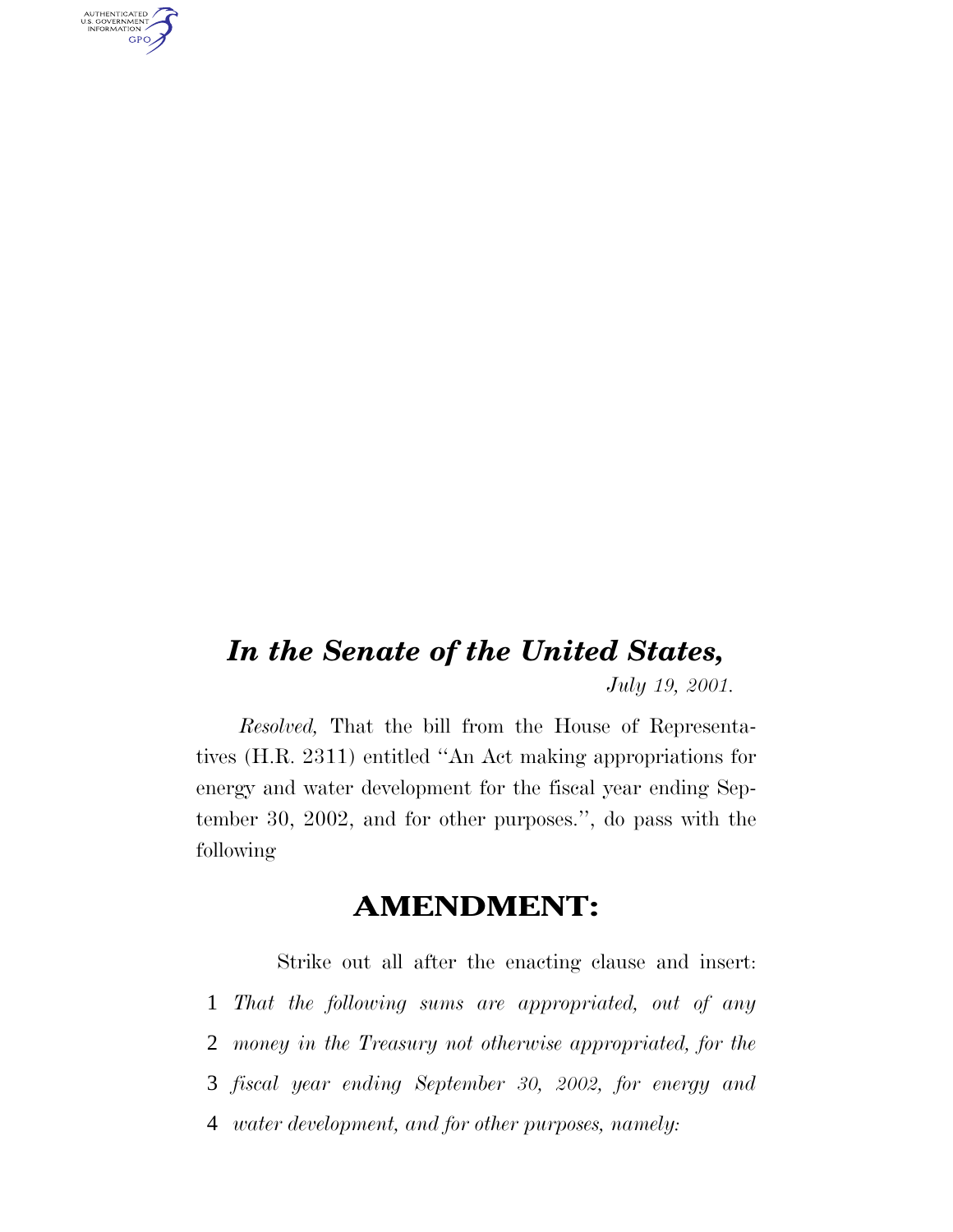|                | TITLE I                                                       |
|----------------|---------------------------------------------------------------|
| $\overline{2}$ | DEPARTMENT OF DEFENSE-CIVIL                                   |
| 3              | DEPARTMENT OF THE ARMY                                        |
| 4              | CORPS OF ENGINEERS-CIVIL                                      |
| 5              | The following appropriations shall be expended under          |
|                | 6 the direction of the Secretary of the Army and the super-   |
|                | 7 vision of the Chief of Engineers for authorized civil func- |
|                | 8 tions of the Department of the Army pertaining to rivers    |
| 9              | and harbors, flood control, beach erosion, and related pur-   |
| 10             | poses.                                                        |

*GENERAL INVESTIGATIONS*

 *For expenses necessary for the collection and study of basic information pertaining to river and harbor, flood con- trol, shore protection, and related projects, restudy of au- thorized projects, miscellaneous investigations, and, when authorized by laws, surveys and detailed studies and plans and specifications of projects prior to construction, \$152,402,000, to remain available until expended, of which not less than \$500,000 shall be used to conduct a study of Port of Iberia, Louisiana, and of which such sums as are necessary shall be used by the Secretary of the Army to con- duct and submit to Congress a study that examines the known and potential environmental effects of oil and gas drilling activity in the Great Lakes (including effects on the shorelines and water of the Great Lakes): Provided, That*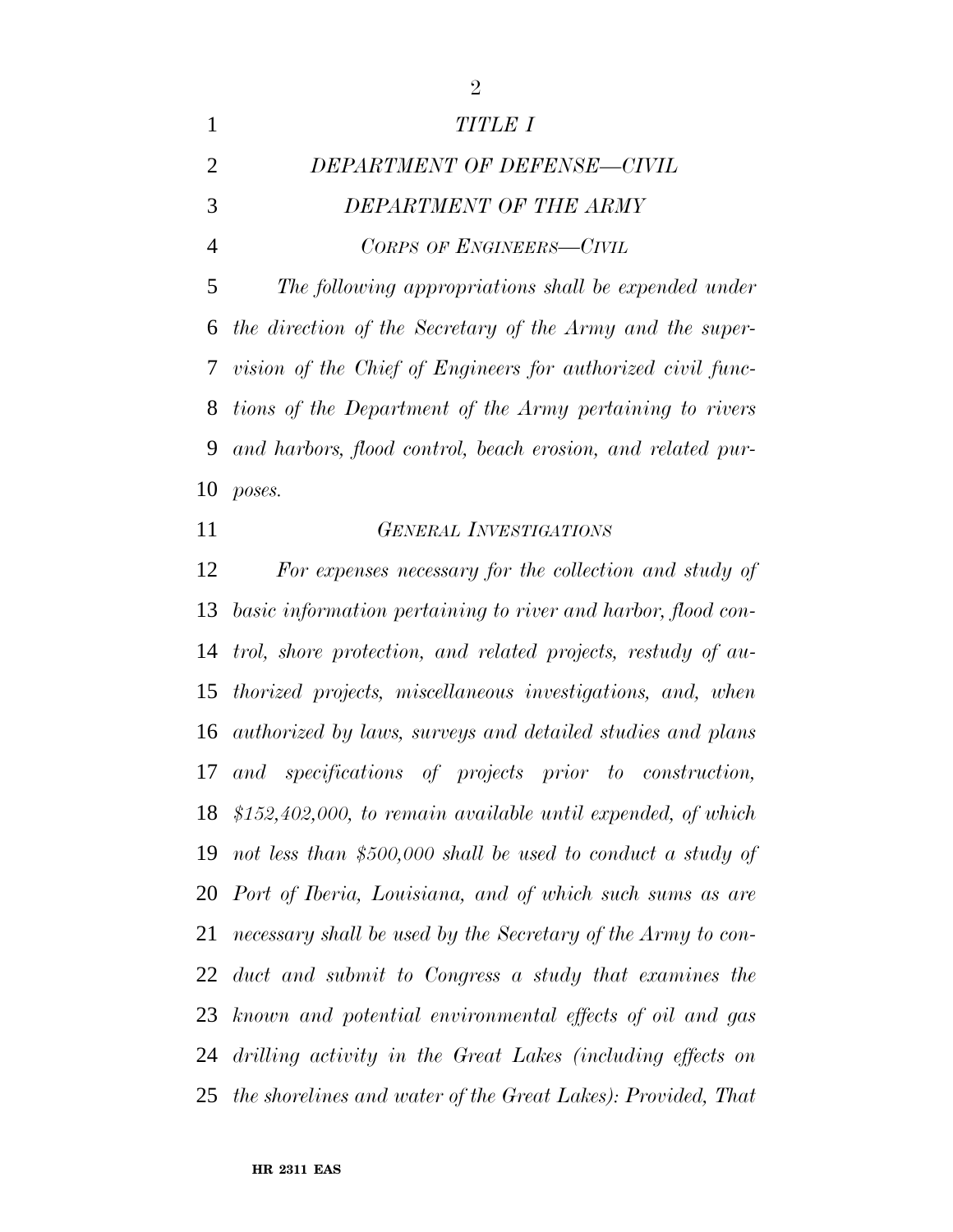*during the fiscal years 2002 and 2003, no Federal or State permit or lease shall be issued for oil and gas slant, direc- tional, or offshore drilling in or under 1 or more of the Great Lakes (including in or under any river flowing into or out of the lake): Provided further, That using \$100,000 of the funds provided herein for the States of Maryland, Virginia, Pennsylvania and the District of Columbia, the Secretary of the Army, acting through the Chief of Engi- neers, is directed to conduct a Chesapeake Bay shoreline erosion study, including an examination of management measures that could be undertaken to address the sediments behind the dams on the lower Susquehanna River: Provided further, That the Secretary of the Army, using \$100,000 of the funds provided herein, is directed to conduct studies for flood damage reduction, environmental protection, envi- ronmental restoration, water supply, water quality and other purposes in Tuscaloosa County, Alabama, and shall provide a comprehensive plan for the development, con- servation, disposal and utilization of water and related land resources, for flood damage reduction and allied pur- poses, including the determination of the need for a res- ervoir to satisfy municipal and industrial water supply needs: Provided further, That within the funds provided herein, the Secretary may use \$300,000 for the North Geor-gia Water Planning District Watershed Study, Georgia.*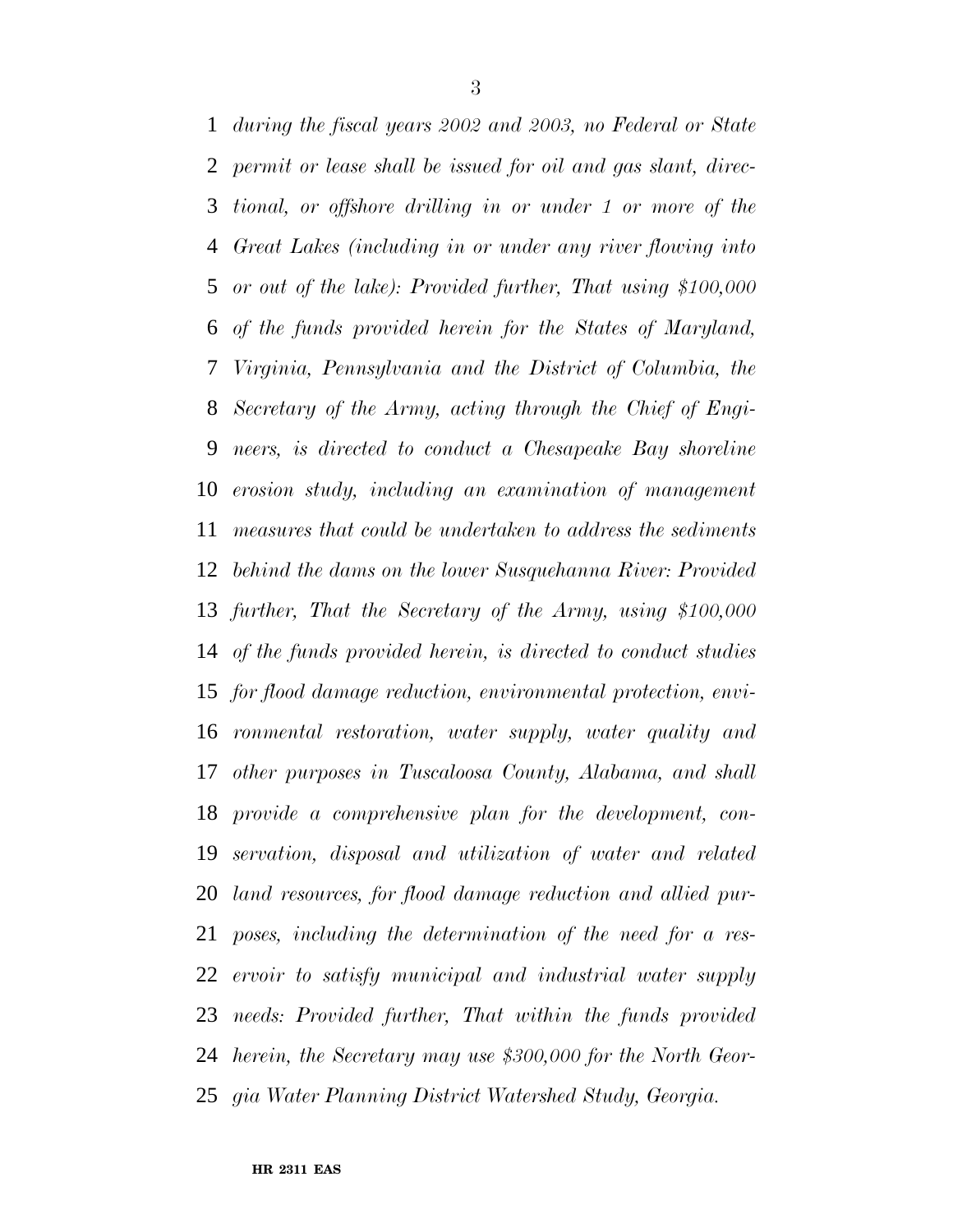#### *CONSTRUCTION, GENERAL*

 *For the prosecution of river and harbor, flood control, shore protection, and related projects authorized by laws; and detailed studies, and plans and specifications, of projects (including those for development with participation or under consideration for participation by States, local governments, or private groups) authorized or made eligible for selection by law (but such studies shall not constitute a commitment of the Government to construction), \$1,570,798,000, to remain available until expended, of which such sums as are necessary for the Federal share of construction costs for facilities under the Dredged Material Disposal Facilities program shall be derived from the Har- bor Maintenance Trust Fund, as authorized by Public Law 104–303; and of which such sums as are necessary pursuant to Public Law 99–662 shall be derived from the Inland Wa- terways Trust Fund, for one-half of the costs of construction and rehabilitation of inland waterways projects, including rehabilitation costs for the Lock and Dam 12, Mississippi River, Iowa; Lock and Dam 24, Mississippi River, Illinois and Missouri; Lock and Dam 3, Mississippi River, Min- nesota; and London Locks and Dam, and Kanawha River, West Virginia, projects; and of which funds are provided for the following projects in the amounts specified:*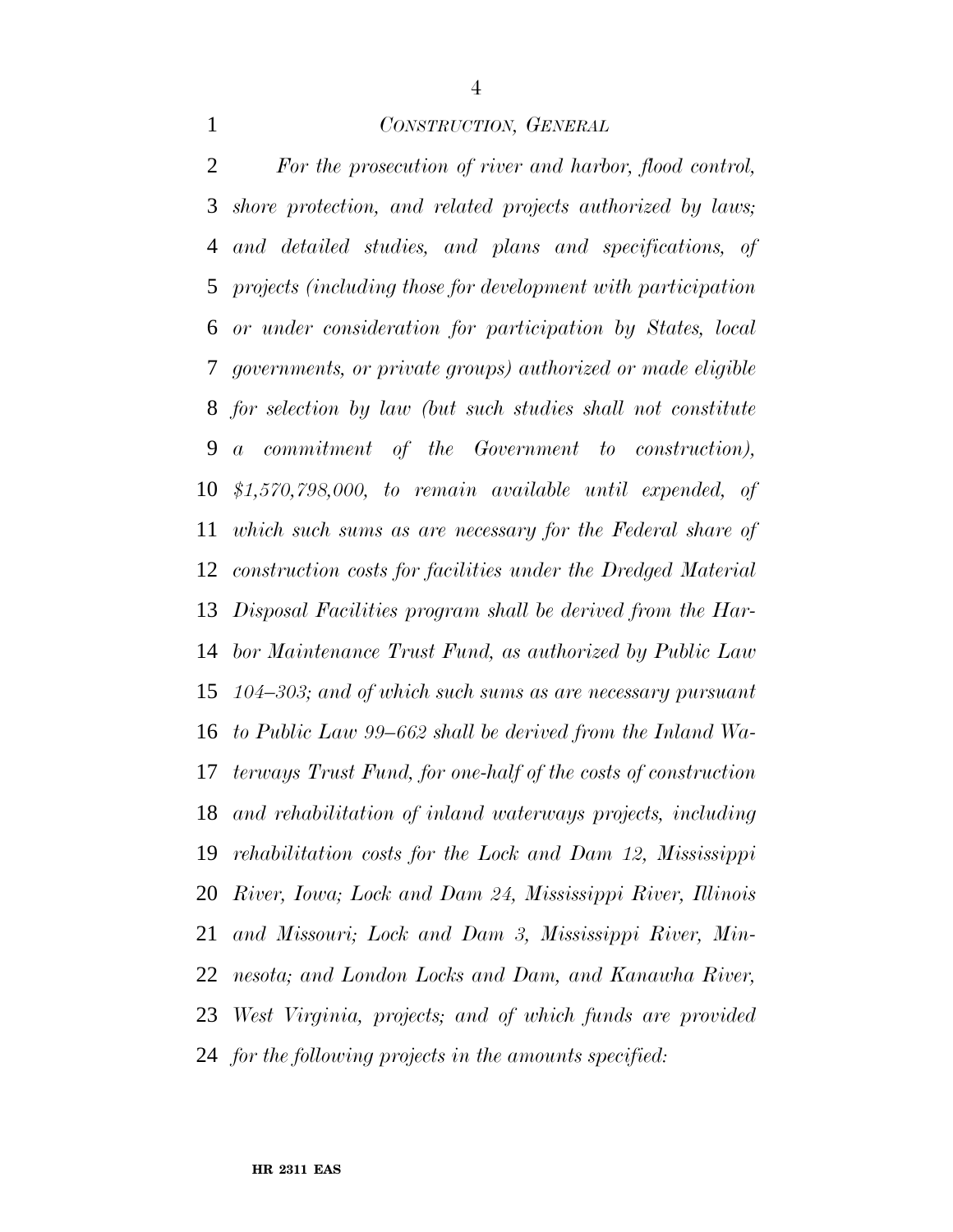*Red River Emergency Bank Protection, AR, \$4,500,000;*

 *Indianapolis Central Waterfront, Indiana, \$5,000,000;*

 *Southern and Eastern Kentucky, Kentucky, \$2,500,000:*

 *Provided, That using \$200,000 of the funds provided herein, the Secretary of the Army, acting through the Chief of Engi- neers, is directed to conduct, at full Federal expense, tech- nical studies of individual ditch systems identified by the State of Hawaii, and to assist the State in diversification by helping to define the cost of repairing and maintaining selected ditch systems: Provided further, That the Secretary of the Army, acting through the Chief of Engineers, is di- rected to use \$1,300,000 of the funds appropriated herein to continue construction of the navigation project at Kaumalapau Harbor, Hawaii: Provided further, That with \$800,000 of the funds provided herein, the Secretary of the Army, acting through the Chief of Engineers, is directed to continue construction of the Brunswick County Beaches, North Carolina-Ocean Isle Beach portion in accordance with the General Reevaluation Report approved by the Chief of Engineers on May 15, 1998: Provided further, That \$2,500,000 of the funds appropriated herein, the Secretary of the Army, acting through the Chief of Engineers, is di-*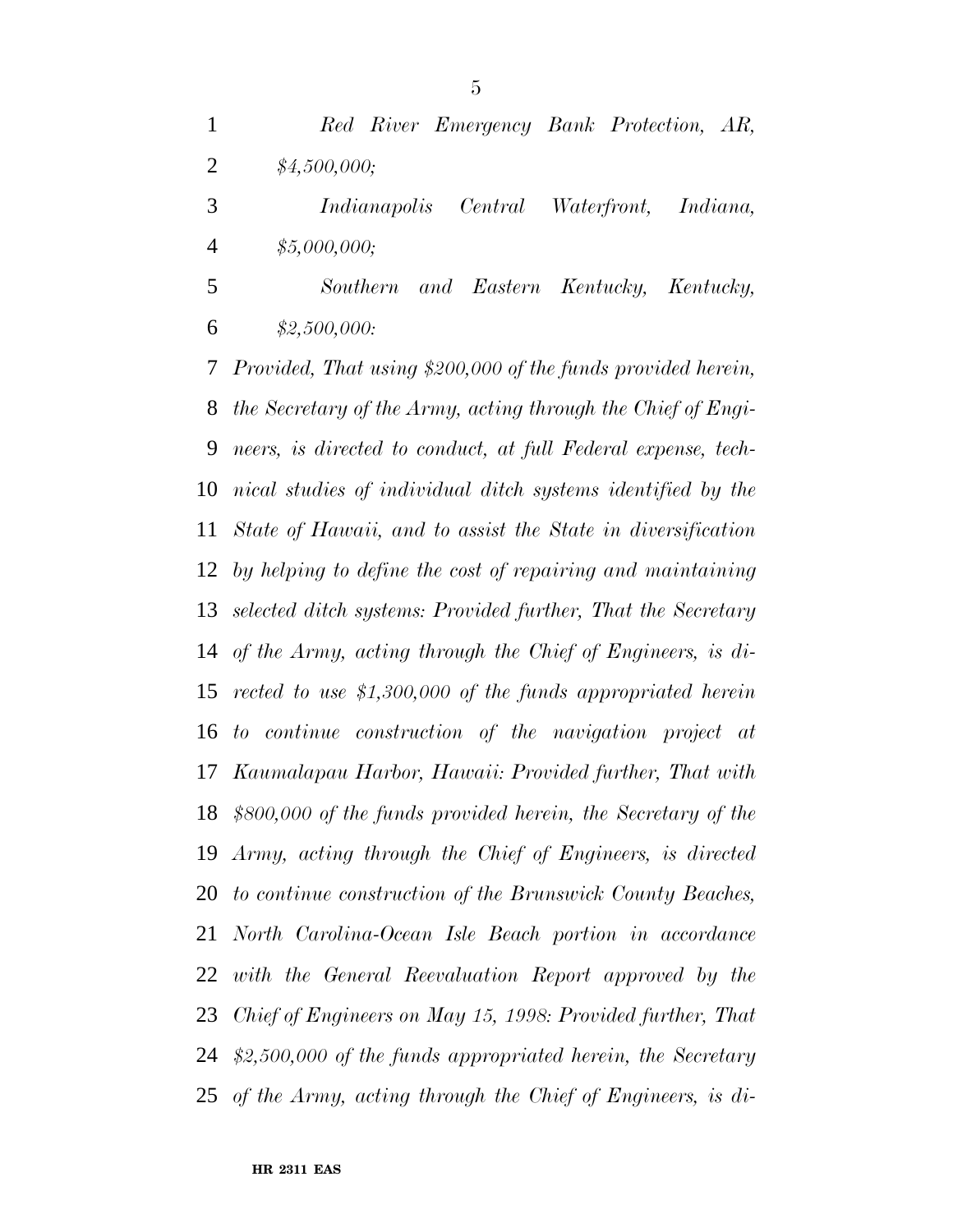*rected to use \$500,000 to undertake the Bowie County Levee Project, which is defined as Alternative B Local Sponsor Option, in the Corps of Engineers document entitled Bowie County Local Flood Protection, Red River, Texas, Project Design Memorandum No. 1, Bowie County Levee, dated April 1997: Provided further, That the Secretary of the Army is directed to use \$4,000,000 of the funds provided herein for Dam safety and Seepage/Stability Correction Program to continue construction of seepage control fea- tures at Waterbury Dam, Vermont: Provided further, That the Secretary of the Army, acting through the Chief of Engi- neers, is directed to use \$2,500,000 of the funds appro- priated herein to proceed with the removal of the Embrey Dam, Fredericksburg, Virginia: Provided further, That the Secretary of the Army, acting through the Chief of Engi- neers, is directed to use \$41,100,000 of the funds appro- priated herein to proceed with planning, engineering, de- sign or construction of the following elements of the Levisa and Tug Forks of the Big Sandy River and Upper Cum-berland River Project:*

- *\$4,500,000 for the Clover Fork, Kentucky, ele-ment of the project;*
- *\$1,000,000 for the City of Cumberland, Ken-tucky, element of the project;*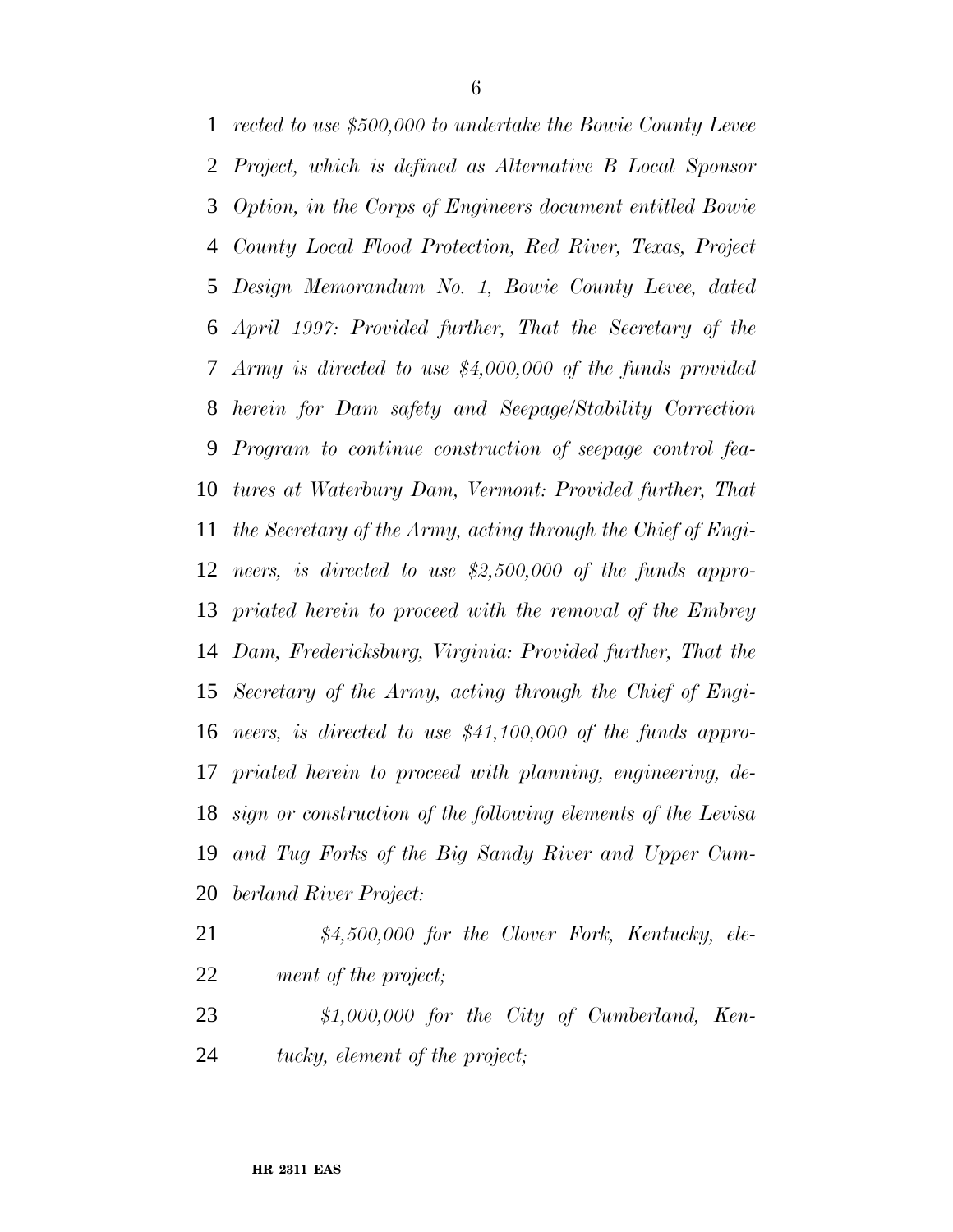| $\mathbf{1}$   | $$1,650,000$ for the town of Martin, Kentucky, ele-   |
|----------------|-------------------------------------------------------|
| $\overline{2}$ | ment of the project;                                  |
| 3              | $$2,100,000$ for the Pike County, Kentucky, ele-      |
| $\overline{4}$ | ment of the project, including \$1,100,000 for addi-  |
| 5              | tional studies along the tributaries of the Tug Fork  |
| 6              | and continuation of a Detailed Project Report for the |
| 7              | Levisa Fork;                                          |
| 8              | \$3,850,000 for the Martin County, Kentucky, ele-     |
| 9              | ment of the project;                                  |
| 10             | \$950,000 for the Floyd County, Kentucky, ele-        |
| 11             | ment of the project;                                  |
| 12             | \$600,000 for the Harlan County element of the        |
| 13             | project;                                              |
| 14             | \$800,000 for additional studies along tributaries    |
| 15             | of the Cumberland River in Bell County, Kentucky;     |
| 16             | $$18,600,000$ to continue work on the Grundy,         |
| 17             | Virginia, element of the project;                     |
| 18             | $$450,000$ to complete the Buchanan County, Vir-      |
| 19             | ginia, Detailed Project Report;                       |
| 20             | $$700,000$ to continue the Dickenson County, De-      |
| 21             | tailed Project Report;                                |
| 22             | $$1,500,000$ for the Lower Mingo County, West         |
| 23             | Virginia, element of the project;                     |
| 24             | \$600,000 for the Upper Mingo County, West Vir-       |
| 25             | <i>ginia, element of the project;</i>                 |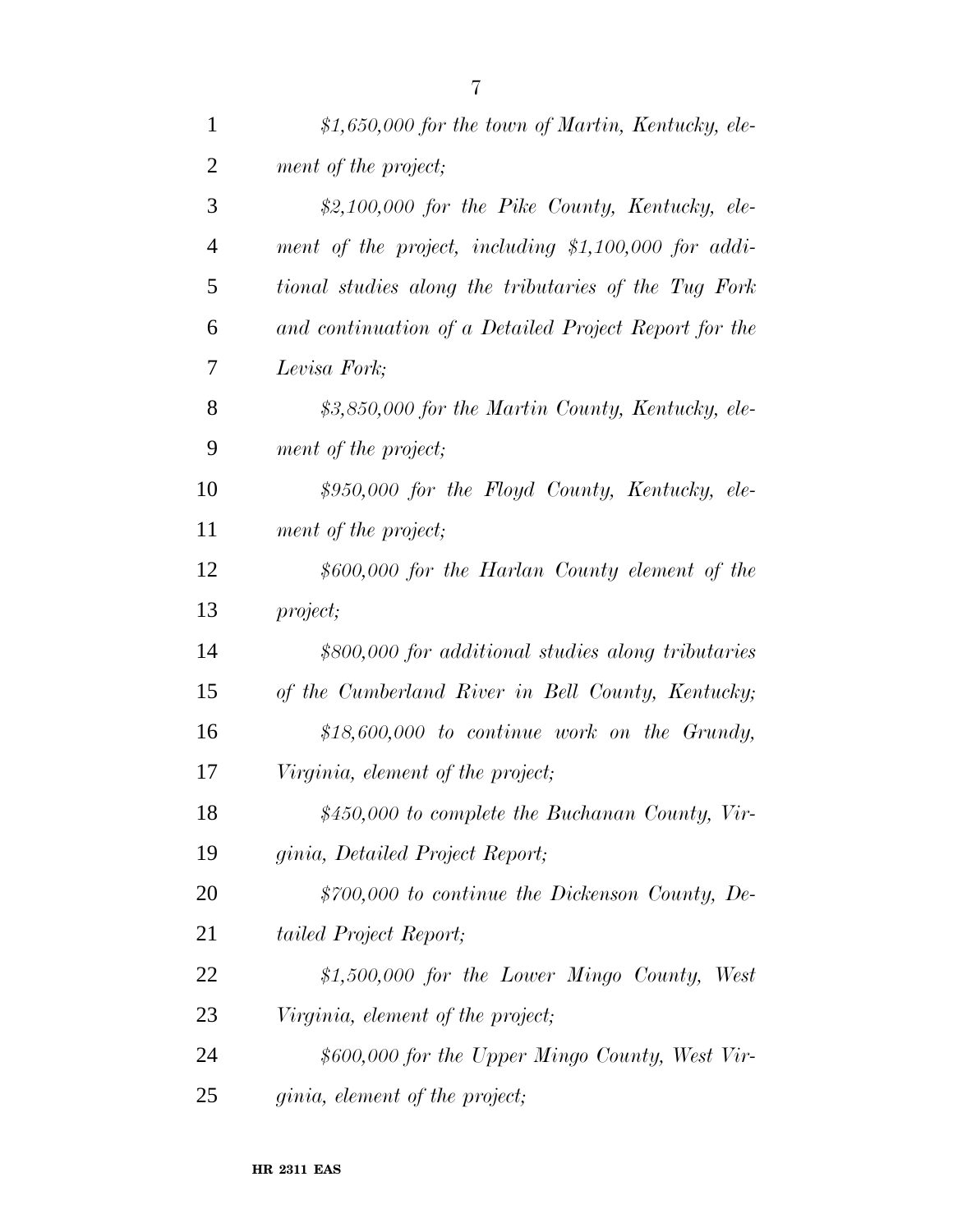*\$600,000 for the Wayne County, West Virginia, element of the project; \$3,200,000 for the McDowell County element of*

*the project:*

 *Provided further, That the Secretary of the Army, acting through the Chief of Engineers, is directed to continue the Dickenson County Detailed Project Report as generally de- fined in Plan 4 of the Huntington District Engineer's Draft Supplement to the Section 202 General Plan for Flood Damage Reduction dated April 1997, including all Russell Fork tributary streams within the County and special con- siderations as may be appropriate to address the unique relocations and resettlement needs for the flood prone com- munities within the County: Provided further, That, with respect to the environmental infrastructure project in Leb- anon, New Hampshire, for which funds are made available under this heading, the non-Federal interest shall receive credit toward the non-Federal share of the cost of the project for work performed before the date of execution of the project cooperation agreement, if the Secretary determines the work is integral to the project: Provided further, That within the funds provided herein, \$250,000 may be used for the Horse-shoe Lake, Arkansas feasibility study.*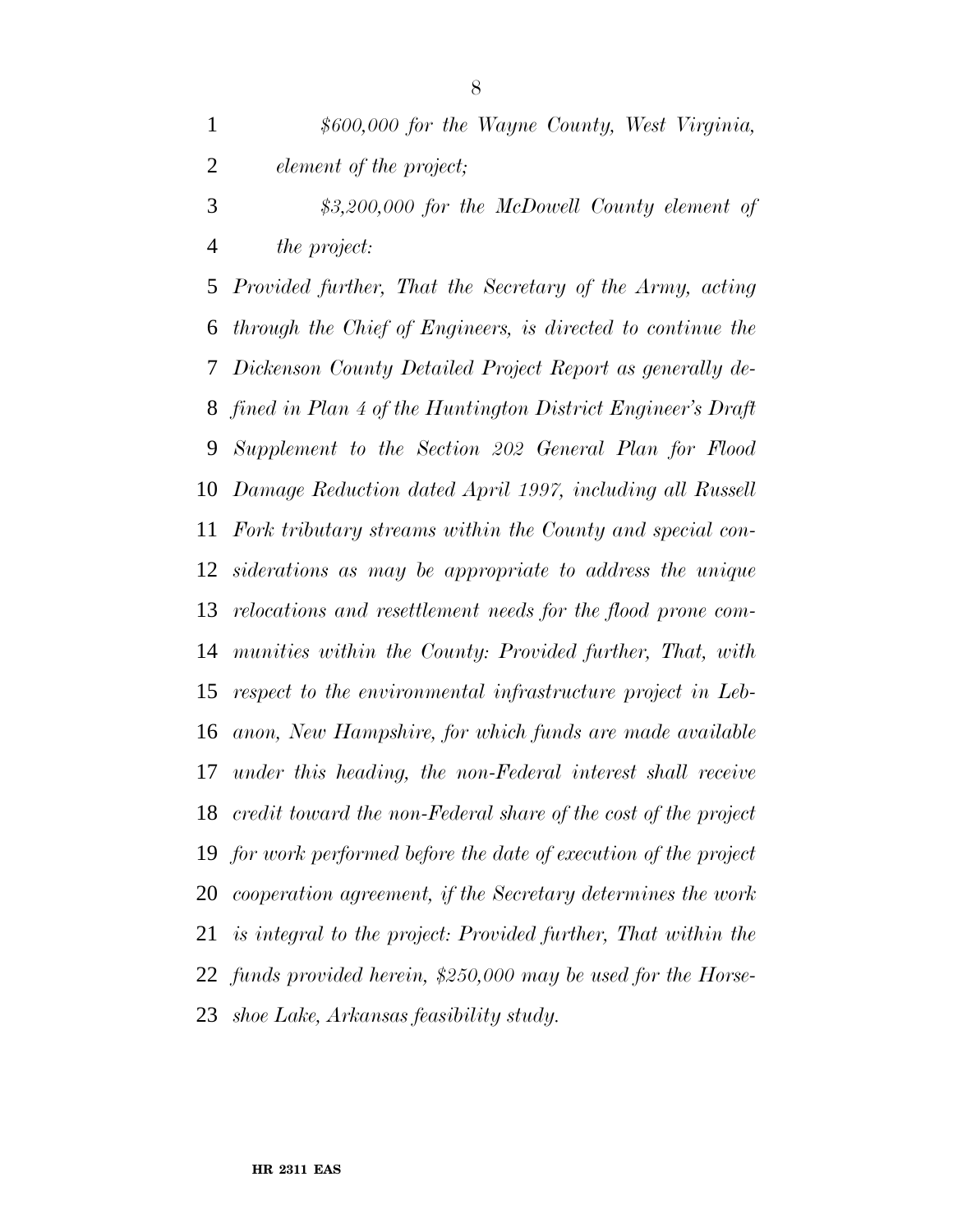*For expenses necessary for prosecuting work of flood control, and rescue work, repair, restoration, or mainte- nance of flood control projects threatened or destroyed by flood, as authorized by law (33 U.S.C. 702a and 702g–1), \$328,011,000, to remain available until expended.*

*OPERATION AND MAINTENANCE, GENERAL*

 *For expenses necessary for the preservation, operation, maintenance, and care of existing river and harbor, flood control, and related works, including such sums as may be necessary for the maintenance of harbor channels provided by a State, municipality or other public agency, outside of harbor lines, and serving essential needs of general com- merce and navigation; surveys and charting of northern and northwestern lakes and connecting waters; clearing and straightening channels; and removal of obstructions to navi- gation, \$1,833,263,000, to remain available until expended, of which not less than \$300,000 shall be used for a study to determine, and develop a project that would make, the best use, on beaches of adjacent towns, of sand dredged from Morehead City Harbor, Carteret County, North Carolina; of which such sums as become available in the Harbor Maintenance Trust Fund, pursuant to Public Law 99–662,*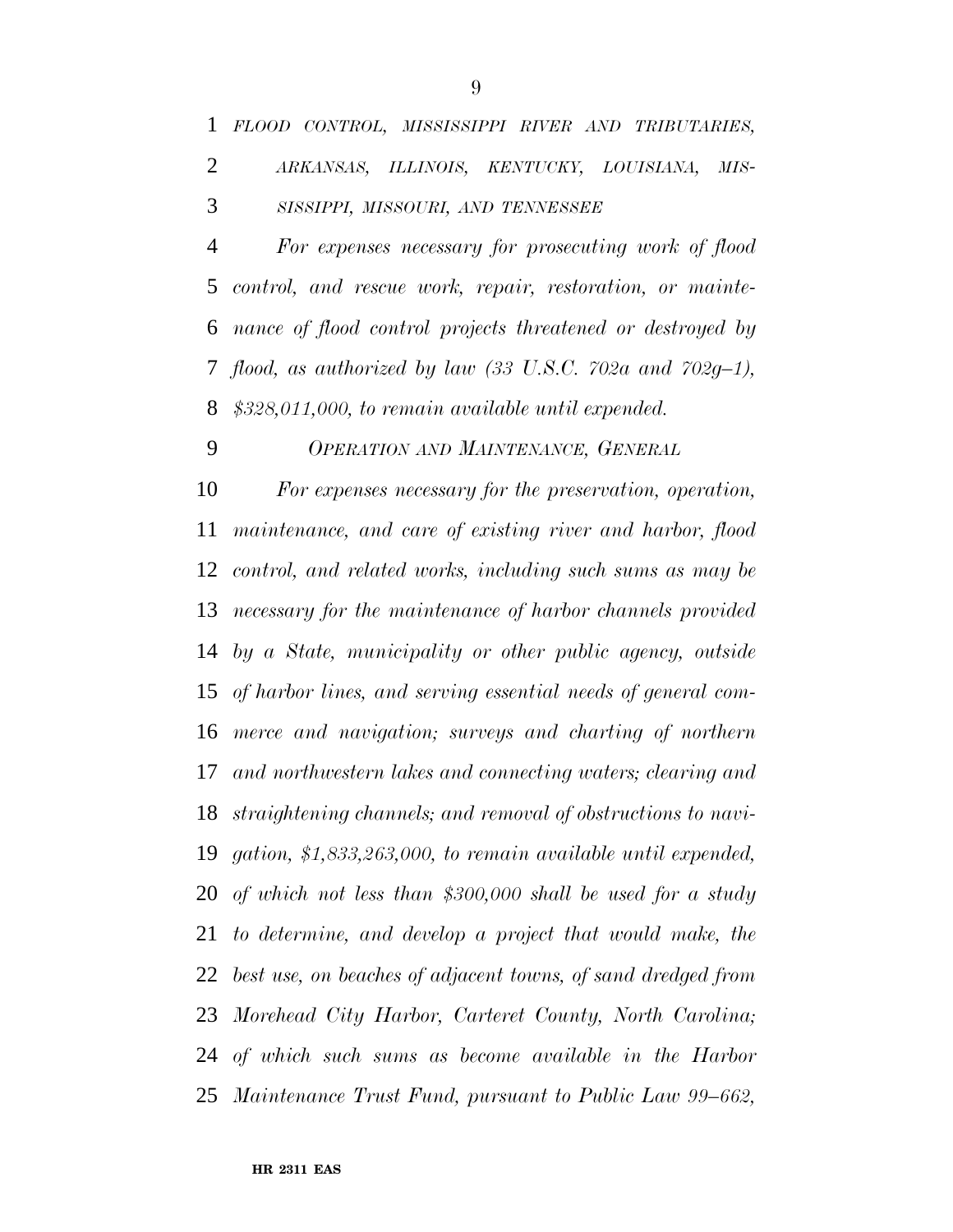*may be derived from that Fund, and of which such sums as become available from the special account established by the Land and Water Conservation Act of 1965, as amended (16 U.S.C. 460l), may be derived from that account for con- struction, operation, and maintenance of outdoor recreation facilities, and of which not less than \$400,000 shall be used to carry out maintenance dredging of the Sagamore Creek Channel, New Hampshire: Provided, That of funds appro- priated herein, for the Intracoastal Waterway, Delaware River to Chesapeake Bay, Delaware and Maryland, the Sec- retary of the Army, acting through the Chief of Engineers, is directed to reimburse the State of Delaware for normal operation and maintenance costs incurred by the State of Delaware for the SR1 Bridge from station 58*∂*00 to sta- tion 293*∂*00 between May 12, 1997 and September 30, 2002. Reimbursement costs shall not exceed \$1,277,000: Provided further, That the Secretary of the Army is directed to use \$2,000,000 of funds appropriated herein to remove and reinstall the docks and causeway, in kind, at Astoria East Boat Basin, Oregon: Provided further, That \$2,000,000 of the funds appropriated herein, the Secretary of the Army, acting through the Chief of Engineers, is di- rected to dredge a channel from the mouth of Wheeling Creek to Tunnel Green Park in Wheeling, West Virginia: Provided further, That \$500,000 of the funds appropriated herein*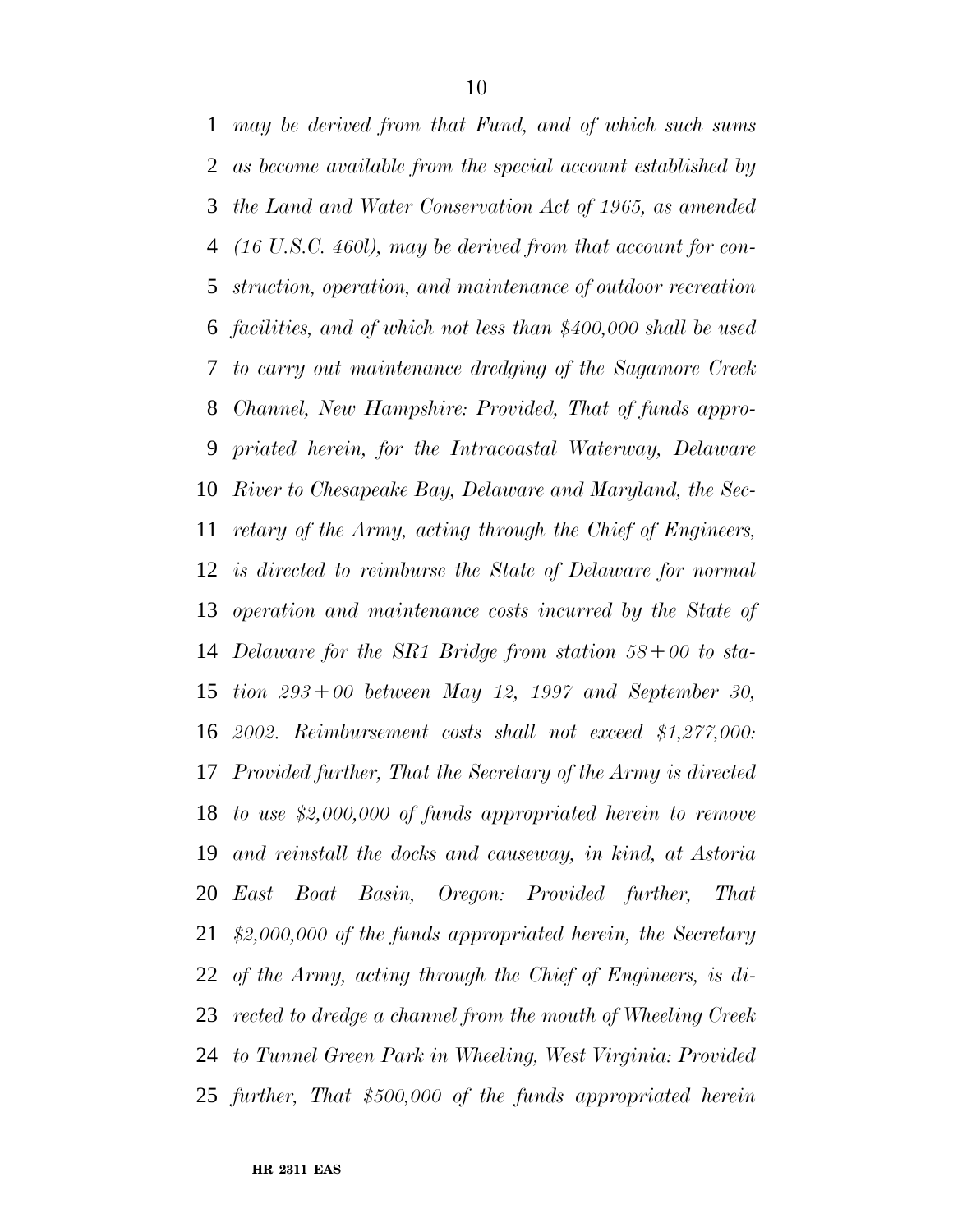*shall be available for the conduct of activities related to the selection, by the Secretary of the Army in cooperation with the Environmental Protection Agency, of a permanent dis- posal site for environmentally sound dredged material from navigational dredging projects in the State of Rhode Island: Provided further, That the project for the Apalachicola, Chattahoochee and Flint Rivers Navigation, authorized by section 2 of the Rivers and Harbor Act of March 2, 1945 (Public Law 79–14; 59 Stat. 10) and modified by the first section of the River and Harbor Act of 1946 (60 Stat. 635, chapter 595), is modified to authorize the Secretary, as part of navigation maintenance activities to develop and imple- ment a plan to be integrated into the long-term dredged material management plan being developed for the Corley Slough reach as required by conditions of the State of Flor- ida water quality certification, for periodically removing sandy dredged material from the disposal area known as Site 40, located at mile 36.5 of the Apalachicola River, and from other disposal sites that the Secretary may determine to be needed, for the purpose of reuse of the disposal areas, by transporting and depositing the sand for environ- mentally acceptable beneficial uses in coastal areas of northwest Florida to be determined in coordination with the State of Florida: Provided further, That the Secretary is authorized to acquire all lands, easements, and rights-*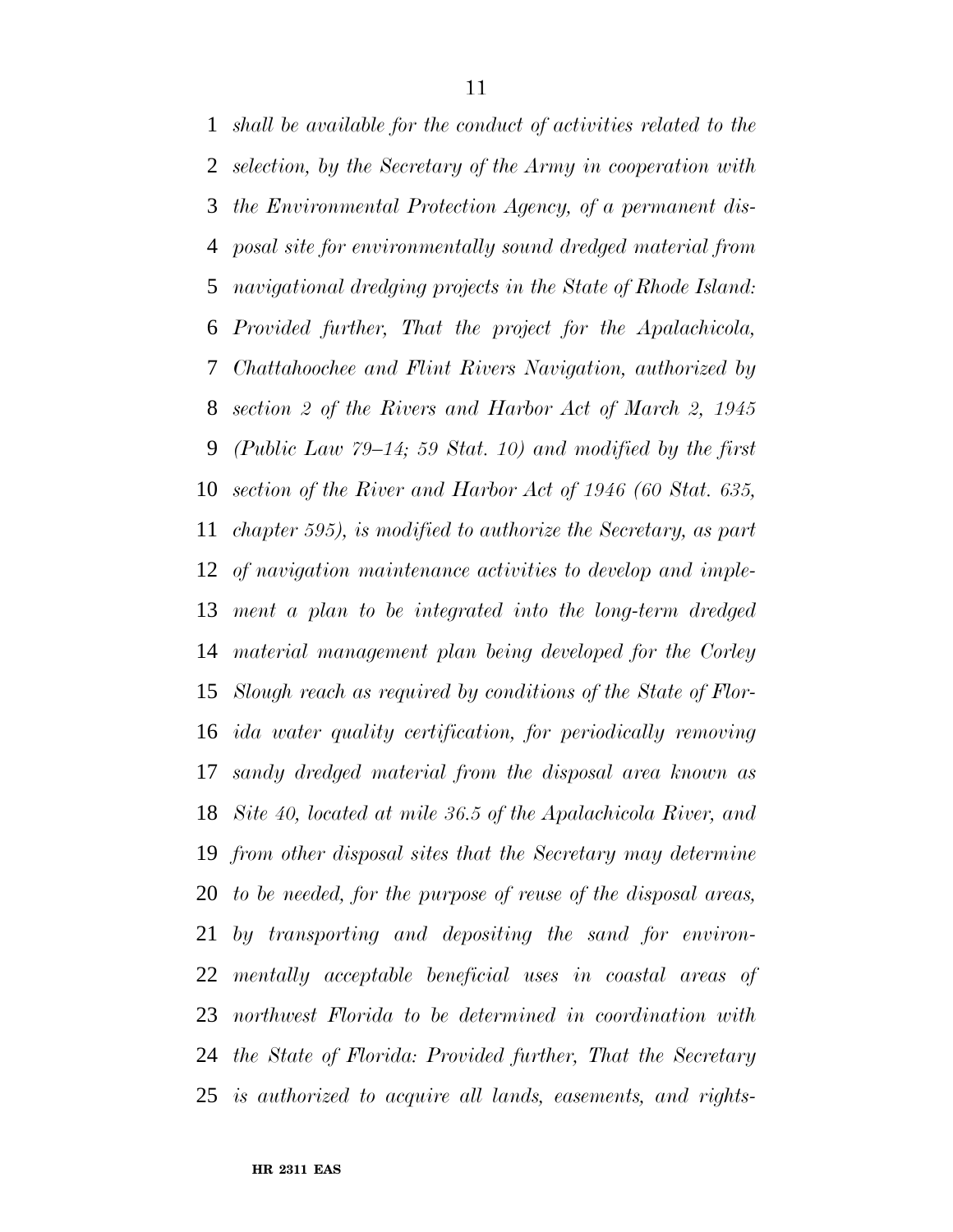*of-way that may be determined by the Secretary, in con- sultation with the affected State, to be required for dredged material disposal areas to implement a long-term dredge material management plan: Provided further, That the long-term management plan shall be developed in coordina- tion with the State of Florida no later than 2 years from the date of enactment of this legislation: Provided further, That, \$5,000,000 shall be made available for these purposes and \$8,173,000 shall be made available for the Apalachi-cola, Chattahoochee and Flint Rivers Navigation.*

*REGULATORY PROGRAM*

 *For expenses necessary for administration of laws per- taining to regulation of navigable waters and wetlands, \$128,000,000, to remain available until expended.*

 *FORMERLY UTILIZED SITES REMEDIAL ACTION PROGRAM For expenses necessary to clean up contamination from sites throughout the United States resulting from work performed as part of the Nation's early atomic energy pro-gram, \$140,000,000, to remain available until expended.*

*GENERAL EXPENSES*

 *For expenses necessary for general administration and related functions in the Office of the Chief of Engineers and offices of the Division Engineers; activities of the Coastal Engineering Research Board, the Humphreys Engineer Center Support Activity, the Water Resources Support Cen-*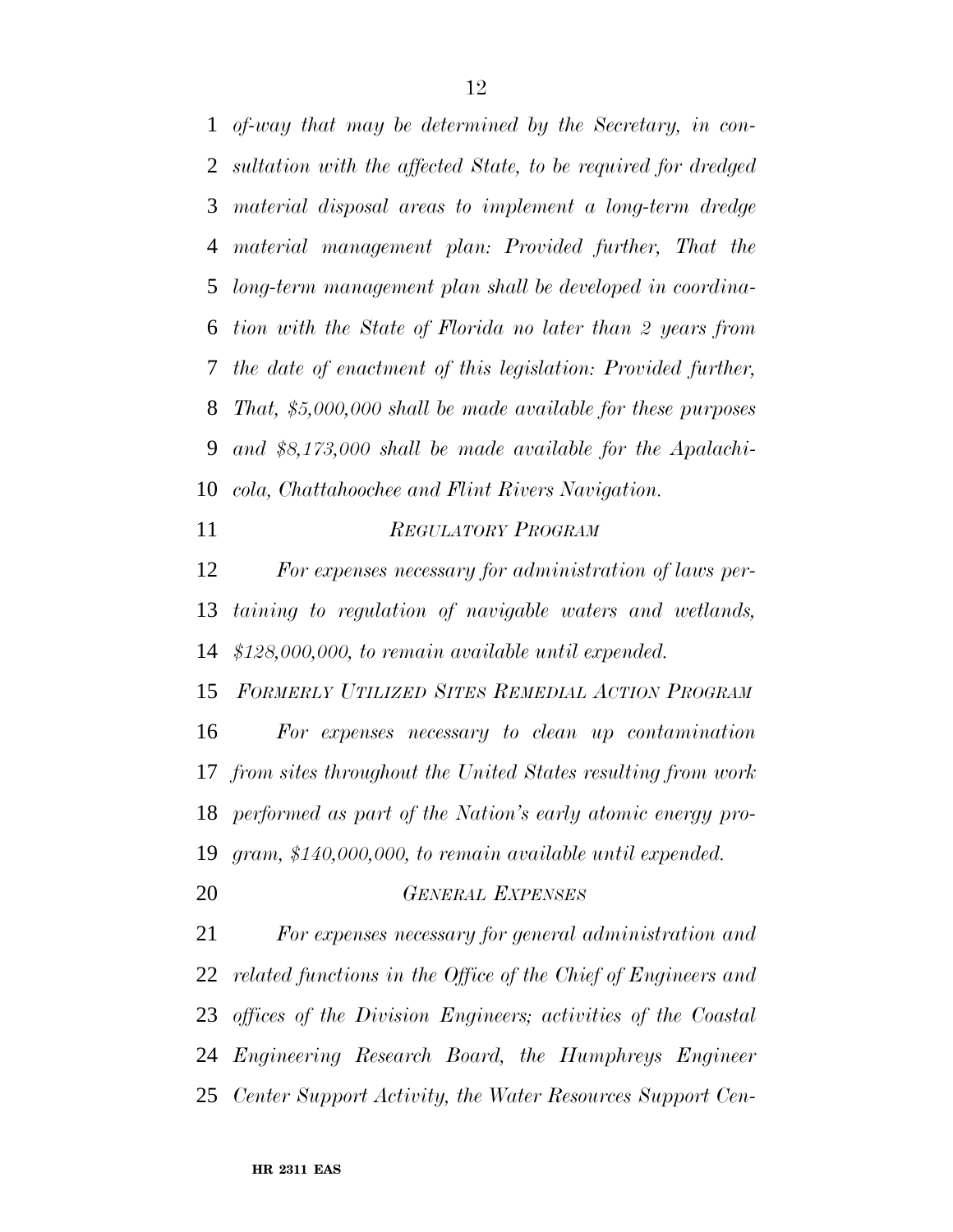*ter, and headquarters support functions at the USACE Fi- nance Center, \$153,000,000, to remain available until ex- pended: Provided, That no part of any other appropriation provided in title I of this Act shall be available to fund the activities of the Office of the Chief of Engineers or the executive direction and management activities of the divi-sion offices.*

#### *ADMINISTRATIVE PROVISIONS*

 *Appropriations in this title shall be available for offi- cial reception and representation expenses (not to exceed \$5,000); and during the current fiscal year the Revolving Fund, Corps of Engineers, shall be available for purchase (not to exceed 100 for replacement only) and hire of pas-senger motor vehicles.*

- *GENERAL PROVISIONS*
- *CORPS OF ENGINEERS—CIVIL*

 *SEC. 101. Agreements proposed for execution by the As- sistant Secretary of the Army for Civil Works or the United States Army Corps of Engineers after the date of the enact- ment of this Act pursuant to section 4 of the Rivers and Harbor Act of 1915, Public Law 64–291; section 11 of the River and Harbor Act of 1925, Public Law 68–585; the Civil Functions Appropriations Act, 1936, Public Law 75– 208; section 215 of the Flood Control Act of 1968, as amend-ed, Public Law 90–483; sections 104, 203, and 204 of the*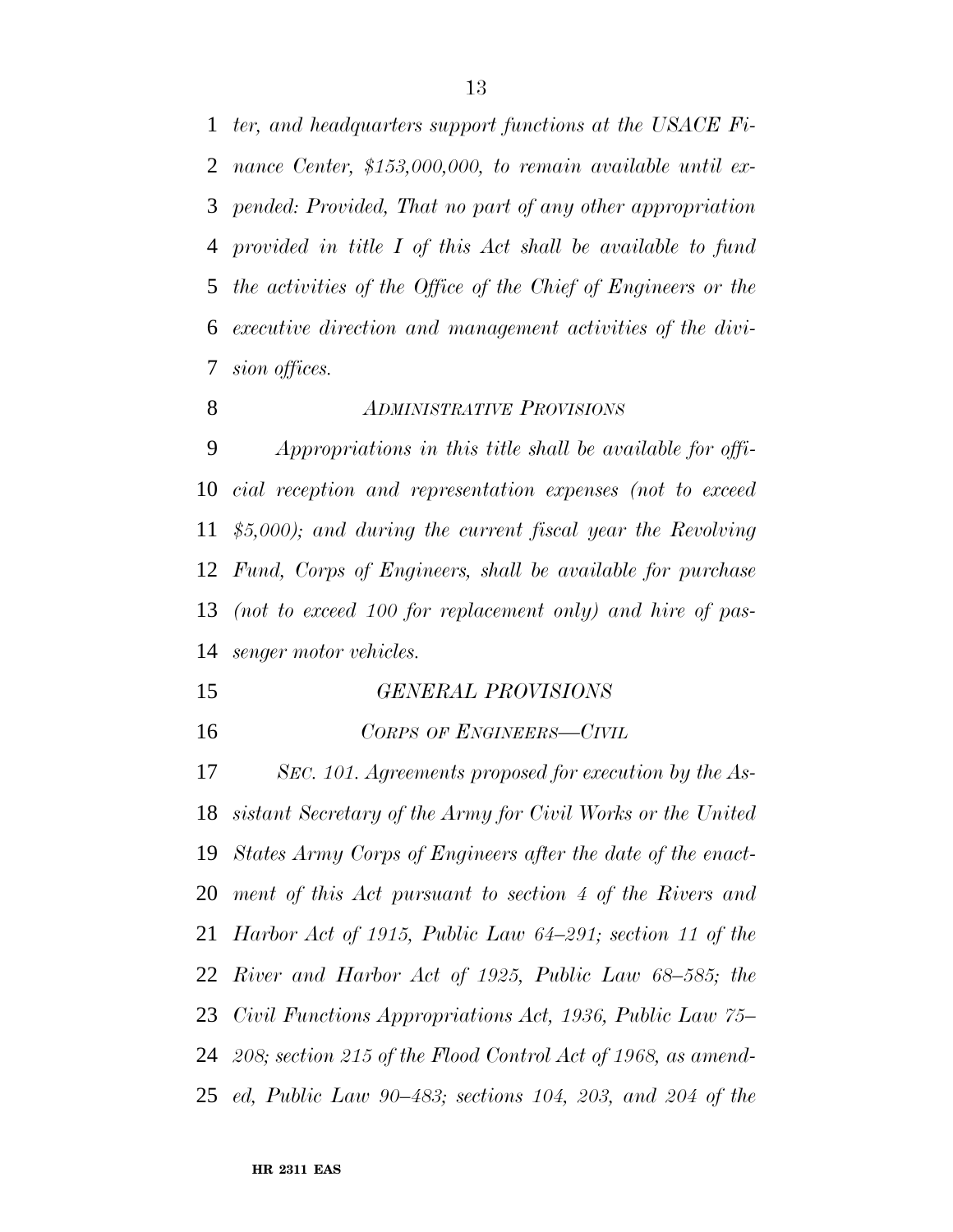*Water Resources Development Act of 1986, as amended (Public Law 99–662); section 206 of the Water Resources Development Act of 1992, as amended, Public Law 102– 580; section 211 of the Water Resources Development Act of 1996, Public Law 104–303, and any other specific project authority, shall be limited to credits and reimbursements per project not to exceed \$10,000,000 in each fiscal year, and total credits and reimbursements for all applicable projects not to exceed \$50,000,000 in each fiscal year.*

 *SEC. 102. ST. GEORGES BRIDGE, DELAWARE. None of the funds made available in this Act may be used to carry out any activity relating to closure or removal of the St. Georges Bridge across the Intracoastal Waterway, Delaware River to Chesapeake Bay, Delaware and Maryland, includ- ing a hearing or any other activity relating to preparation of an environmental impact statement concerning the clo-sure or removal.*

 *SEC. 103. The Secretary may not expend funds to ac- celerate the schedule to finalize the Record of Decision for the revision of the Missouri River Master Water Control Manual and any associated changes to the Missouri River Annual Operating Plan. During consideration of revisions to the manual in fiscal year 2002, the Secretary may con- sider and propose alternatives for achieving species recovery other than the alternatives specifically prescribed by the*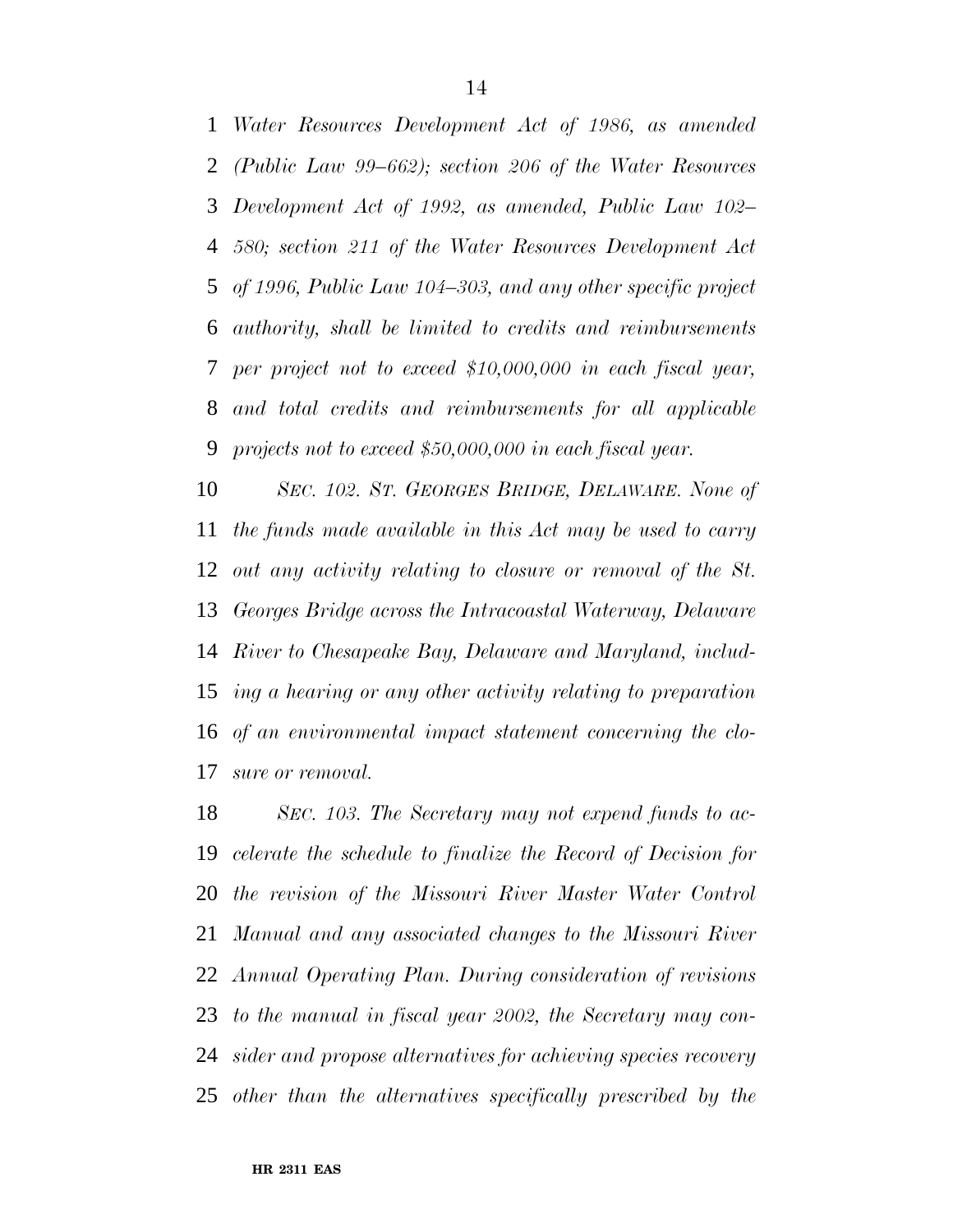*United States Fish and Wildlife Service in the biological opinion of the Service. The Secretary shall consider the views of other Federal agencies, non-Federal agencies, and individuals to ensure that other congressionally authorized purposes are maintained.*

 *SEC. 104. The non-Federal interest shall receive credit towards the lands, easements, relocations, rights-of-way, and disposal areas required for the Lava Hot Springs res- toration project in Idaho, and acquired by the non-Federal interest before execution of the project cooperation agree- ment: Provided, That the Secretary shall provide credit for work only if the Secretary determines such work to be inte-gral to the project.*

 *SEC. 105. Of the funds provided under title I, \$15,500,000 shall be available for the Demonstration Ero-sion Control project, Mississippi.*

 *SEC. 106. Of the funds made available under Oper- ations and Maintenance, a total of \$3,000,000 may be made available for Perry Lake, Kansas.*

 *SEC. 107. GUADALUPE RIVER, CALIFORNIA. The project for flood control, Guadalupe River, California, au- thorized by section 401 of the Water Resources Development Act of 1986, and the Energy and Water Development Ap- propriation Acts of 1990 and 1992, is modified to authorize the Secretary to construct the project substantially in ac-*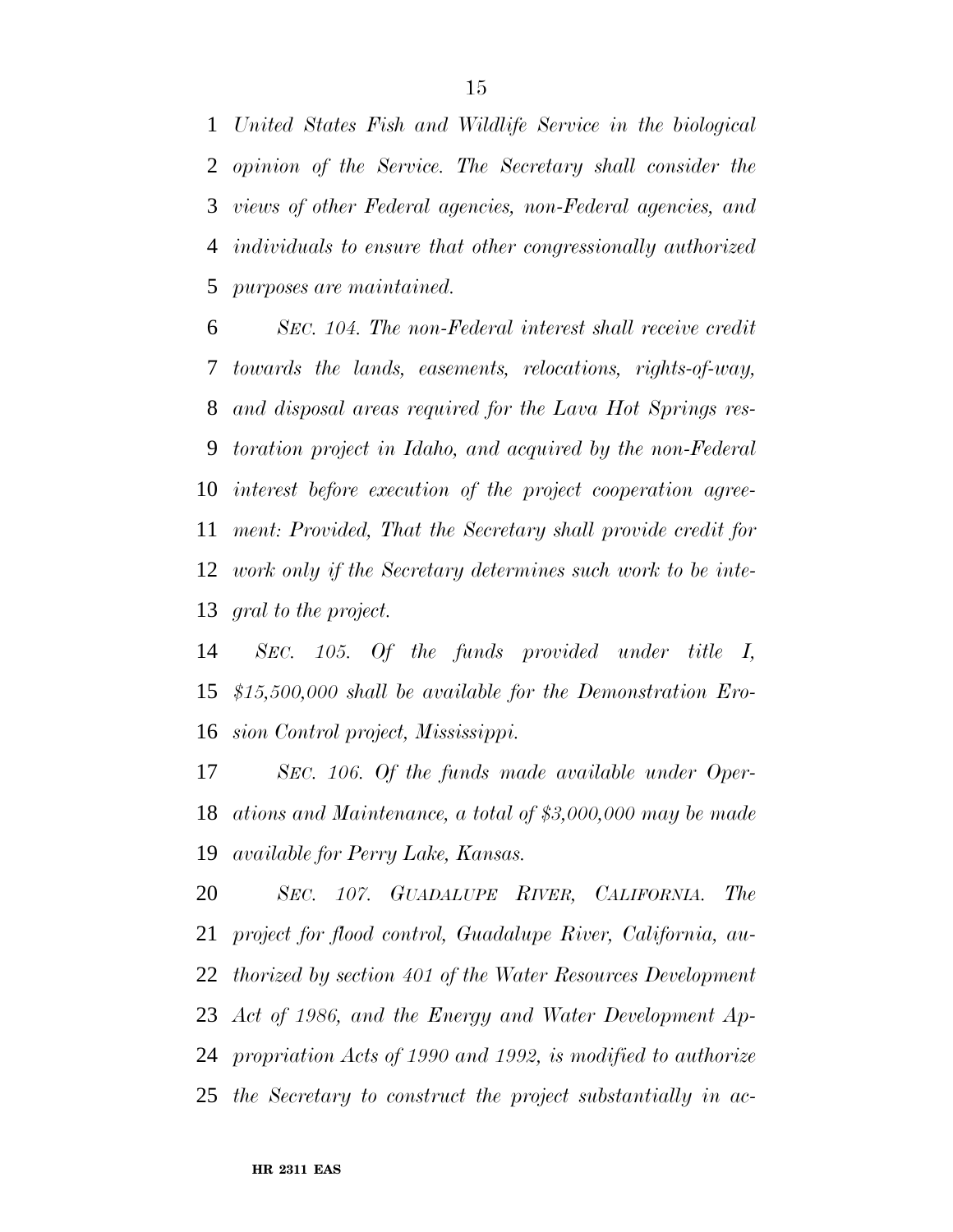*cordance with the General Reevaluation and Environ- mental Report for Proposed Project Modifications, dated February 2001, at a total cost of \$226,800,000, with an estimated Federal cost of \$128,700,000, and estimated non-Federal cost of \$98,100,000.*

 *SEC. 108. Of the funds provided under Operations and Maintenance for McKlellan-Kerr, Arkansas River Naviga- tion System dredging, \$22,338,000 is provided: Provided, That of that amount, \$1,000,000 shall be for dredging on the Arkansas River for maintenance dredging at the author-ized depth.*

 *SEC. 109. DESIGNATION OF NONNAVIGABILITY FOR PORTIONS OF GLOUCESTER COUNTY, NEW JERSEY. (a) DESIGNATION.—*

 *(1) IN GENERAL.—The Secretary of the Army (referred to in section as the ''Secretary'') shall des- ignate as nonnavigable the areas described in para- graph (3) unless the Secretary, after consultation with local and regional public officials (including local and regional planning organizations), makes a deter- mination that 1 or more projects proposed to be car- ried out in 1 or more areas described in paragraph (2) are not in the public interest.*

 *(2) DESCRIPTION OF AREAS.—The areas referred to in paragraph (1) are certain parcels of property*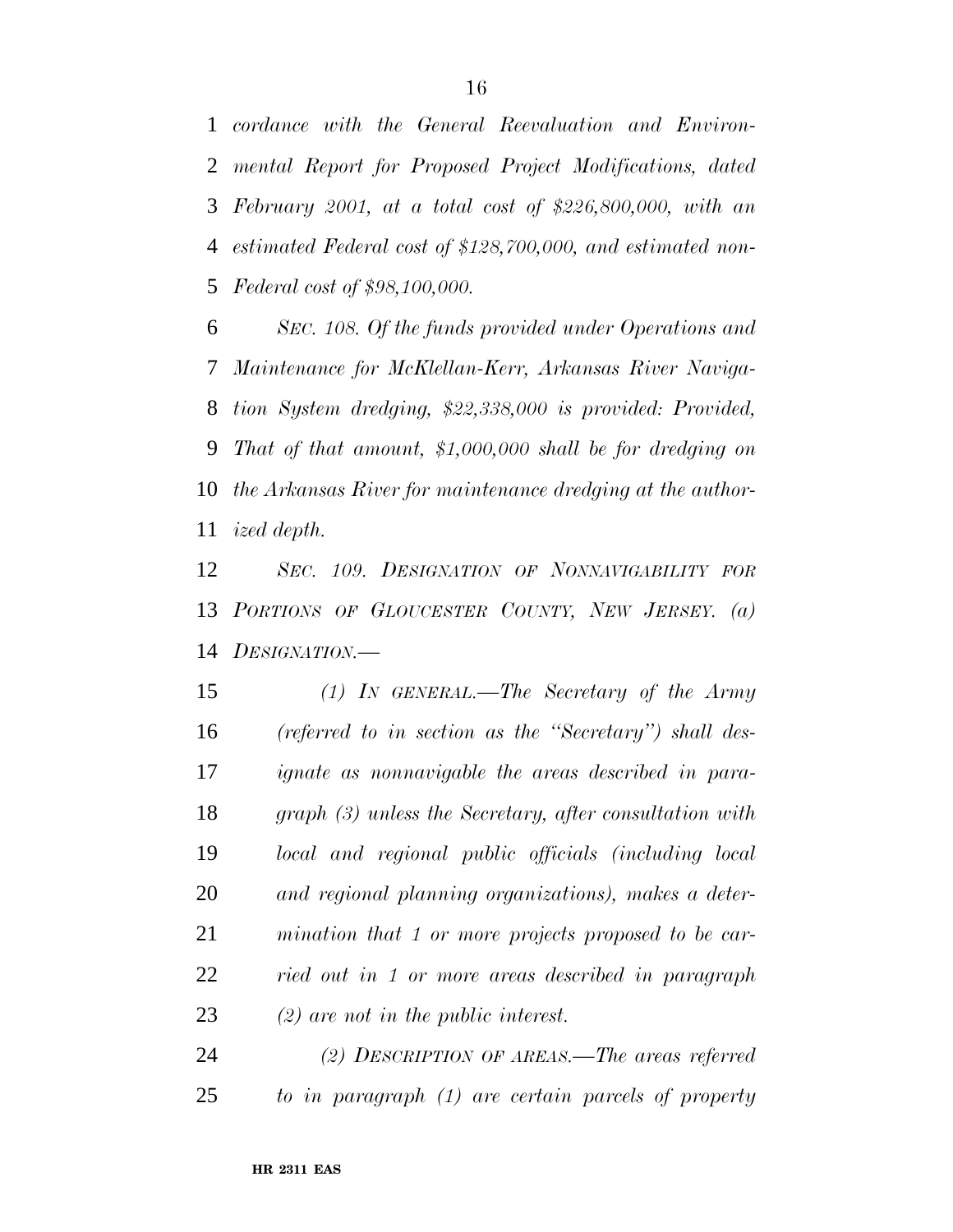| $\mathbf{1}$   | situated in the West Deptford Township, Gloucester  |
|----------------|-----------------------------------------------------|
| $\overline{2}$ | County, New Jersey, as depicted on Tax Assessment   |
| 3              | Map #26, Block #328, Lots #1, 1.03, 1.08, and 1.09, |
| $\overline{4}$ | more fully described as follows:                    |
| 5              | $(A)$ Beginning at the point in the easterly        |
| 6              | line of Church Street (49.50 feet wide), said be-   |
| 7              | ginning point being the following 2 courses from    |
| 8              | the intersection of the centerline of Church Street |
| 9              | with the curved northerly right-of-way line of      |
| 10             | Pennsylvania-Reading Seashore Lines Railroad        |
| 11             | $(66.00 \text{ feet wide})$                         |
| 12             | $(i)$ along said centerline of Church               |
| 13             | Street N. $11^{\circ}28'50''$ E. 38.56 feet; thence |
| 14             | (ii) along the same N. $61^{\circ}28'35''$ E.       |
| 15             | 32.31 feet to the point of beginning.               |
| 16             | (B) Said beginning point also being the end         |
| 17             | of the thirteenth course and from said beginning    |
| 18             | point runs; thence, along the aformentioned Eas-    |
| 19             | terly line of Church Street—                        |
| 20             | (i) N. $11^{\circ}28'50''$ E. 1052.14 feet; thence  |
| 21             | $(ii)$ crossing Church Street, N.                   |
| 22             | $34^{\circ}19'51''$ W. 1590.16 feet; thence         |
| 23             | (iii) N. $27^{\circ}56'37''$ W. $3674.36$ feet;     |
| 24             | <i>thence</i>                                       |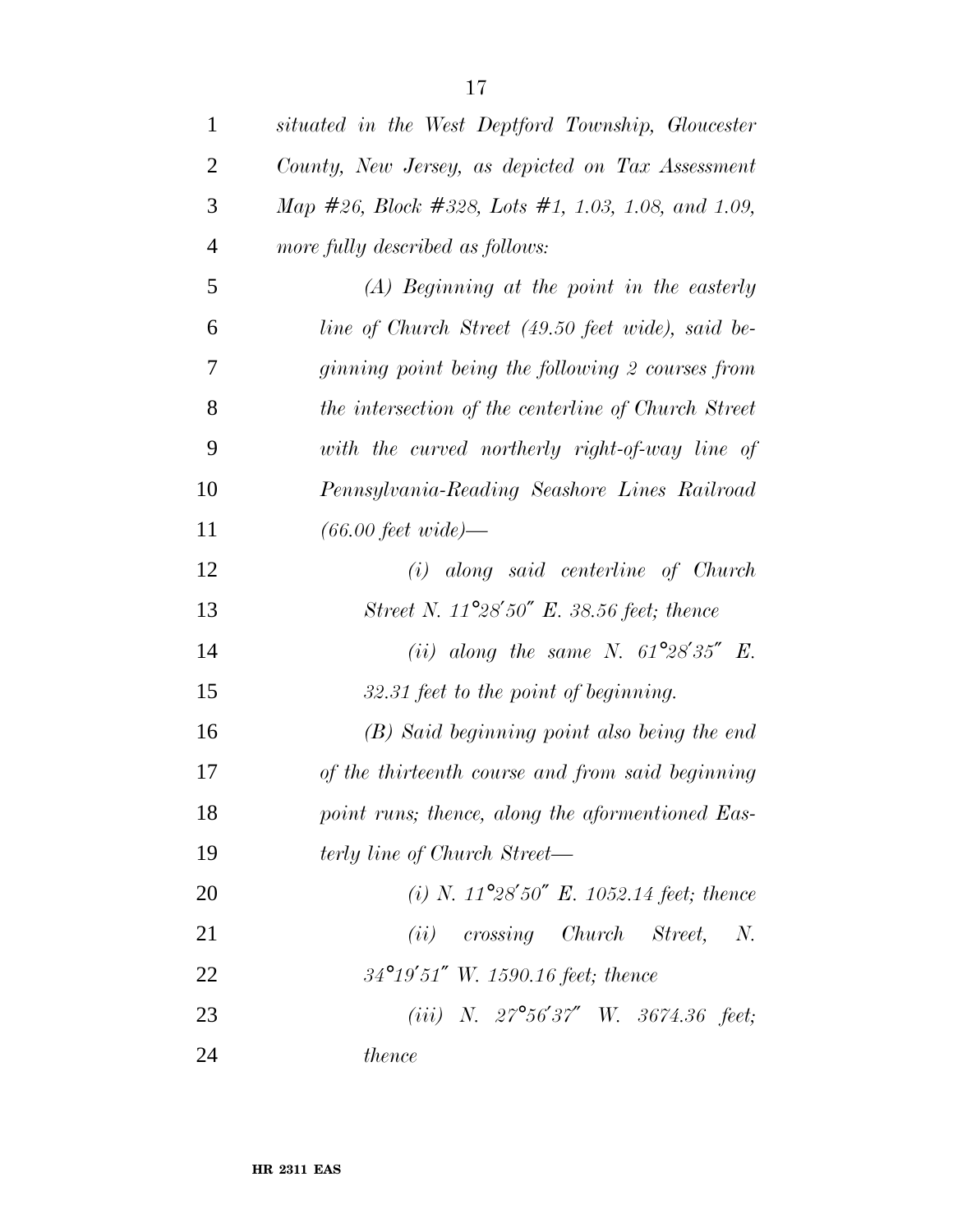| $\mathbf{1}$   | (iv) N. $35^{\circ}33'54''$ W. $975.59$ feet;            |
|----------------|----------------------------------------------------------|
| $\overline{2}$ | thence                                                   |
| 3              | (v) N. $57^{\circ}04'39''$ W. $481.04$ feet; thence      |
| $\overline{4}$ | (vi) N. $36^{\circ}22'55''$ W. 870.00 feet to a          |
| 5              | point in the Pierhead and Bulkhead Line                  |
| 6              | along the Southeasterly shore of the Dela-               |
| 7              | ware River; thence                                       |
| 8              | (vii) along the same line N. $53^{\circ}37'05''$         |
| 9              | E. 1256.19 feet; thence                                  |
| 10             | $(viii)$ still along the same,<br>$N_{\rm \cdot}$        |
| 11             | $86^{\circ}10'29''$ E. 1692.61 feet; thence, still along |
| 12             | the same the following thirteenth courses                |
| 13             | (ix) S. $67^{\circ}44'20''$ E. 1090.00 feet to a         |
| 14             | point in the Pierhead and Bulkhead Line                  |
| 15             | along the Southwesterly shore of Woodbury                |
| 16             | Creek; thence                                            |
| 17             | (x) S. $39^{\circ}44'20''$ E. 507.10 feet; thence        |
| 18             | (xi) S. $31^{\circ}01'38''$ E. $1062.95$ feet;           |
| 19             | thence                                                   |
| 20             | ( <i>xii</i> ) S. $34^{\circ}34'20''$ E. $475.00$ feet;  |
| 21             | thence                                                   |
| 22             | $(xiii)$ S. $32^{\circ}20'28''$ E. 254.18 feet;          |
| 23             | <i>thence</i>                                            |
| 24             | (xiv) S. $52^{\circ}55'49''$ E. $964.95$ feet;           |
| 25             | <i>thence</i>                                            |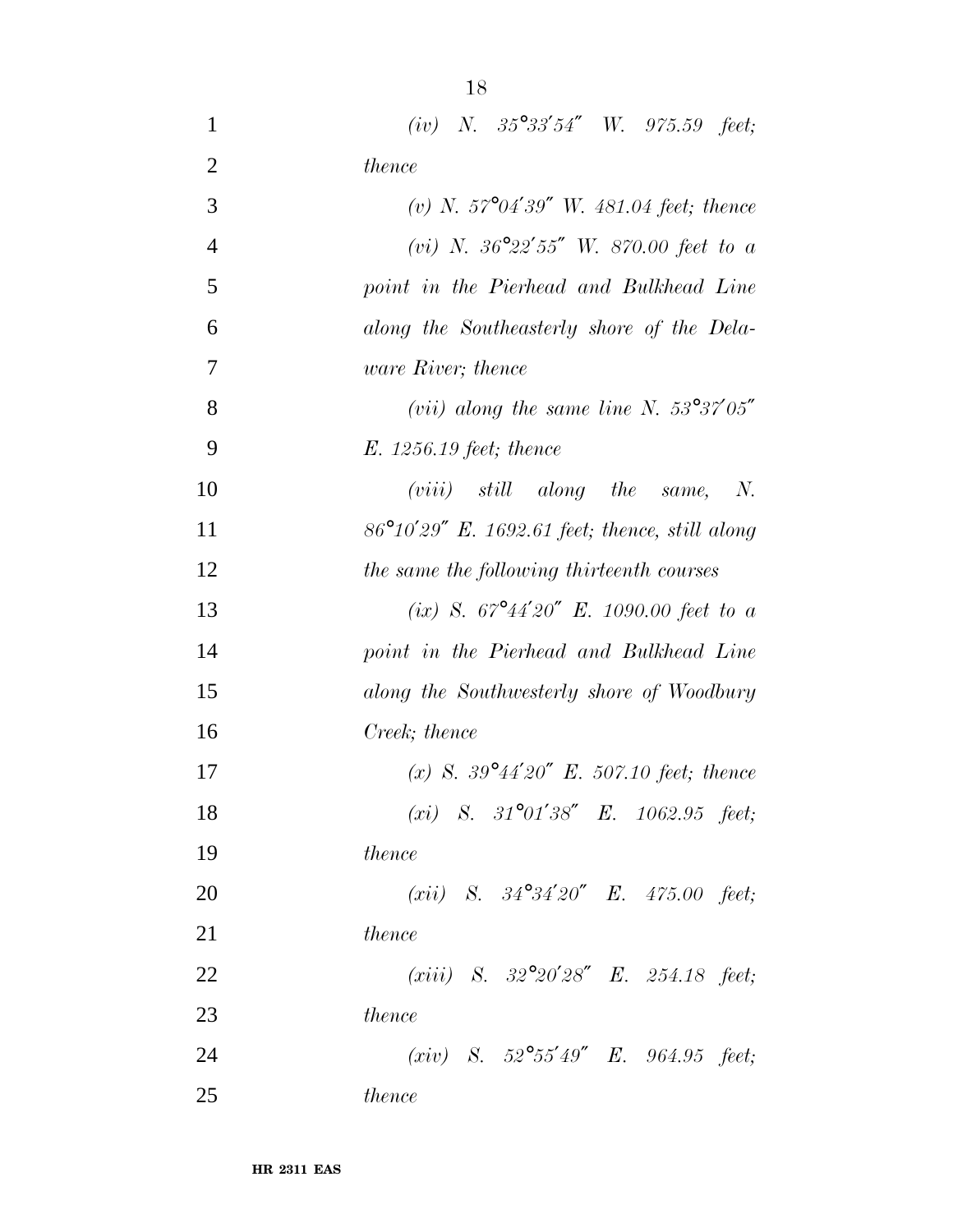| $\mathbf{1}$   | $(xv)$ S. 56°24'40" E. 366.60 feet; thence        |
|----------------|---------------------------------------------------|
| $\overline{2}$ | $(xvi)$ S. $80^{\circ}31'50''$ E. 100.51 feet;    |
| 3              | thence                                            |
| $\overline{4}$ | $(xvii)$ N. 75°30'00" E. 120.00 feet;             |
| 5              | <i>thence</i>                                     |
| 6              | $(xviii)$ N. 53°09'00" E. 486.50 feet;            |
| 7              | <i>thence</i>                                     |
| 8              | ( <i>xix</i> ) N. 81°18'00" E. 132.00 feet;       |
| 9              | thence                                            |
| 10             | $(xx)$ S. 56°35'00" E. 115.11 feet; thence        |
| 11             | $(xxi)$ S. $42^{\circ}00'00''$ E. 271.00 feet;    |
| 12             | thence                                            |
| 13             | (xxii) S. $48^{\circ}30'00''$ E. 287.13 feet to a |
| 14             | point in the Northwesterly line of Grove Av-      |
| 15             | enue $(59.75 \text{ feet wide})$ ; thence         |
| 16             | $(xxiii)$ S. $23^{\circ}09'50''$ W. 4120.49 feet; |
| 17             | thence                                            |
| 18             | $(xxiv)$ N. $66^{\circ}50'10''$ W. 251.78 feet;   |
| 19             | <i>thence</i>                                     |
| 20             | $(xxy)$ S. $36^{\circ}05'20''$ E. 228.64 feet;    |
| 21             | thence                                            |
| 22             | $(xxvi)$ S. 58°53'00" W. 1158.36 feet to          |
| 23             | a point in the Southwesterly line of said         |
| 24             | River Lane; thence                                |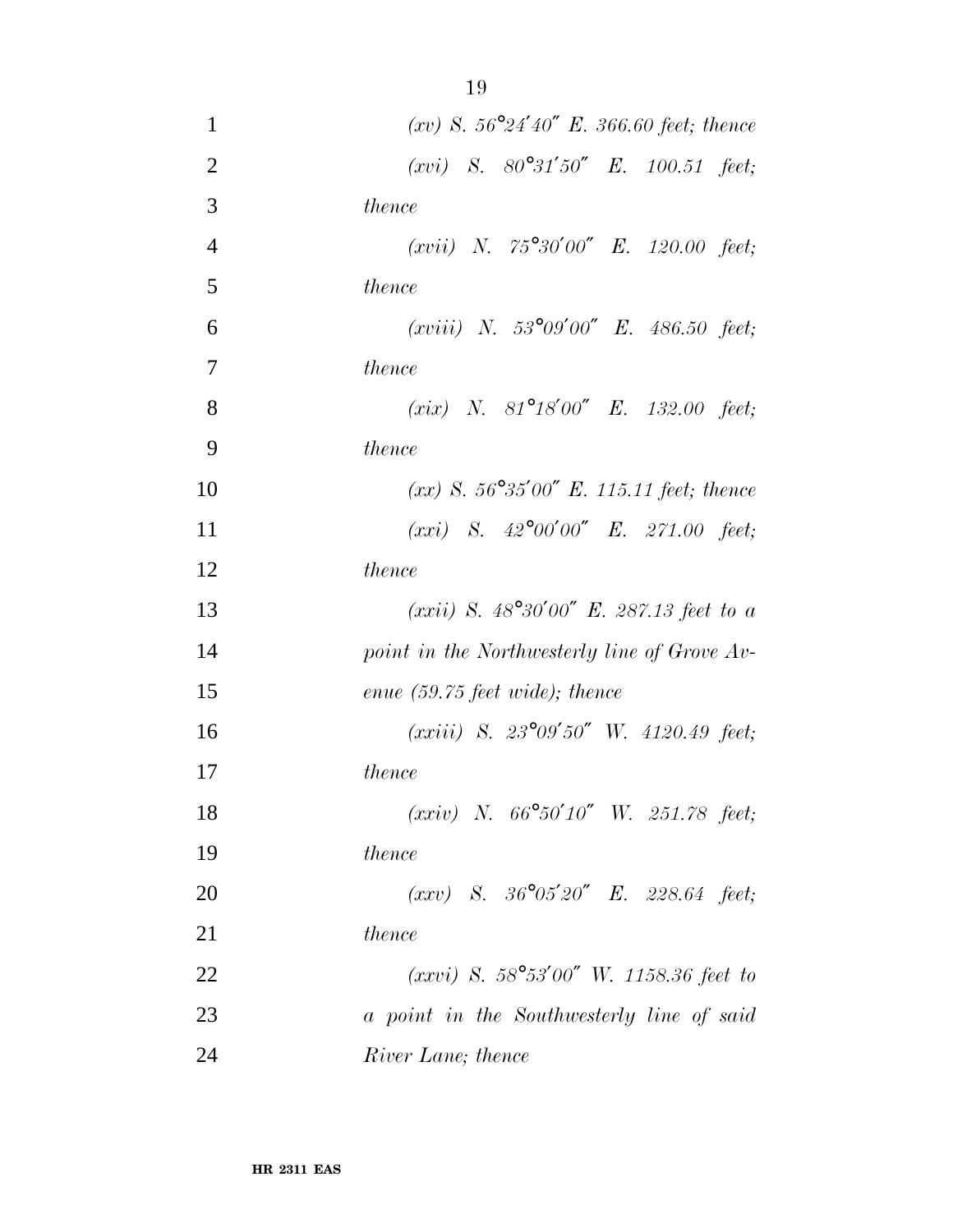| $\mathbf{1}$   | $(xxvii)$ S. $41^{\circ}31'35''$ E. 113.50 feet;                 |
|----------------|------------------------------------------------------------------|
| $\overline{2}$ | thence                                                           |
| 3              | $(xxviii)$ S. 61°28'35" W. 863.52 feet to                        |
| $\overline{4}$ | the point of beginning.                                          |
| 5              | $(C)(i)$ Except as provided in clause (ii), be-                  |
| 6              | ginning at a point in the centerline of Church                   |
| 7              | Street (49.50 feet wide) where the same is inter-                |
| 8              | sected by the curved northerly line of Pennsyl-                  |
| 9              | vania-Reading Seashore Lines Railroad right-of-                  |
| 10             | way (66.00 feet wide), along that Railroad, on a                 |
| 11             | curve to the left, having a radius of $1465.69$ feet,            |
| 12             | an arc distance of $1132.14 \text{ feet}$                        |
| 13             | (I) N. $88^{\circ}45^{\prime}47^{\prime\prime}$ W. 1104.21 feet; |
| 14             | thence                                                           |
| 15             | (II) S. $69^{\circ}06'30''$ W. $1758.95$ feet;                   |
| 16             | <i>thence</i>                                                    |
| 17             | N. $23^{\circ}04'43''$ W. 600.19 feet;<br>(III)                  |
| 18             | thence                                                           |
| 19             | $(IV)$ N. $19^{\circ}15'32''$ W. $3004.57$ feet;                 |
| 20             | thence                                                           |
| 21             | (V) N. $44^{\circ}52'41''$ W. 897.74 feet; thence                |
| 22             | (VI) N. 32°26'05" W. 2765.99 feet to a                           |
| 23             | point in the Pierhead and Bulkhead Line                          |
| 24             | along the Southeasterly shore of the Dela-                       |
| 25             | <i>ware River</i> ; thence                                       |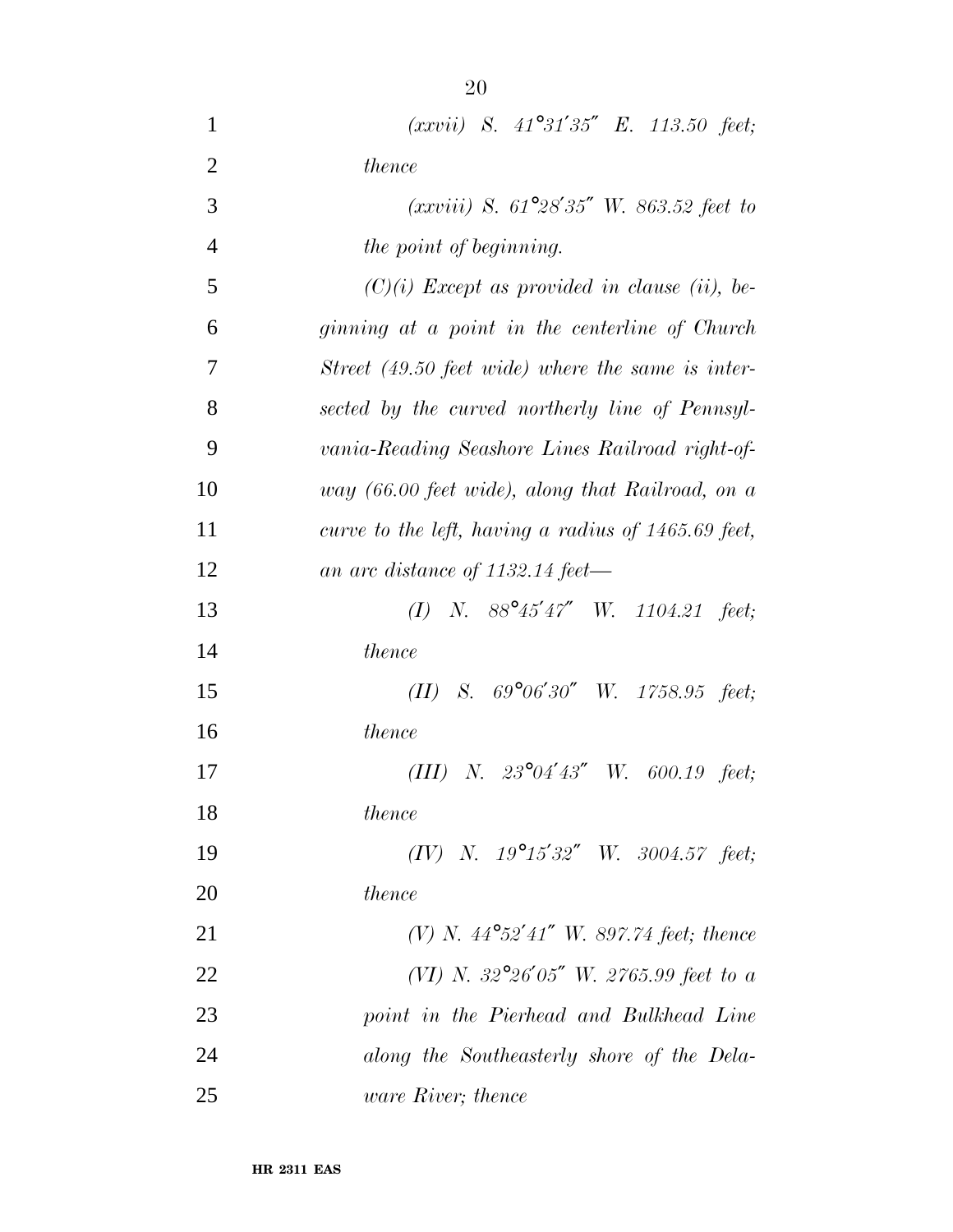| $\mathbf{1}$   | (VII) N. 53°37'05" E. 2770.00 feet;                     |
|----------------|---------------------------------------------------------|
| $\overline{2}$ | thence                                                  |
| 3              | (VIII) S. $36^{\circ}22'55''$ E. $870.00$ feet;         |
| $\overline{4}$ | thence                                                  |
| 5              | $(IX)$ S. $57^{\circ}04'39''$ E. $481.04$ feet;         |
| 6              | <i>thence</i>                                           |
| $\overline{7}$ | (X) S. $35^{\circ}33'54''$ E. 975.59 feet; thence       |
| 8              | $(XI)$ S. $27^{\circ}56'37''$ E. 3674.36 feet;          |
| 9              | thence                                                  |
| 10             | (XII) crossing Church Street, S.                        |
| 11             | $34^{\circ}19'51''$ E. 1590.16 feet to a point in the   |
| 12             | easterly line of Church Street; thence                  |
| 13             | (XIII) S. $11^{\circ}28'50''$ W. $1052.14$ feet;        |
| 14             | thence                                                  |
| 15             | $(XIV)$ S. $61^{\circ}28'35''$ W. 32.31 feet;           |
| 16             | <i>thence</i>                                           |
| 17             | (XV) S. $11^{\circ}28'50''$ W. 38.56 feet to the        |
| 18             | point of beginning.                                     |
| 19             | $(ii)$ The parcel described in clause $(i)$ does        |
| 20             | not include the parcel beginning at the point in        |
| 21             | the centerline of Church Street (49.50 feet wide),      |
| 22             | that point being N. $11^{\circ}28'50''$ E. 796.36 feet, |
| 23             | measured along the centerline, from its intersec-       |
| 24             | tion with the curved northerly right-of-way line        |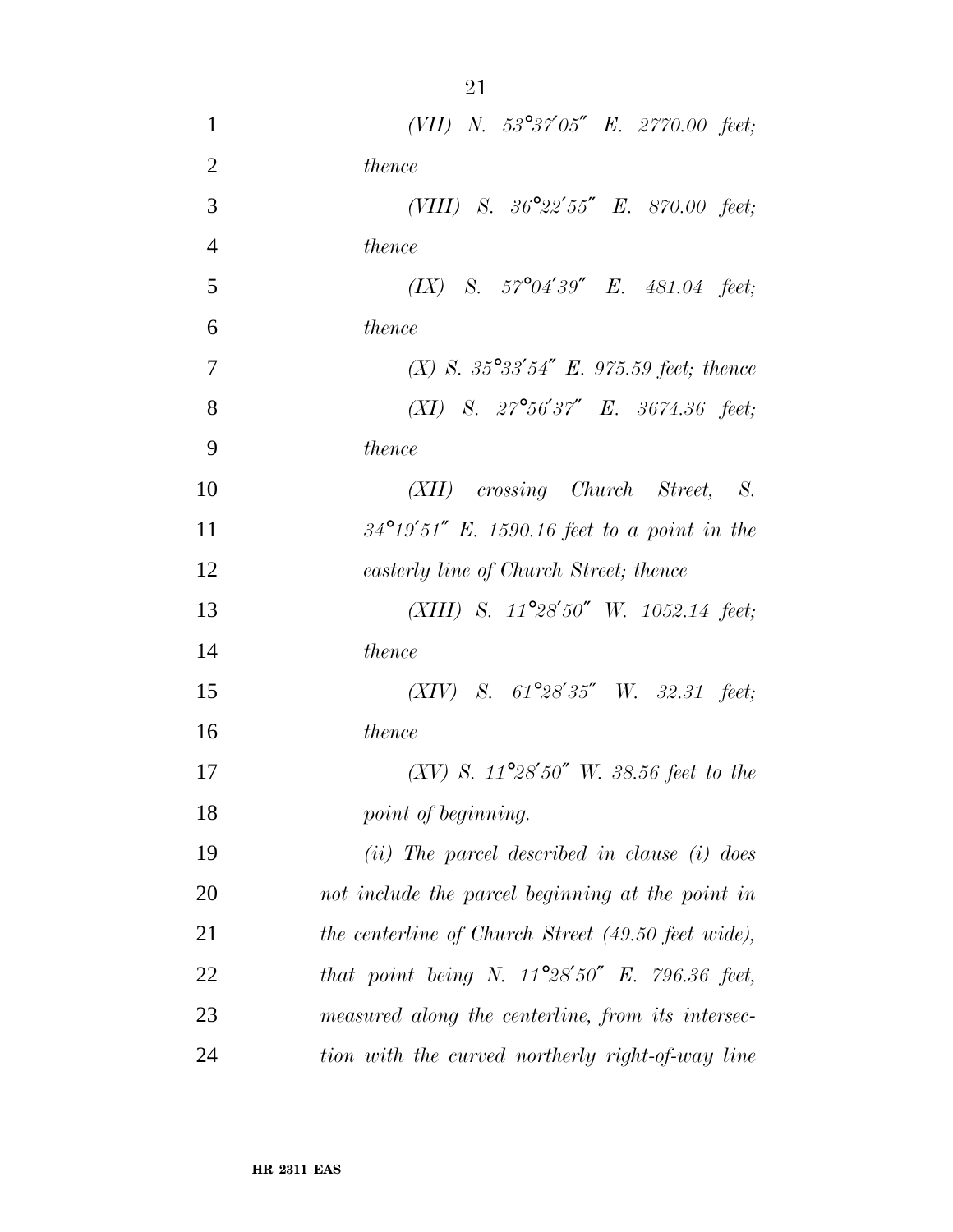| $\mathbf{1}$   | of Pennsylvania-Reading Seashore Lines Rail-             |
|----------------|----------------------------------------------------------|
| $\overline{2}$ | $road (66.00 feet wide)$ —                               |
| 3              | (I) N. $78^{\circ}27'40''$ W. 118.47 feet; thence        |
| $\overline{4}$ | (II) N. $15^{\circ}48'40''$ W. $120.51$ feet;            |
| 5              | thence                                                   |
| 6              | (III) N. $77^{\circ}53'00''$ E 189.58 feet to a          |
| 7              | point in the centerline of Church Street;                |
| 8              | thence                                                   |
| 9              | (IV) S. $11^{\circ}28'50''$ W. 183.10 feet to the        |
| 10             | point of beginning.                                      |
| 11             | (b) LIMITS ON APPLICABILITY; REGULATORY RE-              |
| 12             | QUIREMENTS.-                                             |
| 13             | $(1)$ IN GENERAL.—The designation under sub-             |
| 14             | section $(a)(1)$ shall apply to those parts of the areas |
| 15             | described in subsection $(a)$ that are or will be bulk-  |
| 16             | headed and filled or otherwise occupied by permanent     |
| 17             | structures, including marina facilities.                 |
| 18             | $(2)$ APPLICABLE LAW.—All activities described           |
| 19             | in paragraph (1) shall be subject to all applicable      |
| 20             | Federal law, including—                                  |
| 21             | $(A)$ the Act of March 3, 1899 (30 Stat.                 |
| 22             | 1121, chapter $425$ );                                   |
| 23             | $(B)$ section 404 of the Federal Water Pollu-            |
| 24             | tion Control Act (33 U.S.C. 1344); and                   |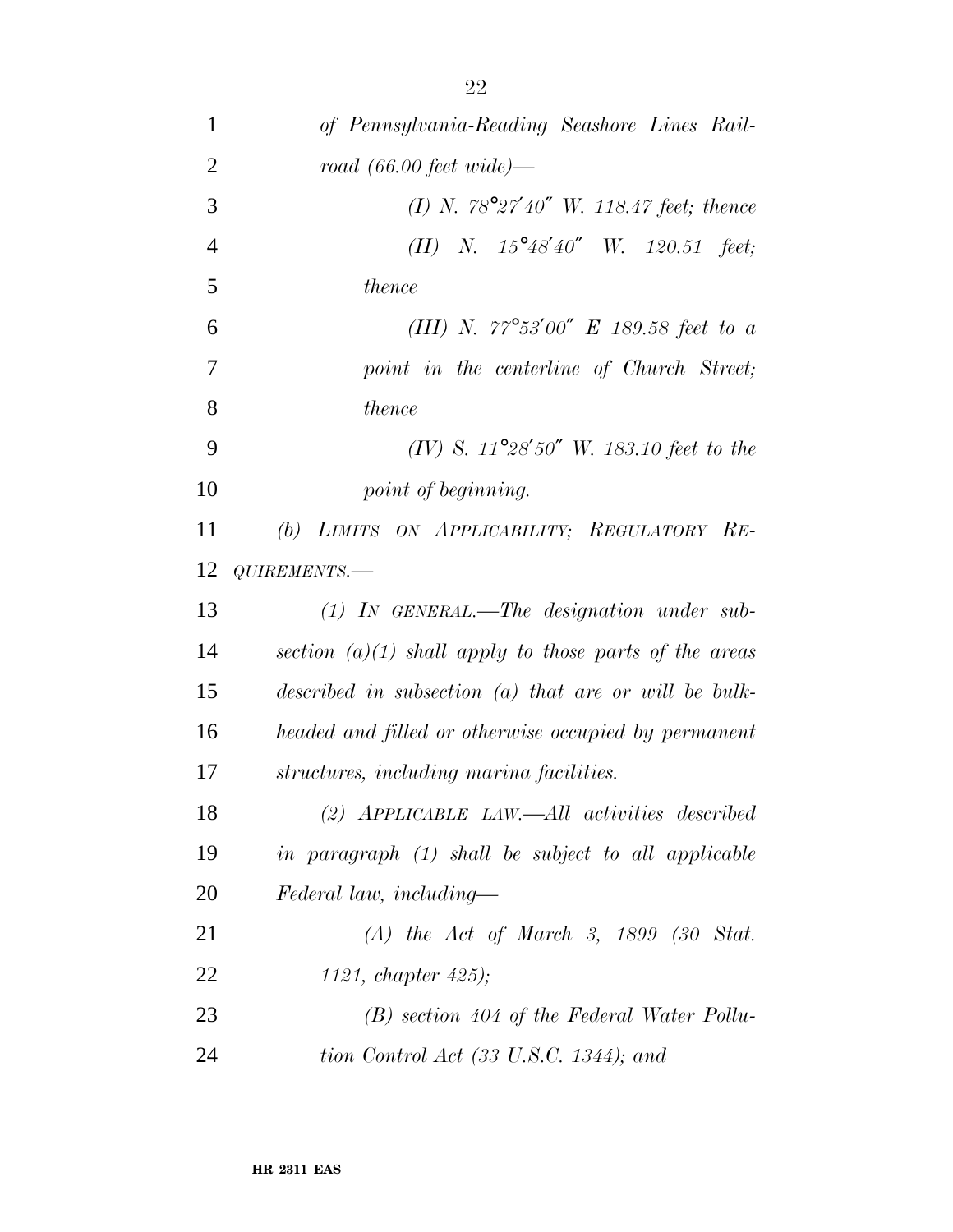*(C) the National Environmental Policy Act of 1969 (42 U.S.C. 4321 et seq.).*

 *(c) TERMINATION OF DESIGNATION.—If, on the date that is 20 years after the date of enactment of this Act, any area or portion of an area described in subsection (a)(3) is not bulkheaded, filled, or otherwise occupied by permanent structures (including marina facilities) in ac- cordance with subsection (b), or if work in connection with any activity authorized under subsection (b) is not com- menced by the date that is 5 years after the date on which permits for the work are issued, the designation of non- navigability under subsection (a)(1) for that area or por-tion of an area shall terminate.*

 *SEC. 110. NOME HARBOR TECHNICAL CORRECTIONS. Section 101(a)(1) of Public Law 106–53 (the Water Re-sources Development Act of 1999) is amended by—*

 *(1) striking ''\$25,651,000'' and inserting in its place ''\$39,000,000''; and*

 *(2) striking ''\$20,192,000'' and inserting in its place ''\$33,541,000''.*

 *SEC. 111. The Secretary of the Army shall not accept or solicit non-Federal voluntary contributions for shore pro- tection work in excess of the minimum requirements estab- lished by law; except that, when voluntary contributions are tendered by a non-Federal sponsor for the prosecution of*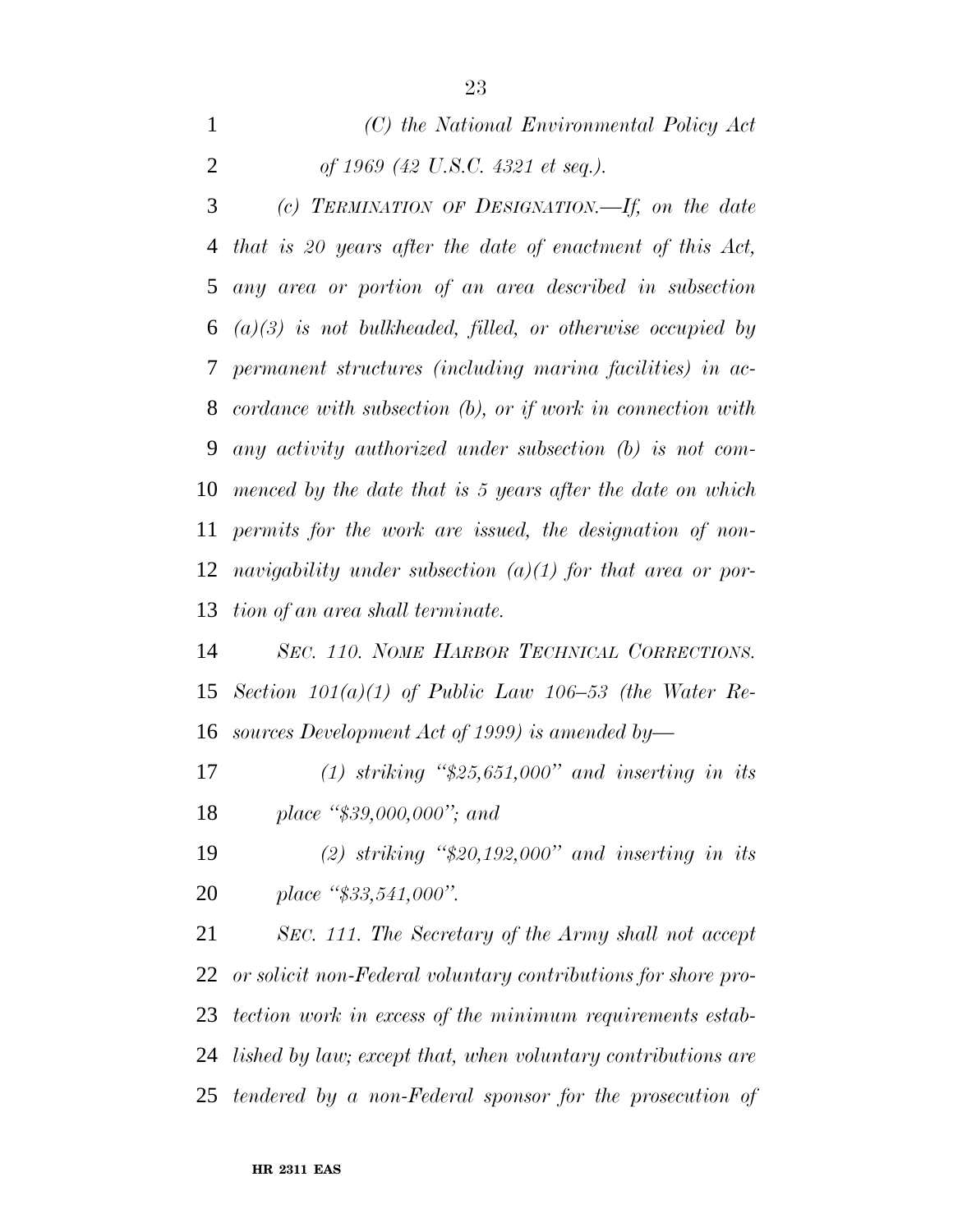*work outside the authorized scope of the Federal project at full non-Federal expense, the Secretary is authorized to ac-cept said contributions.*

 *SEC. 112. Section 211 of the Water Resources and De- velopment Act of 2000 (P.L. 106–541; 114 Stat. 2592–2593) is amended by adding the following language at the end of subsection (d):*

 *''(3) ENGINEERING RESEARCH AND DEVELOP- MENT CENTER.—The Engineering Research and De- velopment Center is exempt from the requirements of this section.''.*

 *SEC. 113. Section 514(g) of the Water Resources and Development Act of 1999 (113 Stat. 343) is amended by striking ''fiscal years 2000 and 2001'' and inserting in lieu thereof ''fiscal years 2000 through 2002''.*

 *SEC. 114. (a)(1) Not later than December 31, 2001, the Secretary shall investigate the flood control project for Fort Fairfield, Maine, authorized under section 205 of the Flood Control Act of 1948 (33 U.S.C. 701s); and*

 *(2) determine whether the Secretary is responsible for a design deficiency in the project relating to the interference of ice with pump operation.*

 *(b) If the Secretary determines under subsection (a) that the Secretary is responsible for the design deficiency, the Secretary shall correct the design deficiency, including*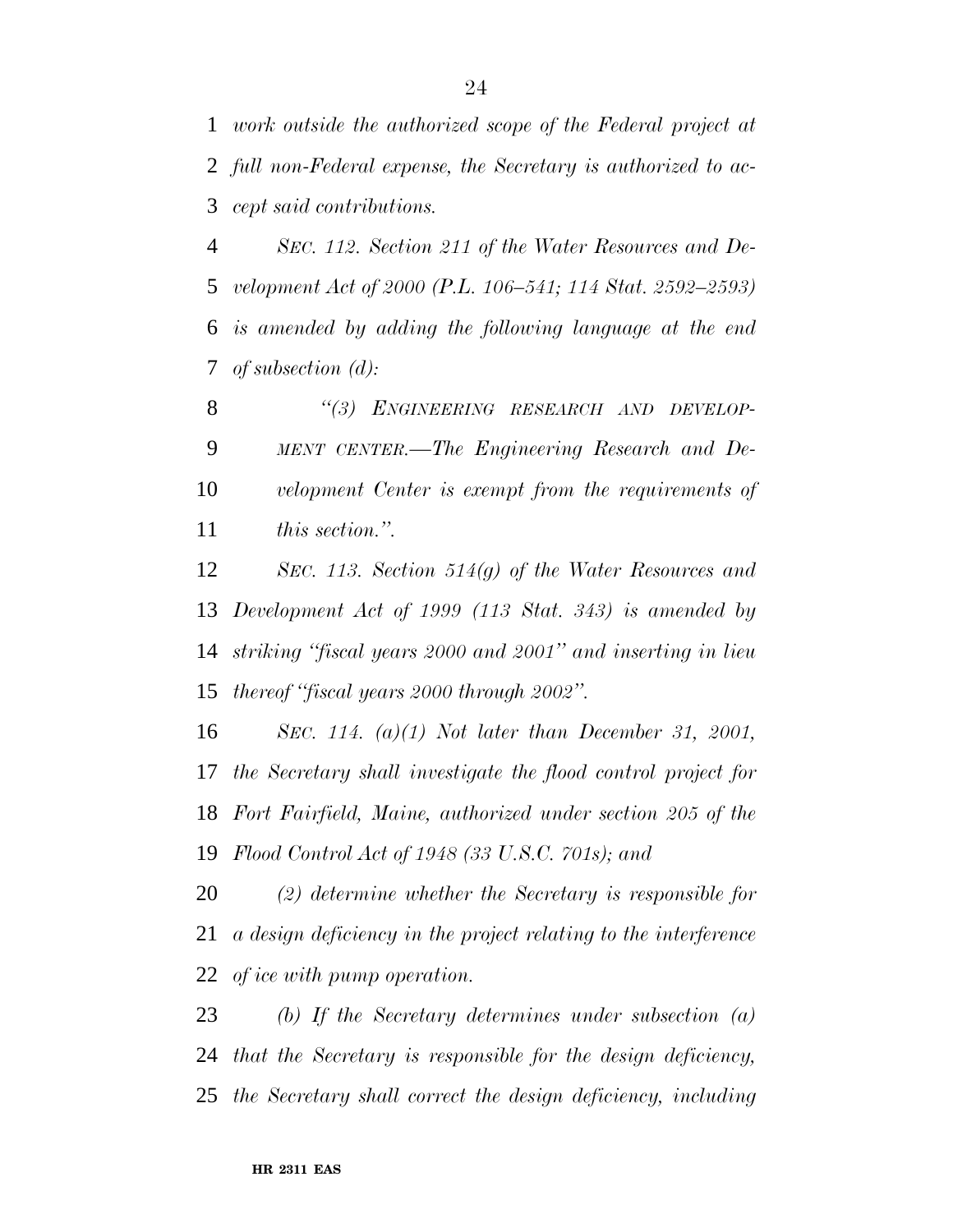*the cost of design and construction, at 100 percent Federal expense.*

 *SEC. 115. The Corps of Engineers is urged to proceed with design of the Section 205 Mad Creek Flood Control Project in Iowa.*

 *SEC. 116. CERRILLOS DAM, PUERTO RICO. The Sec- retary of the Army shall reassess the allocation of Federal and non-Federal costs for construction of the Cerrillos Dam, carried out as part of the project for flood control, Portugues and Bucana Rivers, Puerto Rico.*

 *SEC. 117. RARITAN RIVER BASIN, GREEN BROOK SUBBASIN, NEW JERSEY. The Secretary of the Army shall implement, with a Federal share of 75 percent and a non- Federal share of 25 percent, a buyout plan in the western portion of Middlesex Borough, located in the Green Brook subbasin of the Raritan River basin, New Jersey, that includes—*

 *(1) the buyout of not to exceed 10 single-family residences;*

 *(2) floodproofing of not to exceed 4 commercial buildings located along Prospect Place or Union Ave-nue; and*

 *(3) the buyout of not to exceed 3 commercial buildings located along Raritan Avenue or Lincoln Avenue.*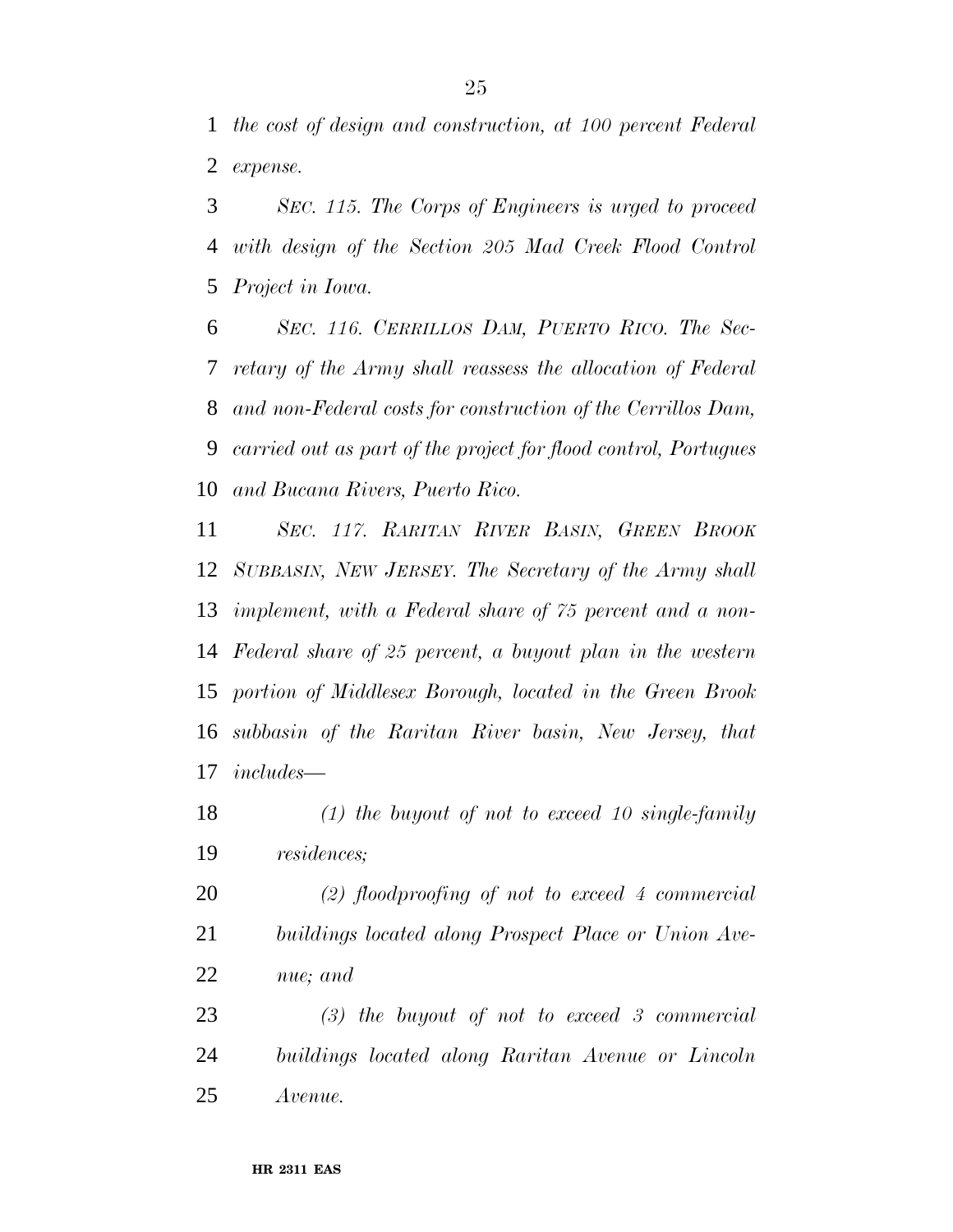| $\mathbf{1}$   | SEC. 118. STUDY OF CORPS CAPABILITY TO CONSERVE          |
|----------------|----------------------------------------------------------|
| $\overline{2}$ | FISH AND WILDLIFE. Section 704(b) of the Water Resources |
| 3              | Development Act of 1986 (33 U.S.C. 2263(b)) is amended—  |
| $\overline{4}$ | (1) by redesignating paragraphs $(1)$ , $(2)$ , $(3)$ ,  |
| 5              | and (4) as subparagraphs (A), (B), (C), and (D), re-     |
| 6              | <i>spectively;</i>                                       |
| 7              | $(2)$ by striking " $(b)$ The Secretary" and insert-     |
| 8              | ing the following:                                       |
| 9              | "(b) PROJECTS.—                                          |
| 10             | "(1) IN GENERAL.—The Secretary"; and                     |
| 11             | $(3)$ by striking "The non-Federal share of the          |
| 12             | cost of any project under this section shall be 25 per-  |
| 13             | cent." and inserting the following:                      |
| 14             | "(2) COST SHARING.—                                      |
| 15             | "(A) IN GENERAL.—The non-Federal share                   |
| 16             | of the cost of any project under this subsection         |
| 17             | shall be 25 percent.                                     |
| 18             | "(B) $FORM.$ —The non-Federal share may                  |
| 19             | be provided through in-kind services, including          |
| 20             | the provision by the non-Federal interest of shell       |
| 21             | stock material that is determined by the Chief of        |
| 22             | Engineers to be suitable for use in carrying out         |
| 23             | the project.                                             |
| 24             | "(C) APPLICABILITY.—The non-Federal in-                  |
| 25             | terest shall be credited with the value of in-kind       |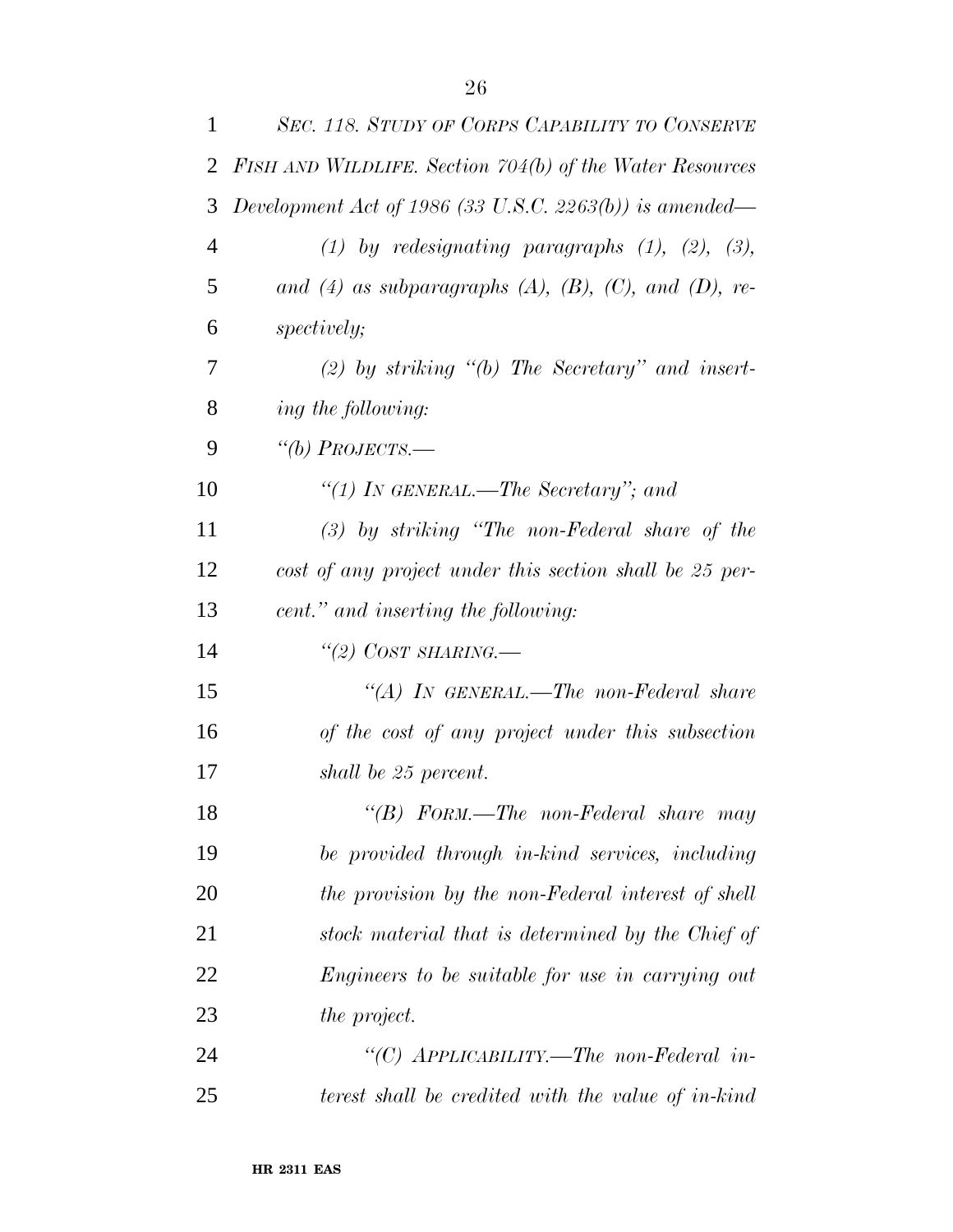| $\mathbf{1}$   | services provided on or after October 1, 2000, for                 |
|----------------|--------------------------------------------------------------------|
| $\overline{2}$ | a project described in paragraph (1) completed                     |
| 3              | on or after that date, if the Secretary determines                 |
| $\overline{4}$ | that the work is integral to the project.                          |
| 5              | TITLE II                                                           |
| 6              | DEPARTMENT OF THE INTERIOR                                         |
| 7              | CENTRAL UTAH PROJECT                                               |
| 8              | CENTRAL UTAH PROJECT COMPLETION ACCOUNT                            |
| 9              | For carrying out activities authorized by the Central              |
| 10             | Utah Project Completion Act, \$34,918,000, to remain avail-        |
| 11             | able until expended, of which $$10,749,000$ shall be deposited     |
| 12             | into the Utah Reclamation Mitigation and Conservation              |
|                | 13 Account of the Central Utah Project Completion Act and          |
|                | 14 shall be available to carry out activities authorized under     |
| 15             | that Act.                                                          |
| 16             | In addition, for necessary expenses incurred in car-               |
| 17             | rying out related responsibilities of the Secretary of the In-     |
|                | 18 terior, \$1,310,000, to remain available until expended.        |
| 19             | <b>BUREAU OF RECLAMATION</b>                                       |
| 20             | The following appropriations shall be expended to exe-             |
| 21             | cute authorized functions of the Bureau of Reclamation:            |
| 22             | WATER AND RELATED RESOURCES                                        |
| 23             | (INCLUDING TRANSFER OF FUNDS)                                      |
| 24             | For management, development, and restoration of                    |
| 25             | <i>water and related natural resources and for related activi-</i> |
| 26             | ties, including the operation, maintenance and rehabilita-         |
|                | <b>HR 2311 EAS</b>                                                 |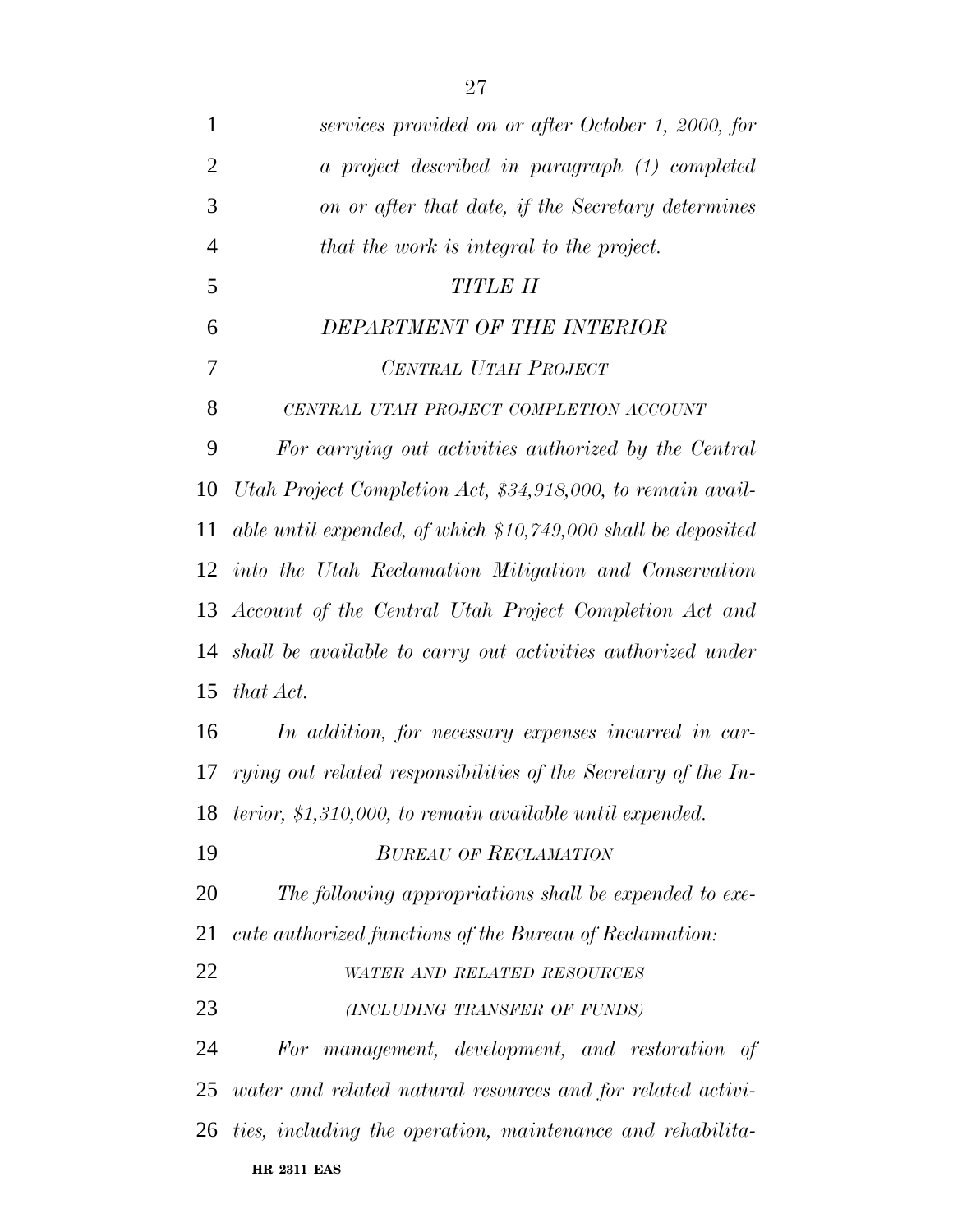*tion of reclamation and other facilities, participation in fulfilling related Federal responsibilities to Native Ameri- cans, and related grants to, and cooperative and other agreements with, State and local governments, Indian tribes, and others, \$732,496,000, to remain available until expended, of which \$4,000,000 shall be available for the West River/Lyman-Jones Rural Water System to provide rural, municipal, and industrial drinking water for Philip, South Dakota, in accordance with the Mni Wiconi Project Act of 1988 (102 Stat. 2566; 108 Stat. 4539), of which \$14,649,000 shall be available for transfer to the Upper Col- orado River Basin Fund and \$31,442,000 shall be available for transfer to the Lower Colorado River Basin Develop- ment Fund; of which such amounts as may be necessary may be advanced to the Colorado River Dam Fund; of which \$8,000,000 shall be for on-reservation water develop- ment, feasibility studies, and related administrative costs under Public Law 106–163; of which not more than 25 per- cent of the amount provided for drought emergency assist- ance may be used for financial assistance for the prepara- tion of cooperative drought contingency plans under title II of Public Law 102–250; and of which not more than \$500,000 is for high priority projects which shall be carried out by the Youth Conservation Corps, as authorized by 16 U.S.C. 1706: Provided, That such transfers may be in-*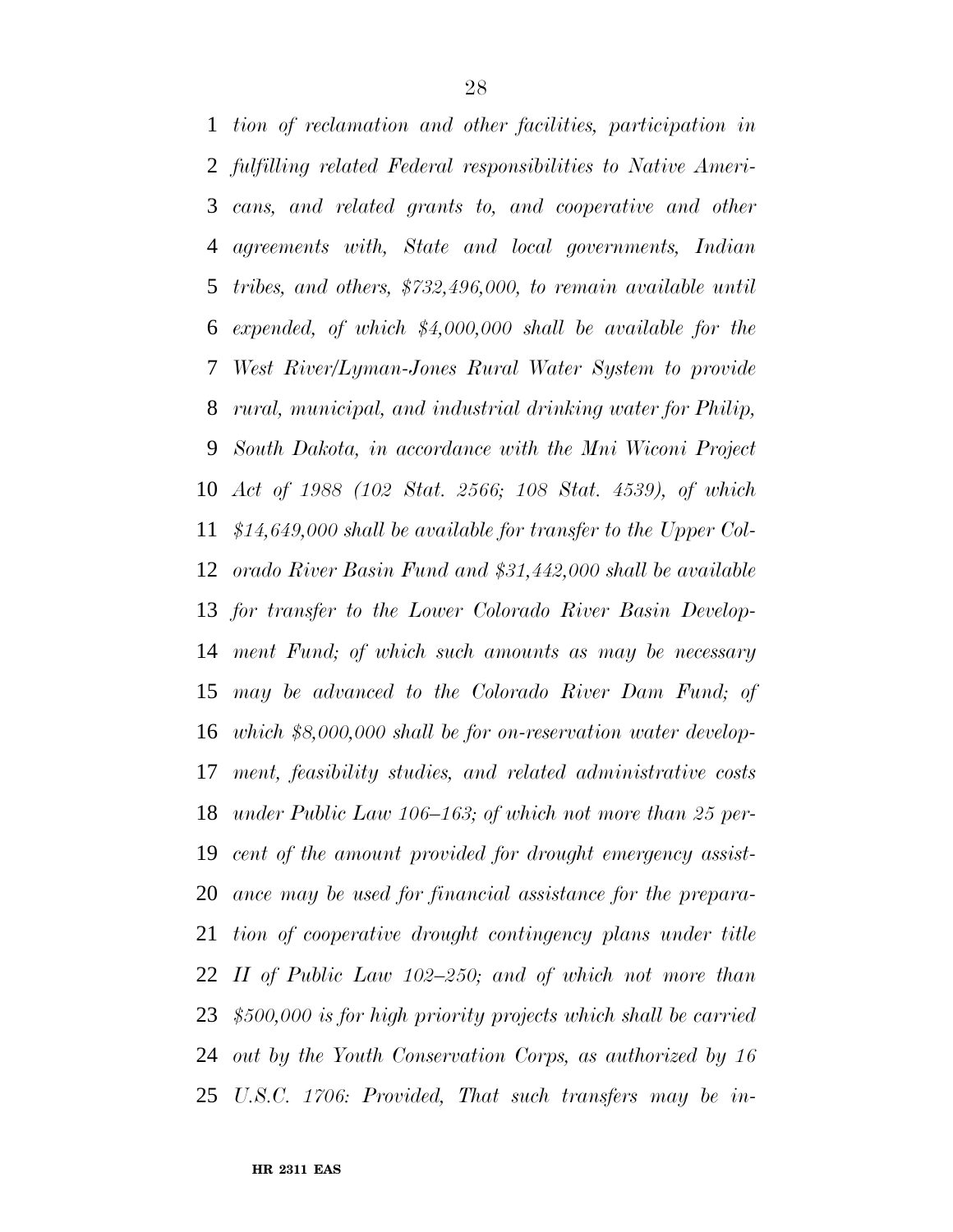*creased or decreased within the overall appropriation under this heading: Provided further, That of the total appro- priated, the amount for program activities that can be fi- nanced by the Reclamation Fund or the Bureau of Rec- lamation special fee account established by 16 U.S.C. 460l– 6a(i) shall be derived from that Fund or account: Provided further, That funds contributed under 43 U.S.C. 395 are available until expended for the purposes for which contrib- uted: Provided further, That funds advanced under 43 U.S.C. 397a shall be credited to this account and are avail- able until expended for the same purposes as the sums ap- propriated under this heading: Provided further, That funds available for expenditure for the Departmental Irri- gation Drainage Program may be expended by the Bureau of Reclamation for site remediation on a non-reimbursable basis: Provided further, That section 301 of Public Law 102–250, Reclamation States Emergency Drought Relief Act of 1991, as amended, is amended further by inserting ''2001, and 2002'' in lieu of ''and 2001'': Provided further, That of the funds provided herein, \$1,000,000 may be used to complete the Hopi/Western Navajo Water Development Plan, Arizona: Provided further, That using \$500,000 of the funds provided herein, shall be available to begin design activities related to installation of electric irrigation water pumps at the Savage Rapids Dam on the Rogue River, Or-*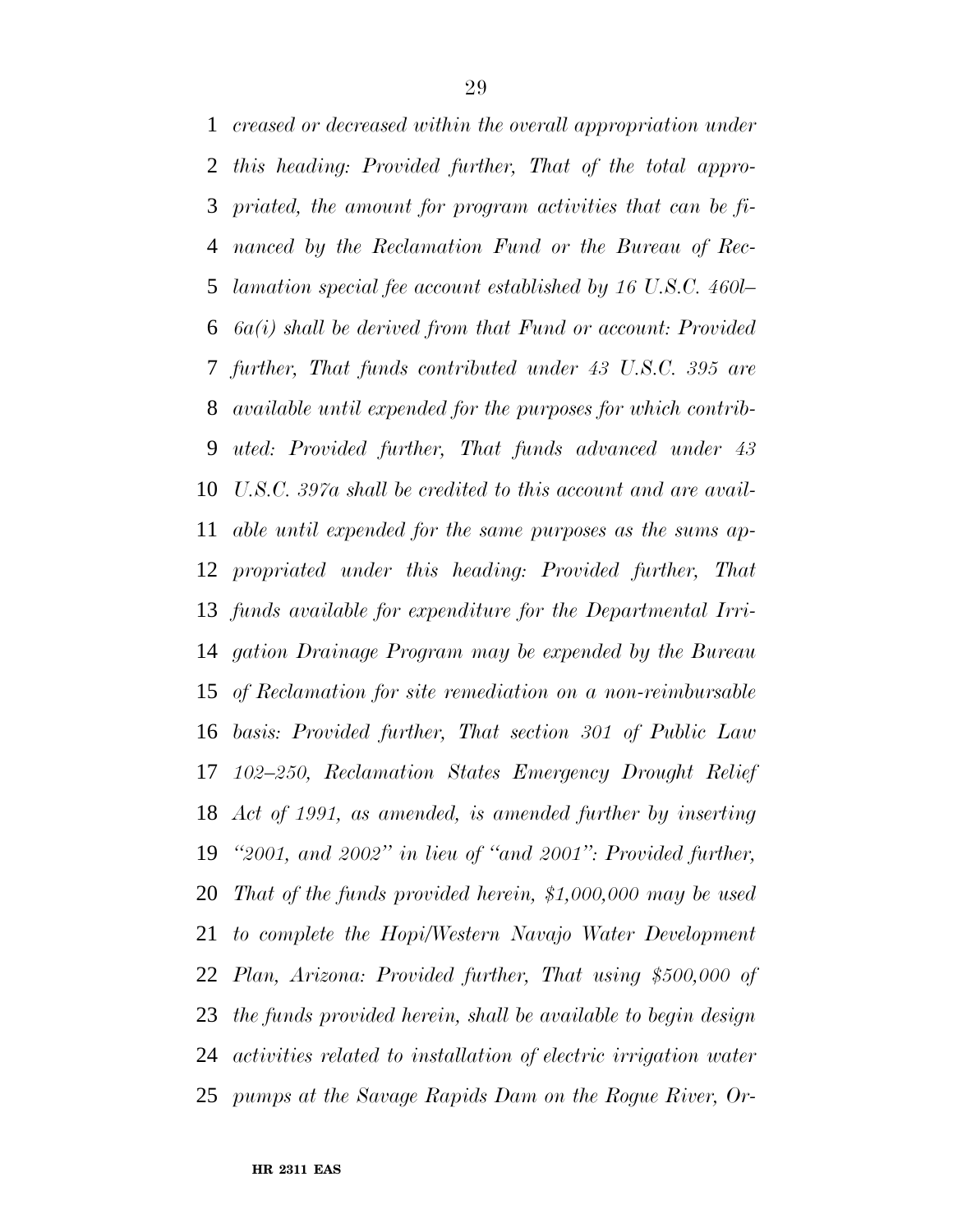*egon: Provided further, That of such funds, not more than \$1,500,000 shall be available to the Secretary for completion of a feasibility study for the Santa Fe Regional Water Sys- tem, New Mexico: Provided further, That the study shall be completed by September 30, 2002.*

*BUREAU OF RECLAMATION LOAN PROGRAM ACCOUNT*

 *For the cost of direct loans and/or grants, \$7,215,000, to remain available until expended, as authorized by the Small Reclamation Projects Act of August 6, 1956, as amended (43 U.S.C. 422a–422l): Provided, That such costs, including the cost of modifying such loans, shall be as de- fined in section 502 of the Congressional Budget Act of 1974, as amended: Provided further, That these funds are available to subsidize gross obligations for the principal amount of direct loans not to exceed \$26,000,000.*

 *In addition, for administrative expenses necessary to carry out the program for direct loans and/or grants, \$280,000, to remain available until expended: Provided, That of the total sums appropriated, the amount of program activities that can be financed by the Reclamation Fund shall be derived from that Fund.*

*CENTRAL VALLEY PROJECT RESTORATION FUND*

**HR 2311 EAS** *For carrying out the programs, projects, plans, and habitat restoration, improvement, and acquisition provi- sions of the Central Valley Project Improvement Act, \$55,039,000, to be derived from such sums as may be col-*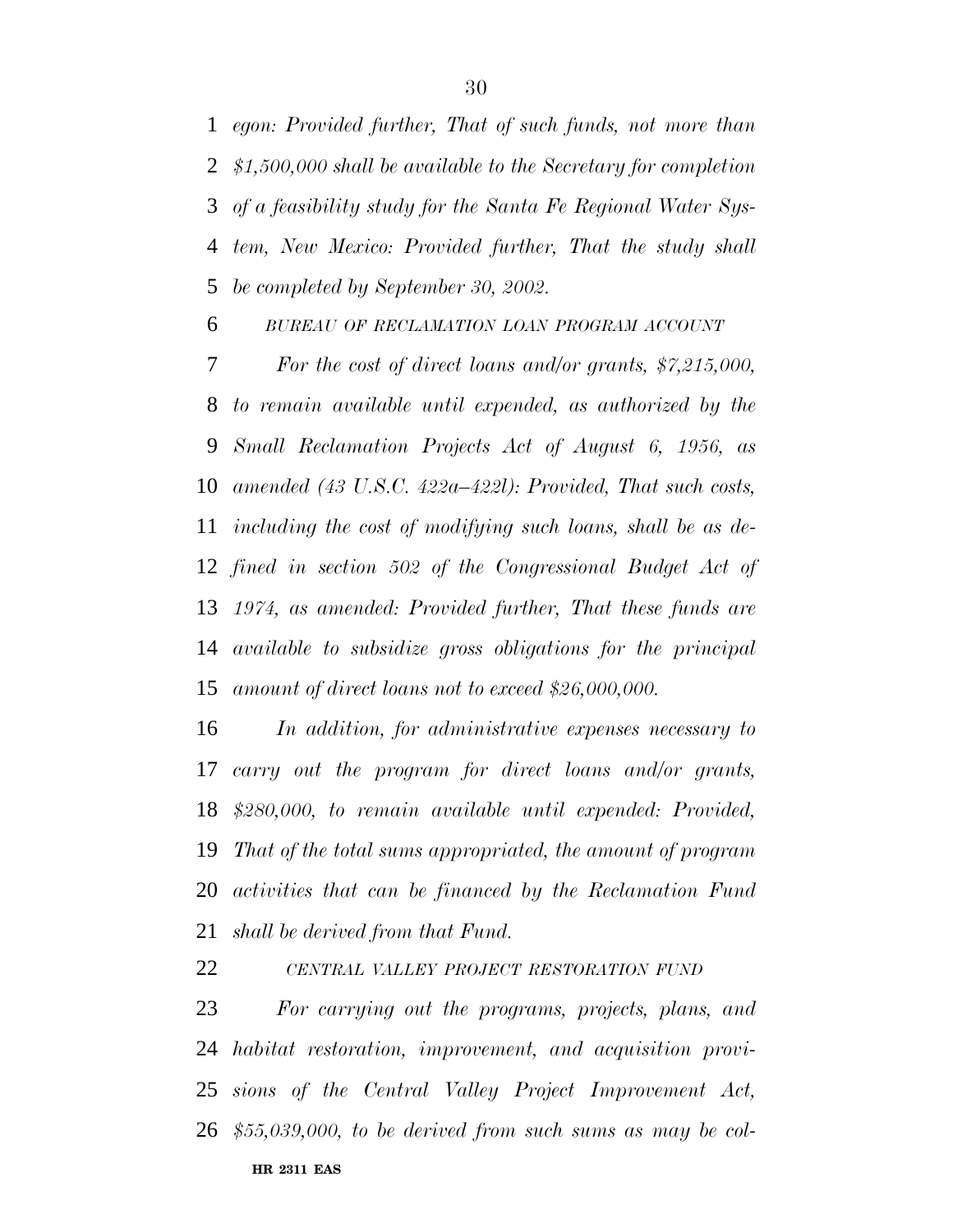*lected in the Central Valley Project Restoration Fund pur- suant to sections 3407(d), 3404(c)(3), 3405(f), and 3406(c)(1) of Public Law 102–575, to remain available until expended: Provided, That the Bureau of Reclamation is directed to assess and collect the full amount of the addi- tional mitigation and restoration payments authorized by section 3407(d) of Public Law 102–575.*

#### *POLICY AND ADMINISTRATION*

 *For necessary expenses of policy, administration, and related functions in the office of the Commissioner, the Den- ver office, and offices in the five regions of the Bureau of Reclamation, to remain available until expended, \$52,968,000, to be derived from the Reclamation Fund and be nonreimbursable as provided in 43 U.S.C. 377: Provided, That no part of any other appropriation in this Act shall be available for activities or functions budgeted as policy and administration expenses.*

#### *ADMINISTRATIVE PROVISION*

 *Appropriations for the Bureau of Reclamation shall be available for purchase of not to exceed four passenger motor vehicles for replacement only.*

|    | <b>HR 2311 EAS</b>                                               |
|----|------------------------------------------------------------------|
|    | $26\,$ pay the salaries and expenses of personnel to purchase or |
|    | 25 made available by this or any other Act may be used to        |
| 24 | SEC. 201. None of the funds appropriated or otherwise            |
| 23 | DEPARTMENT OF THE INTERIOR                                       |
| 22 | <b>GENERAL PROVISIONS</b>                                        |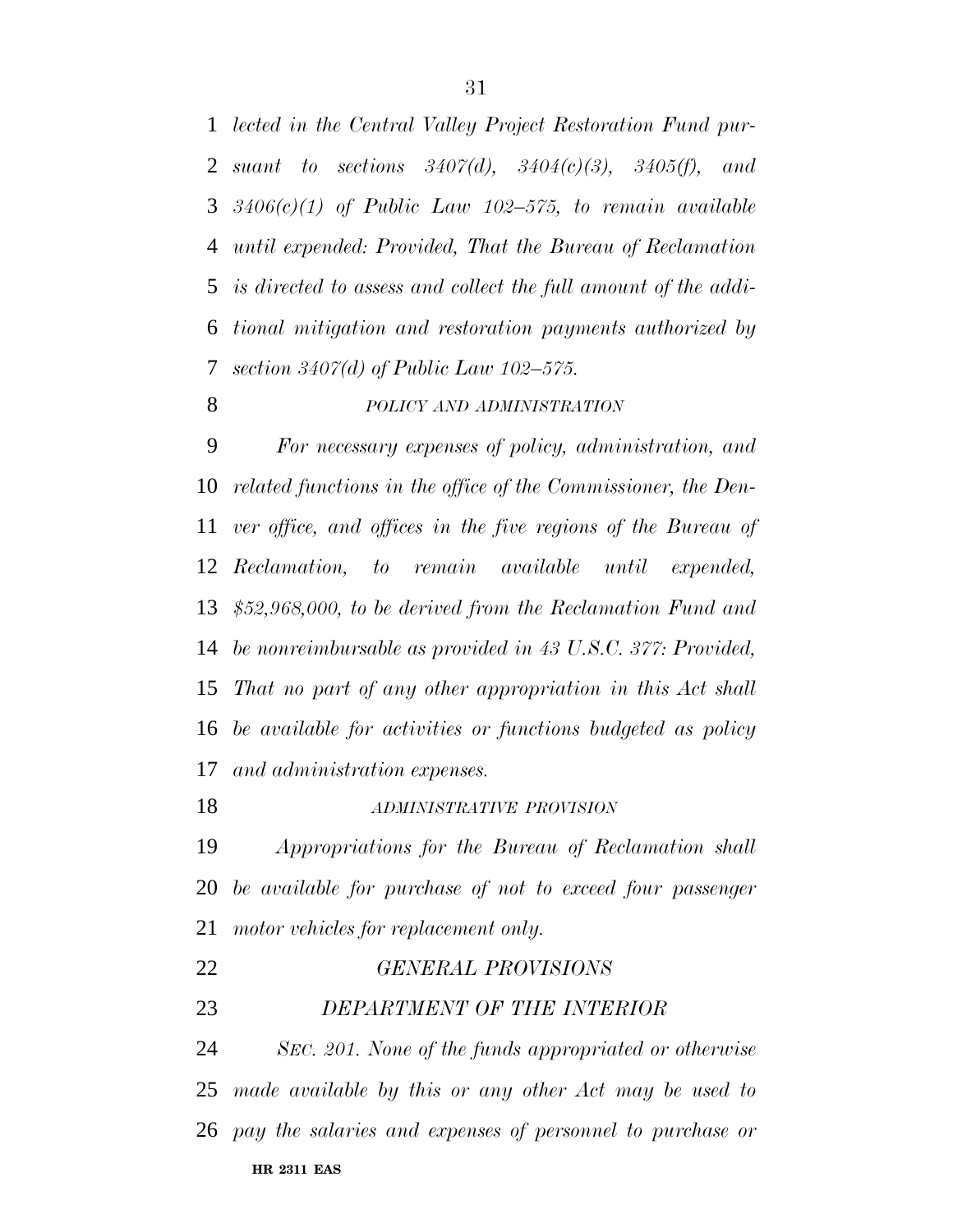*lease water in the Middle Rio Grande or the Carlsbad Projects in New Mexico unless said purchase or lease is in compliance with the purchase requirements of section 202 of Public Law 106–60.*

 *SEC. 202. Funds under this title for Drought Emer- gency Assistance shall be made available primarily for leas- ing of water for specified drought related purposes from willing lessors, in compliance with existing State laws and administered under State water priority allocation. Such leases may be entered into with an option to purchase: Pro- vided, That such purchase is approved by the State in which the purchase takes place and the purchase does not cause economic harm within the State in which the pur-chase is made.*

 *SEC. 203. The Secretary of the Interior is authorized and directed to use not to exceed \$1,000,000 of the funds appropriated under title II to refund amounts received by the United States as payments for charges assessed by the Secretary prior to January 1, 1994 for failure to file cer- tain certification or reporting forms prior to the receipt of irrigation water, pursuant to sections 206 and 224(c) of the Reclamation Reform Act of 1982 (96 Stat. 1226, 1272; 43 U.S.C. 390ff, 390ww(c)), including the amount of associ- ated interest assessed by the Secretary and paid to the United States pursuant to section 224(i) of the Reclamation*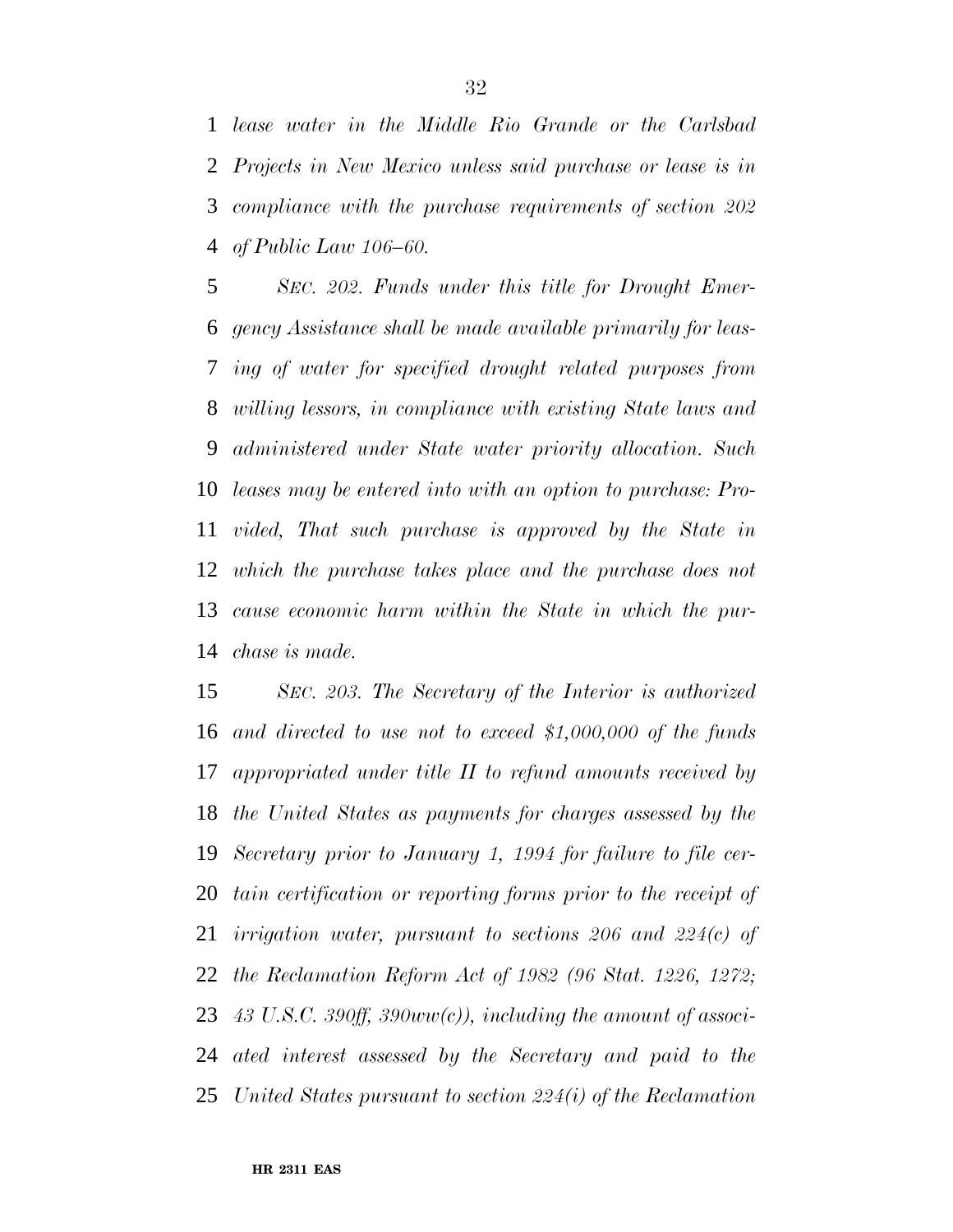*Reform Act of 1982 (101 Stat. 1330–268; 43 U.S.C. 390ww(i)).*

 *SEC. 204. LOWER COLORADO RIVER BASIN DEVELOP- MENT FUND. (a) IN GENERAL.—Notwithstanding section 403(f) of the Colorado River Basin Project Act (43 U.S.C. 1543(f)), no amount from the Lower Colorado River Basin Development Fund shall be paid to the general fund of the Treasury until each provision of the Stipulation Regarding a Stay and for Ultimate Judgment Upon the Satisfaction of Conditions, filed in United States district court on May 3, 2000, in Central Arizona Water Conservation District v. United States (No. CIV 95–625–TUC–WDB (EHC), No. CIV 95–1720–OHX–EHC (Consolidated Action)) is met.*

 *(b) PAYMENT TO GENERAL FUND.—If any of the provi- sions of the stipulation referred to in subsection (a) is not met by the date that is 3 years after the date of enactment of this Act, payments to the general fund of the Treasury shall resume in accordance with section 403(f) of the Colo-rado River Basin Project Act (43 U.S.C. 1543(f)).*

 *(c) AUTHORIZATION.—Amounts in the Lower Colorado River Basin Development Fund that but for this section would be returned to the general fund of the Treasury shall not be expended until further Act of Congress.*

 *SEC. 205. (a) None of the funds appropriated or other-wise made available by this Act may be used to determine*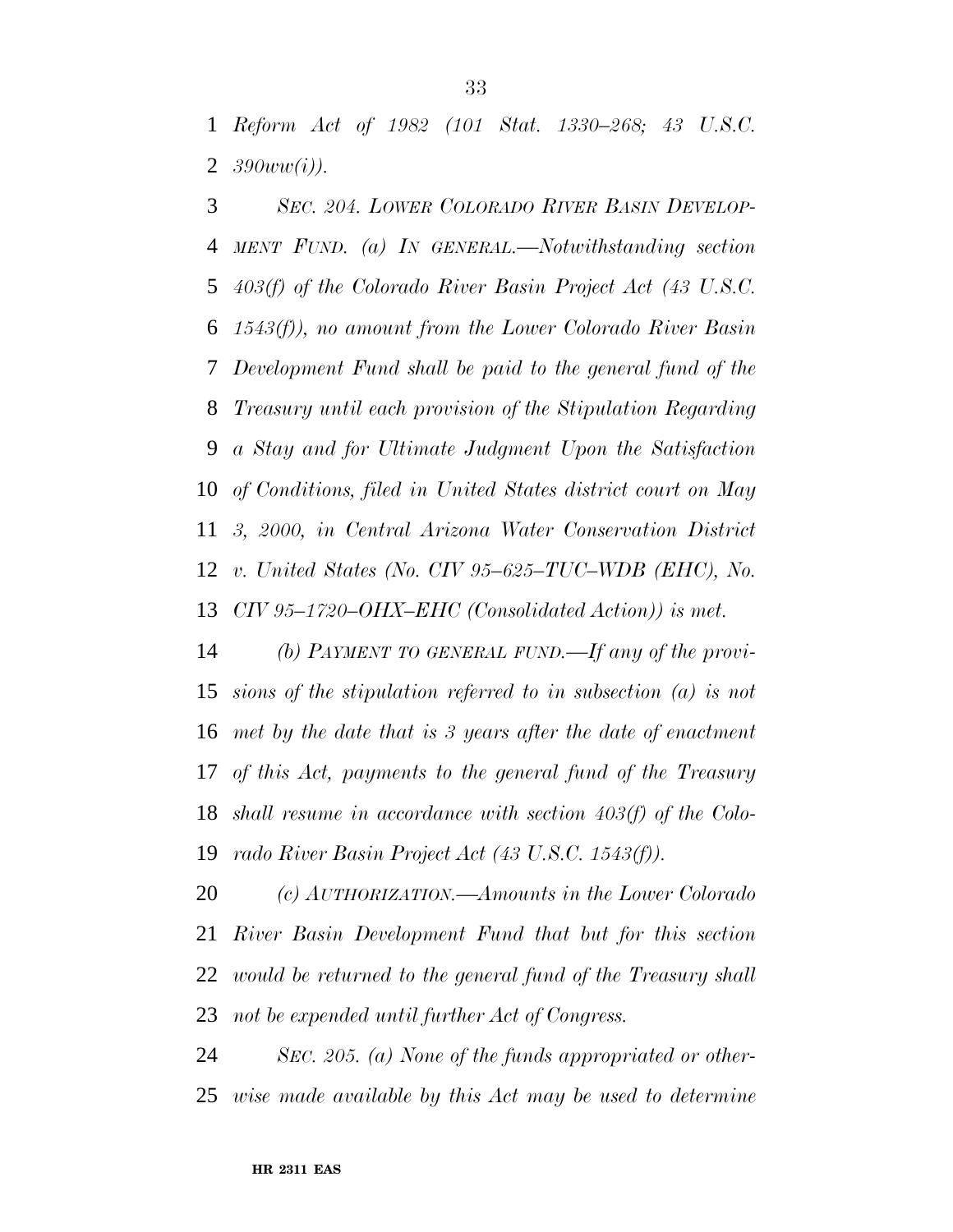*the final point of discharge for the interceptor drain for the San Luis Unit until development by the Secretary of the Interior and the State of California of a plan, which shall conform to the water quality standards of the State of California as approved by the Administrator of the Envi- ronmental Protection Agency, to minimize any detrimental effect of the San Luis drainage waters.*

 *(b) The costs of the Kesterson Reservoir Cleanup Pro- gram and the costs of the San Joaquin Valley Drainage Program shall be classified by the Secretary of the Interior as reimbursable or nonreimbursable and collected until fully repaid pursuant to the ''Cleanup Program-Alternative Re- payment Plan'' described in the report entitled ''Repayment Report, Kesterson Reservoir Cleanup Program and San Joaquin Valley Drainage Program, February 1995'', pre- pared by the Department of the Interior, Bureau of Rec- lamation. Any future obligations of funds by the United States relating to, or providing for, drainage service or drainage studies for the San Luis Unit shall be fully reim- bursable by San Luis Unit beneficiaries of such service or studies pursuant to Federal reclamation law.*

 *SEC. 206. The Secretary of the Interior, in accepting payments for the reimbursable expenses incurred for the re- placement, repair, and extraordinary maintenance with re-gard to the Valve Rehabilitation Project at the Arrowrock*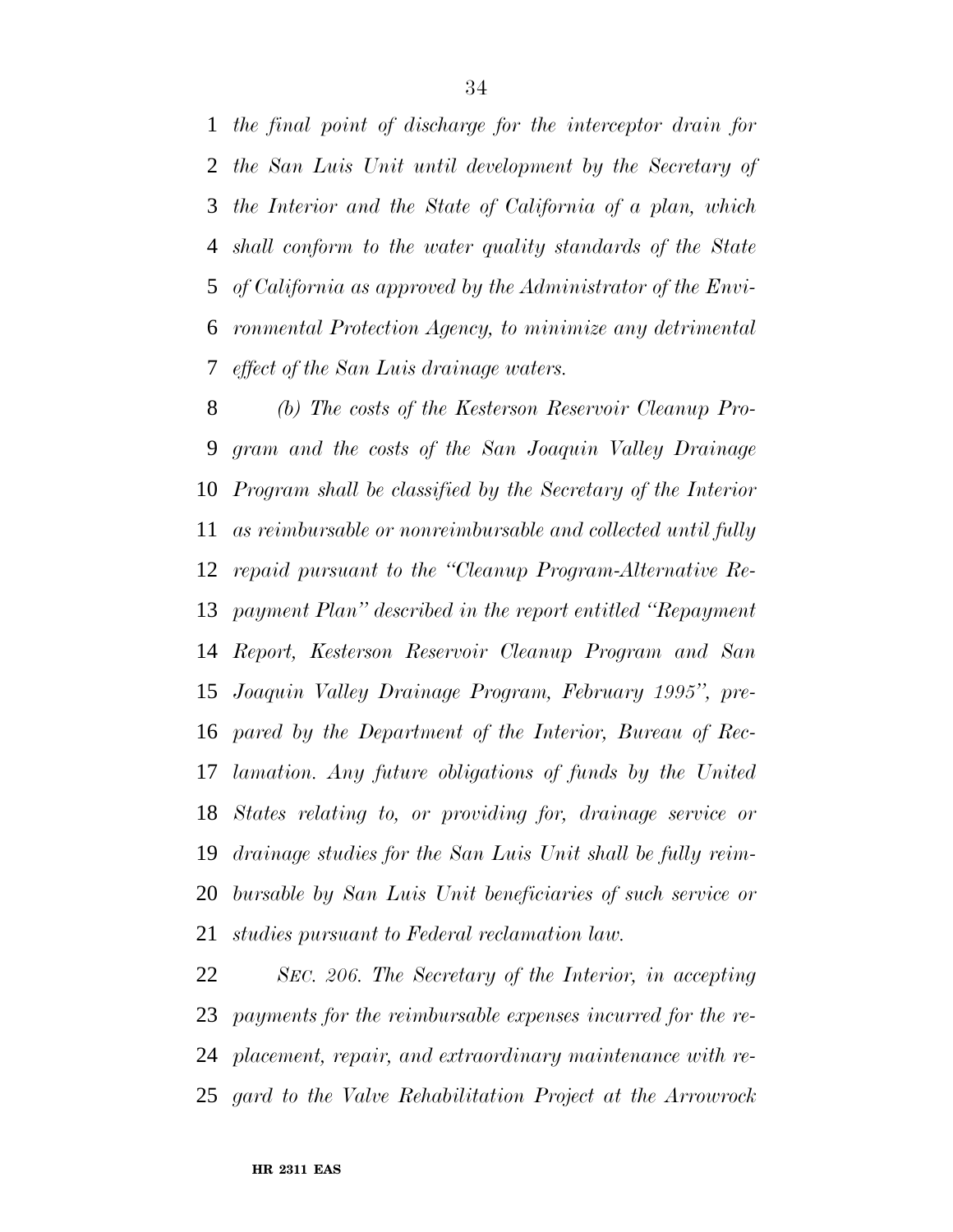*Dam on the Arrowrock Division of the Boise Project in Idaho, shall recover no more than \$6,900,000 of such ex- penses according to the application of the current formula for charging users for reimbursable operation and mainte- nance expenses at Bureau of Reclamation facilities on the Boise Project, and shall recover this portion of such expenses over a period of 15 years.*

| TITLE III            |
|----------------------|
| DEPARTMENT OF ENERGY |

- *ENERGY PROGRAMS*
- *ENERGY SUPPLY*

 *For Department of Energy expenses including the pur- chase, construction and acquisition of plant and capital equipment, and other expenses necessary for energy supply, and uranium supply and enrichment activities in carrying out the purposes of the Department of Energy Organization Act (42 U.S.C. 7101 et seq.), including the acquisition or condemnation of any real property or any facility or for plant or facility acquisition, construction, or expansion; and the purchase of not to exceed 17 passenger motor vehi- cles for replacement only, \$736,139,000, to remain available until expended, of which not less than \$3,000,000 shall be used for the advanced test reactor research and development upgrade initiative, and of which \$1,000,000 may be avail-able for the Consortium for Plant Biotechnology Research.*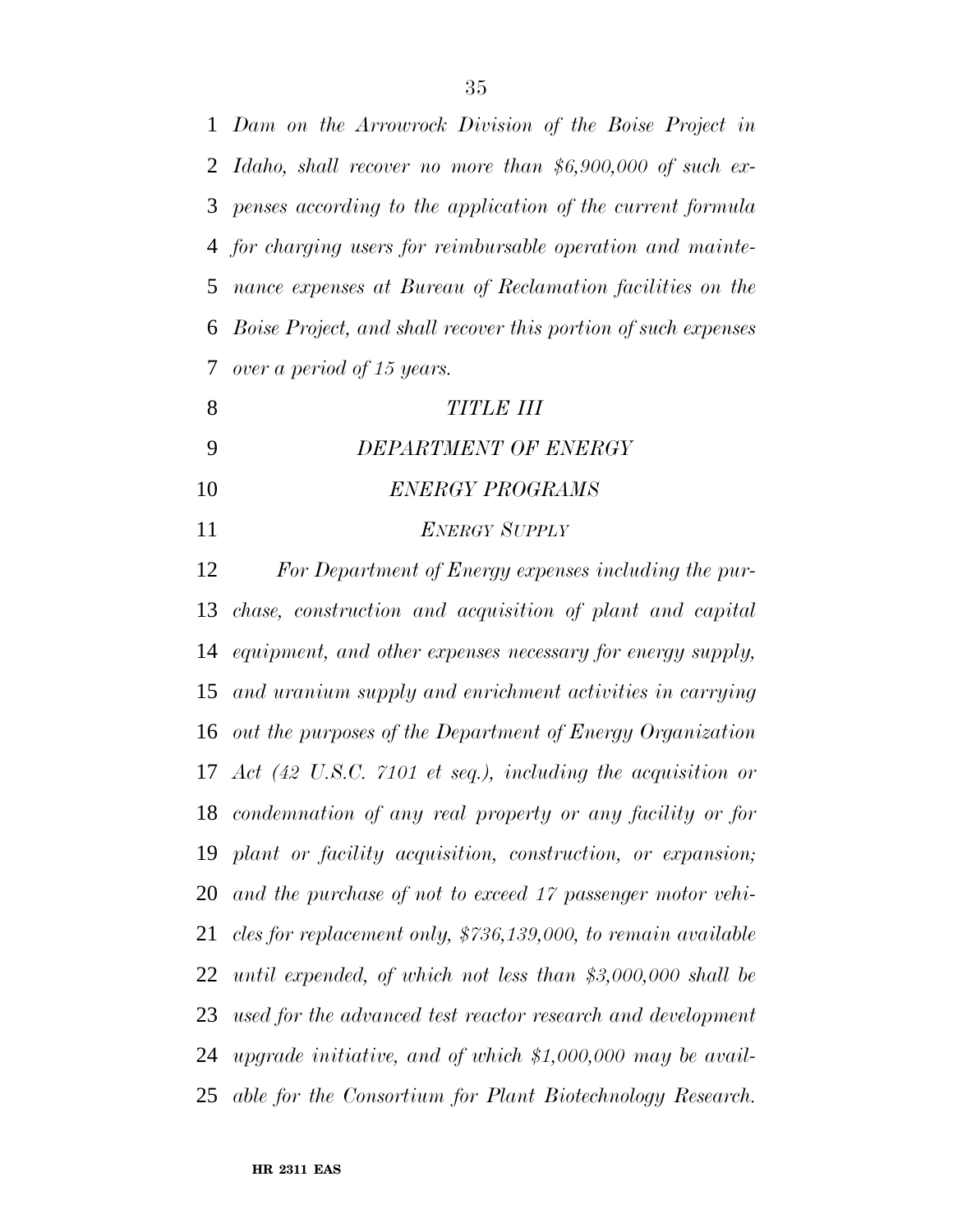*NON-DEFENSE ENVIRONMENTAL MANAGEMENT*

 *For Department of Energy expenses, including the purchase, construction and acquisition of plant and capital equipment and other expenses necessary for non-defense en- vironmental management activities in carrying out the purposes of the Department of Energy Organization Act (42 U.S.C. 7101 et seq.), including the acquisition or con- demnation of any real property or any facility or for plant or facility acquisition, construction or expansion, \$228,553,000, to remain available until expended.*

 *URANIUM FACILITIES MAINTENANCE AND REMEDIATION (INCLUDING TRANSFER OF FUNDS)*

 *For necessary expenses to maintain, decontaminate, decommission, and otherwise remediate uranium processing facilities, \$408,725,000, of which \$287,941,000 shall be de- rived from the Uranium Enrichment Decontamination and Decommissioning Fund, all of which shall remain available until expended.*

*SCIENCE*

 *For Department of Energy expenses including the pur- chase, construction and acquisition of plant and capital equipment, and other expenses necessary for science activi- ties in carrying out the purposes of the Department of En- ergy Organization Act (42 U.S.C. 7101 et seq.), including the acquisition or condemnation of any real property or*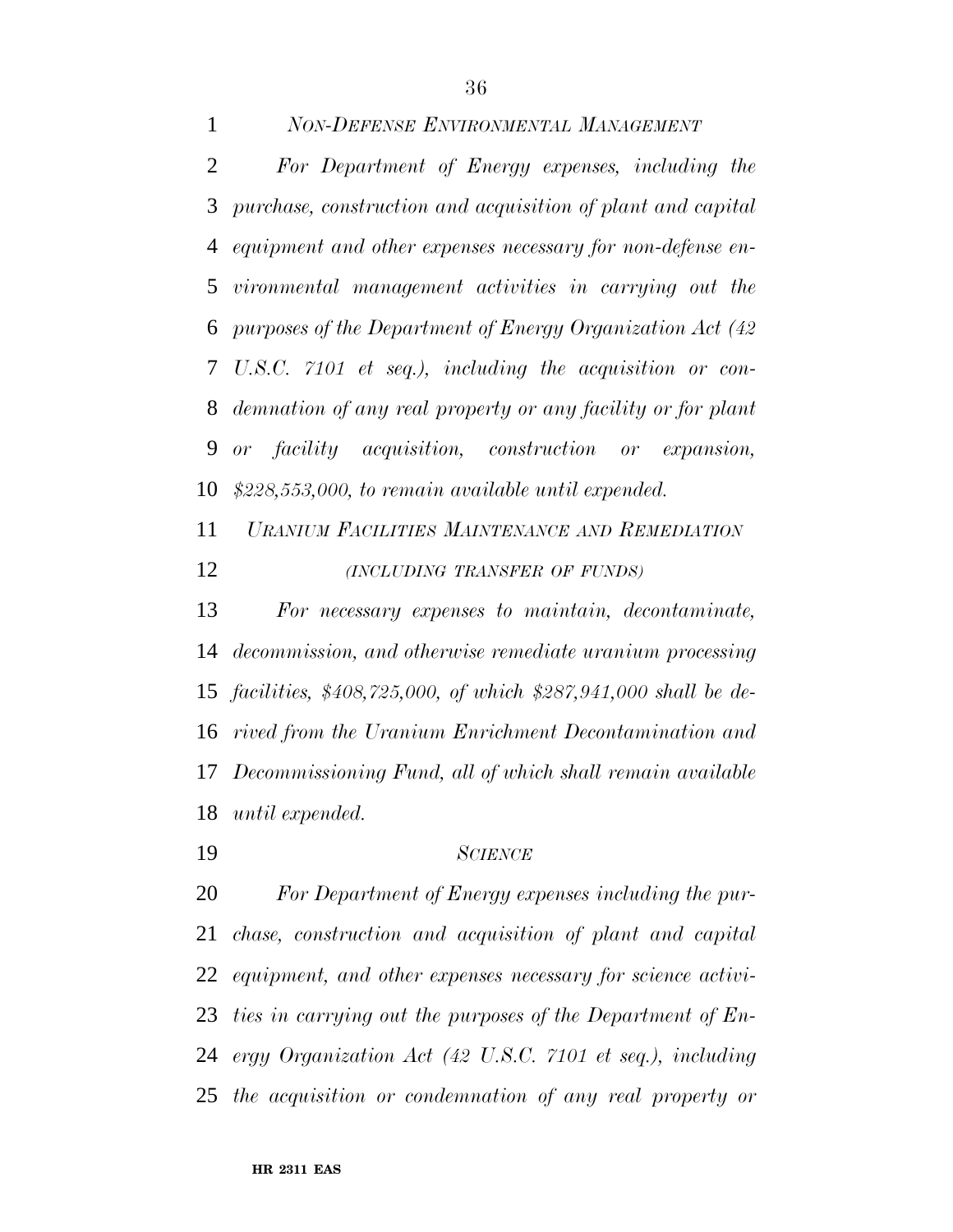*facility or for plant or facility acquisition, construction, or expansion, and purchase of not to exceed 25 passenger motor vehicles for replacement only, \$3,268,816,000, to re- main available until expended: Provided, That within the funds provided, molecular nuclear medicine research shall be continued at not less than the fiscal year 2001 funding level.*

#### *NUCLEAR WASTE DISPOSAL*

 *For nuclear waste disposal activities to carry out the purposes of Public Law 97–425, as amended, including the acquisition of real property or facility construction or ex- pansion, \$25,000,000, to remain available until expended and to be derived from the Nuclear Waste Fund: Provided, That \$2,500,000 shall be provided to the State of Nevada solely for expenditures, other than salaries and expenses of State employees, to conduct scientific oversight responsibil- ities pursuant to the Nuclear Waste Policy Act of 1982, Public Law 97–425, as amended: Provided further, That \$6,000,000 shall be provided to affected units of local gov- ernments, as defined in Public Law 97–425, to conduct ap- propriate activities pursuant to the Act: Provided further, That the distribution of the funds as determined by the units of local government shall be approved by the Depart- ment of Energy: Provided further, That the funds for the State of Nevada shall be made available solely to the Nevada*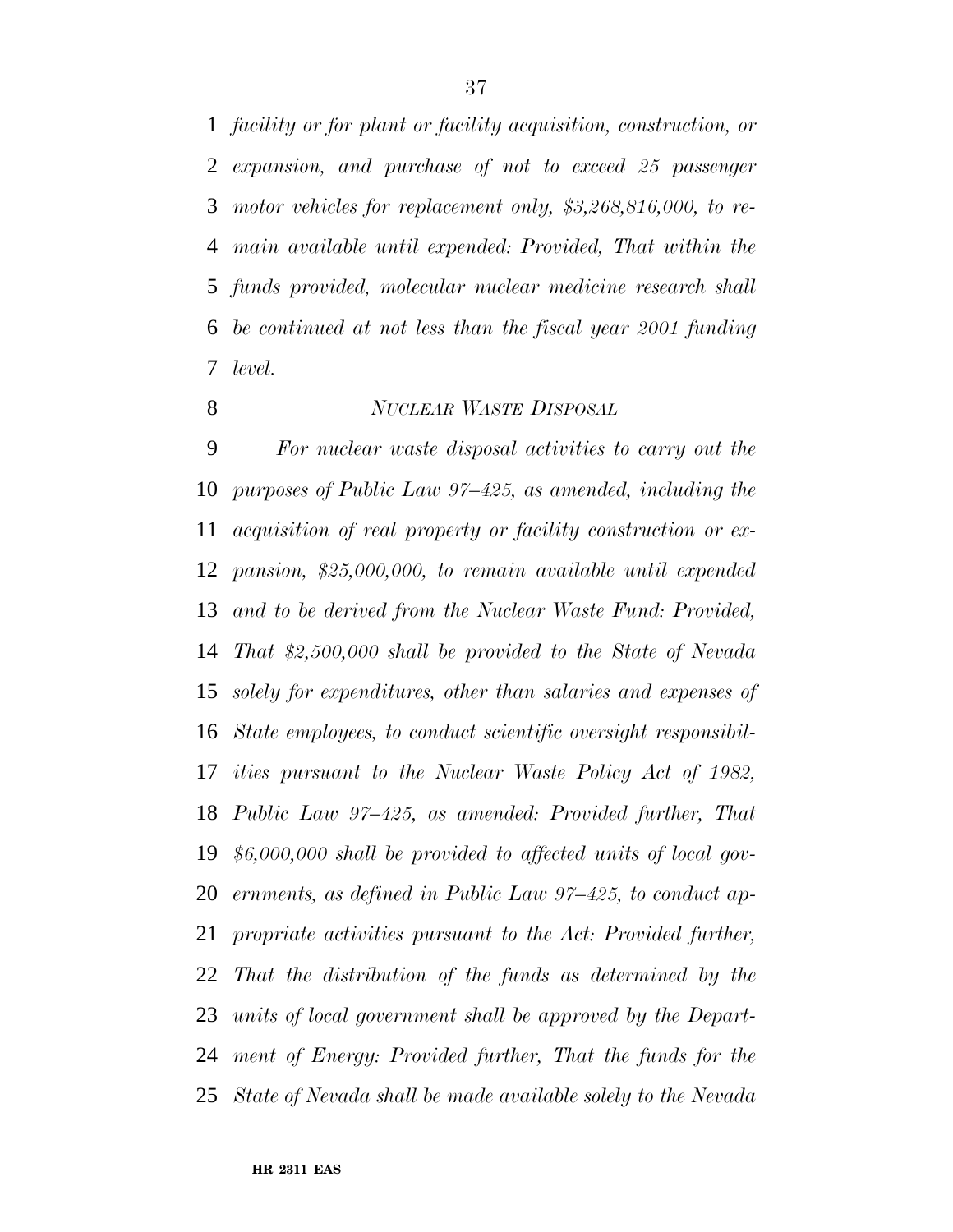*Division of Emergency Management by direct payment and units of local government by direct payment: Provided fur- ther, That within 90 days of the completion of each Federal fiscal year, the Nevada Division of Emergency Management and the Governor of the State of Nevada and each local entity shall provide certification to the Department of En- ergy that all funds expended from such payments have been expended for activities authorized by Public Law 97–425 and this Act. Failure to provide such certification shall cause such entity to be prohibited from any further funding provided for similar activities: Provided further, That none of the funds herein appropriated may be: (1) used directly or indirectly to influence legislative action on any matter pending before Congress or a State legislature or for lob- bying activity as provided in 18 U.S.C. 1913; (2) used for litigation expenses; or (3) used to support multi-State ef- forts or other coalition building activities inconsistent with the restrictions contained in this Act: Provided further, That all proceeds and recoveries by the Secretary in car- rying out activities authorized by the Nuclear Waste Policy Act of 1982 in Public Law 97–425, as amended, including but not limited to, any proceeds from the sale of assets, shall be available without further appropriation and shall re-main available until expended.*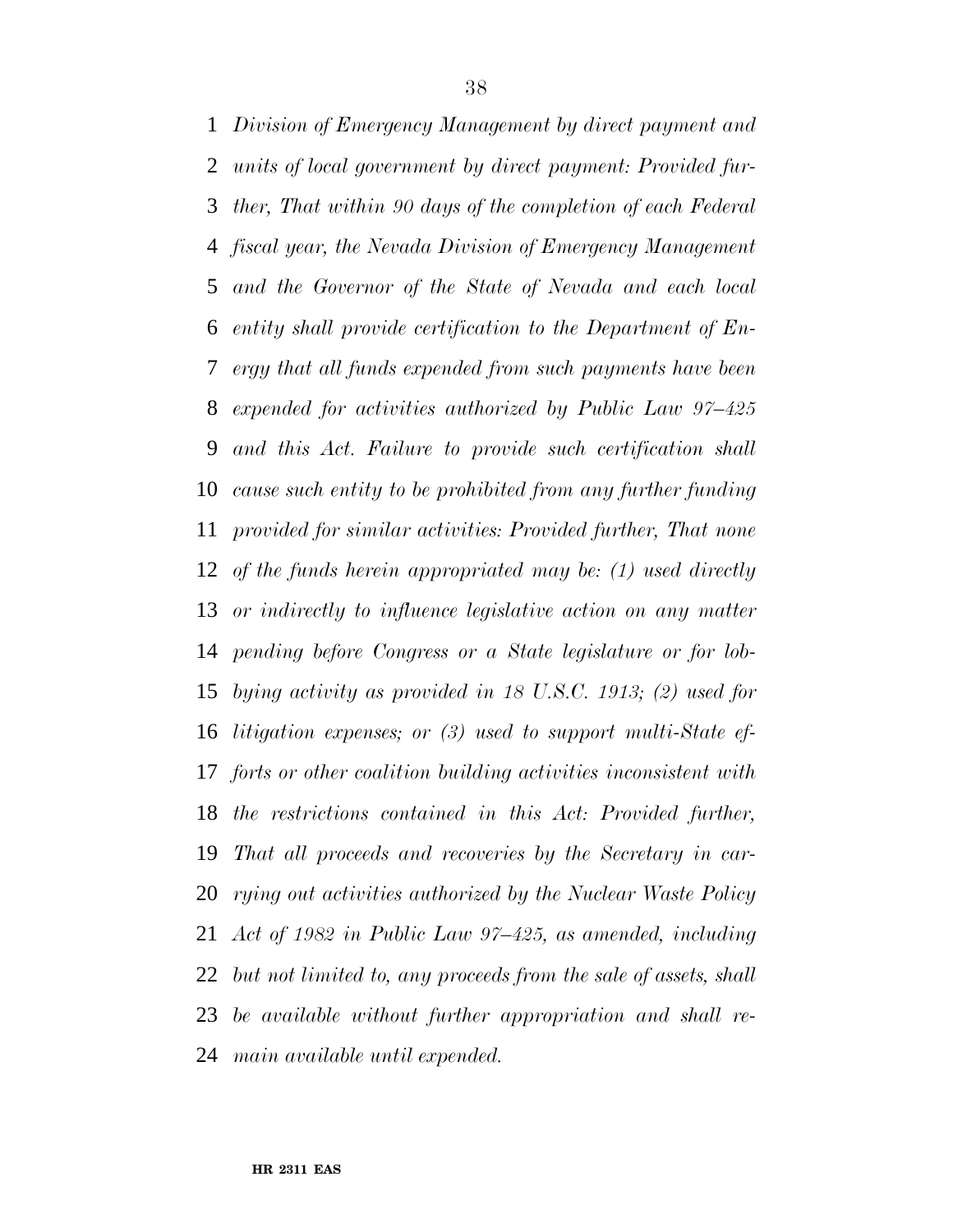### *DEPARTMENTAL ADMINISTRATION*

 *For salaries and expenses of the Department of Energy necessary for departmental administration in carrying out the purposes of the Department of Energy Organization Act (42 U.S.C. 7101 et seq.), including the hire of passenger motor vehicles and official reception and representation ex- penses (not to exceed \$35,000), \$208,948,000, to remain available until expended, plus such additional amounts as necessary to cover increases in the estimated amount of cost of work for others notwithstanding the provisions of the Anti-Deficiency Act (31 U.S.C. 1511 et seq.): Provided, That such increases in cost of work are offset by revenue increases of the same or greater amount, to remain avail- able until expended: Provided further, That moneys received by the Department for miscellaneous revenues estimated to total \$137,810,000 in fiscal year 2002 may be retained and used for operating expenses within this account, and may remain available until expended, as authorized by section 201 of Public Law 95–238, notwithstanding the provisions of 31 U.S.C. 3302: Provided further, That the sum herein appropriated shall be reduced by the amount of miscella- neous revenues received during fiscal year 2002 so as to result in a final fiscal year 2002 appropriation from the General Fund estimated at not more than \$71,138,000.*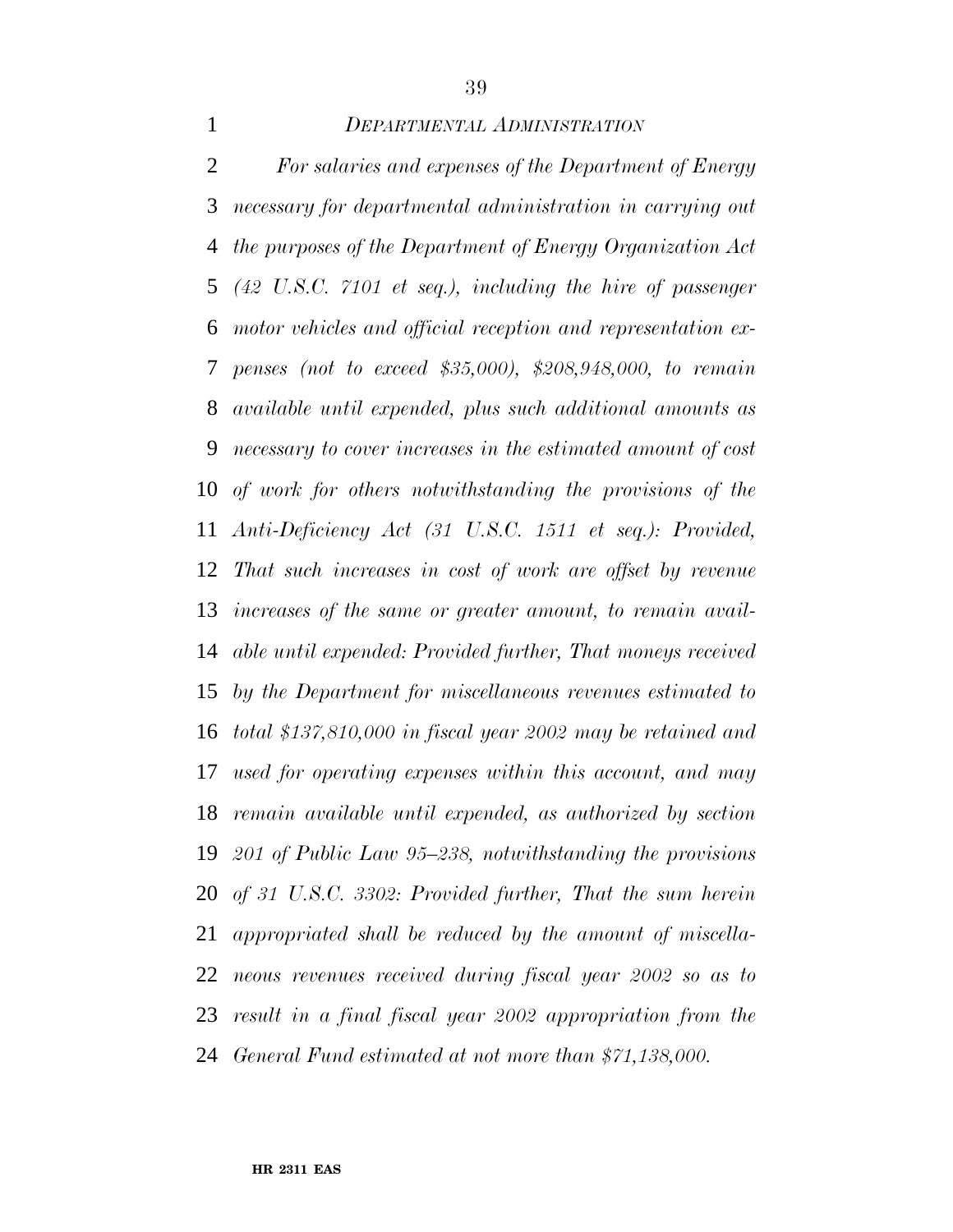*OFFICE OF THE INSPECTOR GENERAL For necessary expenses of the Office of the Inspector General in carrying out the provisions of the Inspector Gen- eral Act of 1978, as amended, \$30,000,000, to remain avail-able until expended.*

 *ATOMIC ENERGY DEFENSE ACTIVITIES NATIONAL NUCLEAR SECURITY ADMINISTRATION WEAPONS ACTIVITIES*

 *For Department of Energy expenses, including the purchase, construction and acquisition of plant and capital equipment and other incidental expenses necessary for atomic energy defense weapons activities in carrying out the purposes of the Department of Energy Organization Act (42 U.S.C. 7101 et seq.), including the acquisition or con- demnation of any real property or any facility or for plant or facility acquisition, construction, or expansion; and the purchase of passenger motor vehicles (not to exceed 11 for replacement only), \$6,062,891,000, to remain available until expended: Provided, That, \$30,000,000 shall be uti- lized for technology partnerships supportive of the National Nuclear Security Administration missions and \$3,000,000 shall be utilized at the NNSA laboratories for support of small business interactions including technology clusters relevant to laboratory missions: Provided further, That \$1,000,000 shall be made available for community reuse or-*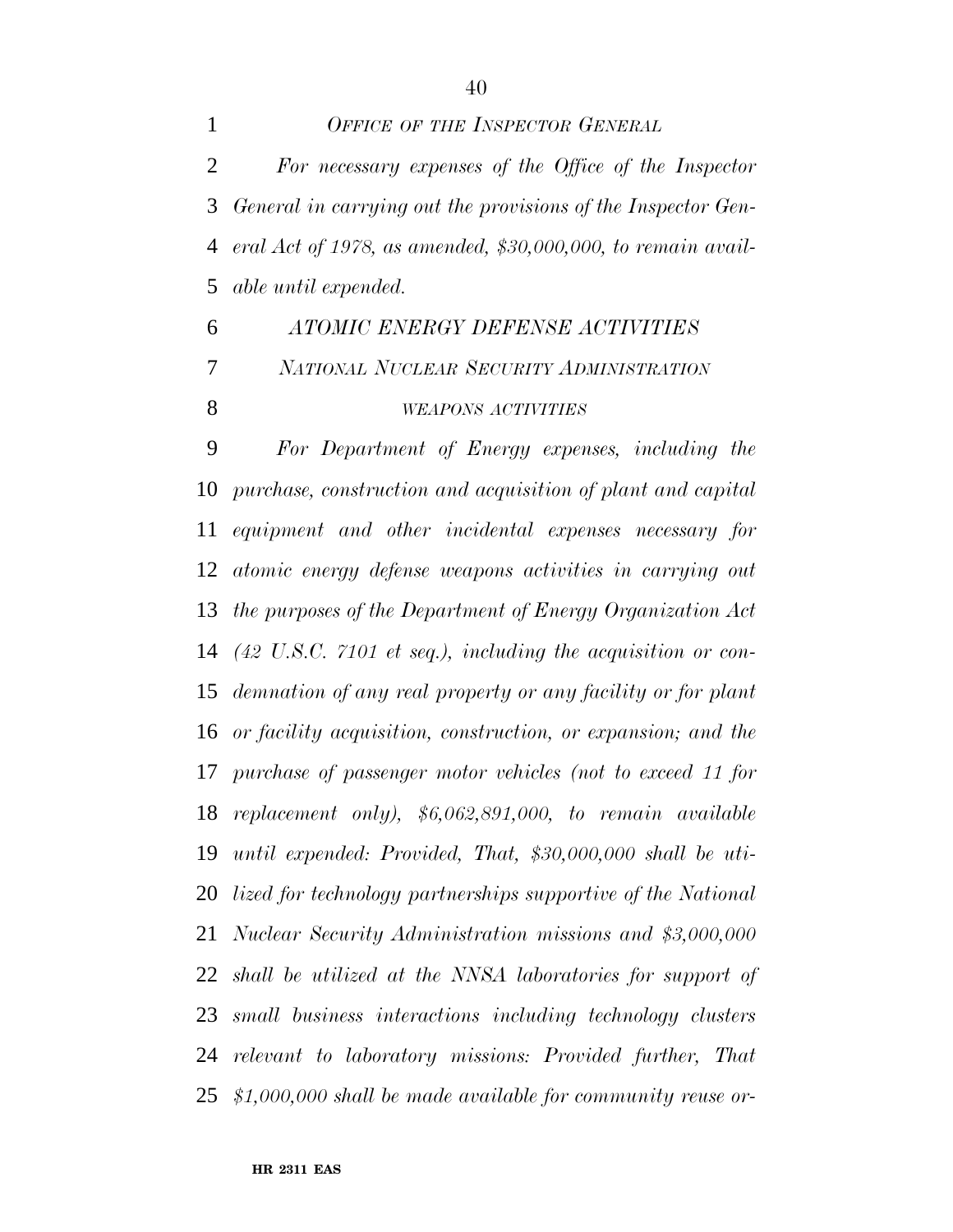*ganizations within the Office of Worker and Community Transition.*

*DEFENSE NUCLEAR NONPROLIFERATION*

 *For Department of Energy expenses, including the purchase, construction and acquisition of plant and capital equipment and other incidental expenses necessary for atomic energy defense, Defense Nuclear Nonproliferation ac- tivities, in carrying out the purposes of the Department of Energy Organization Act (42 U.S.C. 7101 et seq.), includ- ing the acquisition or condemnation of any real property or any facility or for plant or facility acquisition, construc- tion, or expansion, \$880,500,000, to remain available until expended: Provided, That not to exceed \$7,000 may be used for official reception and representation expenses for na- tional security and nonproliferation (including trans-parency) activities in fiscal year 2002.*

#### *NAVAL REACTORS*

 *For Department of Energy expenses necessary for naval reactors activities to carry out the Department of En- ergy Organization Act (42 U.S.C. 7101 et seq.), including the acquisition (by purchase, condemnation, construction, or otherwise) of real property, plant, and capital equip- ment, facilities, and facility expansion, \$688,045,000, to re-main available until expended.*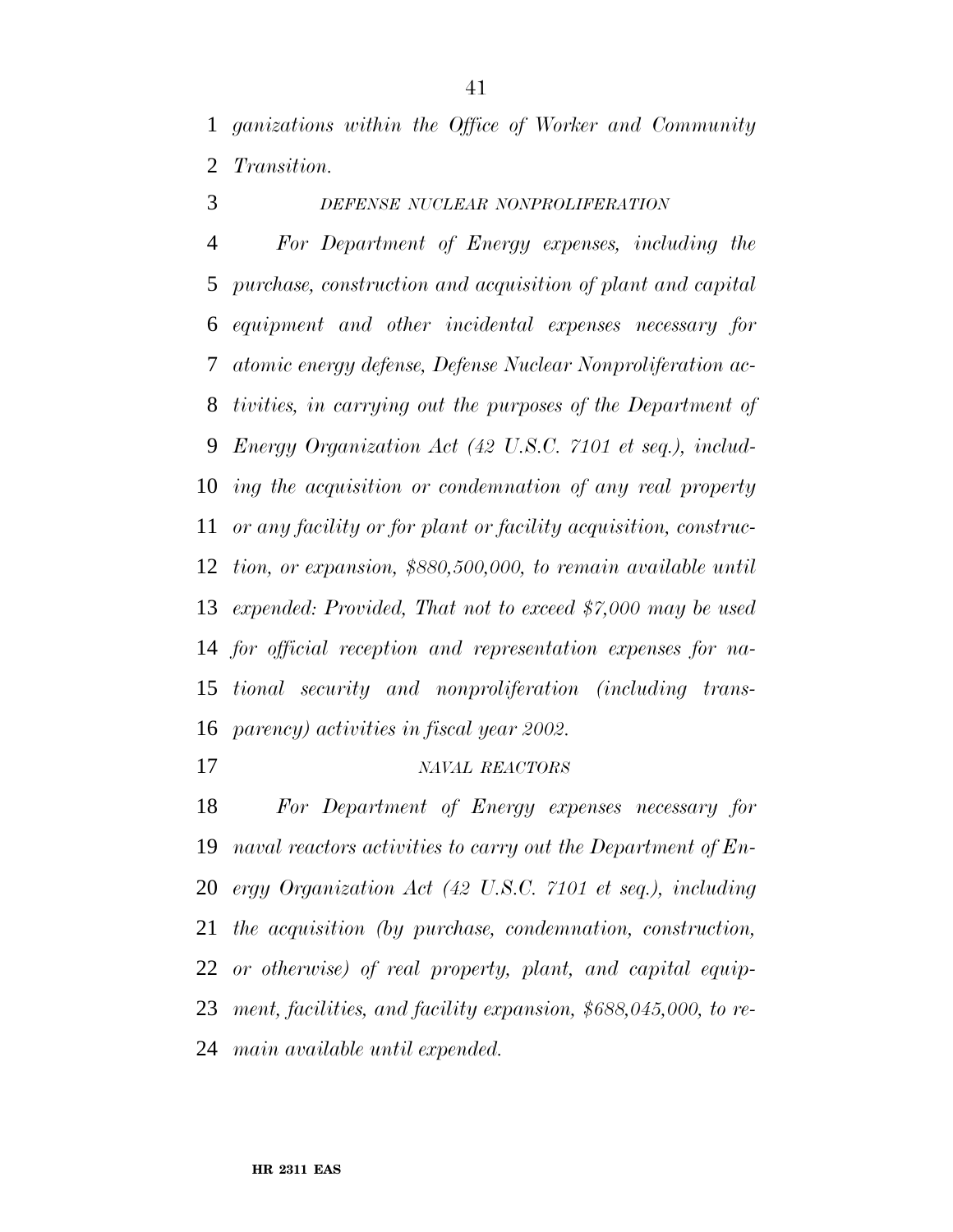#### *OFFICE OF THE ADMINISTRATOR*

 *For necessary expenses of the Office of the Adminis- trator of the National Nuclear Security Administration, in- cluding official reception and representation expenses (not to exceed \$15,000), \$15,000,000, to remain available until expended.*

 *OTHER DEFENSE RELATED ACTIVITIES DEFENSE ENVIRONMENTAL RESTORATION AND WASTE MANAGEMENT*

 *For Department of Energy expenses, including the purchase, construction and acquisition of plant and capital equipment and other expenses necessary for atomic energy defense environmental restoration and waste management activities in carrying out the purposes of the Department of Energy Organization Act (42 U.S.C. 7101 et seq.), in- cluding the acquisition or condemnation of any real prop- erty or any facility or for plant or facility acquisition, con- struction, or expansion; and the purchase of 30 passenger motor vehicles, of which 27 shall be for replacement only, \$5,389,868,000, to remain available until expended.*

 *DEFENSE FACILITIES CLOSURE PROJECTS For expenses of the Department of Energy to accelerate*

 *the closure of defense environmental management sites, in-cluding the purchase, construction and acquisition of plant*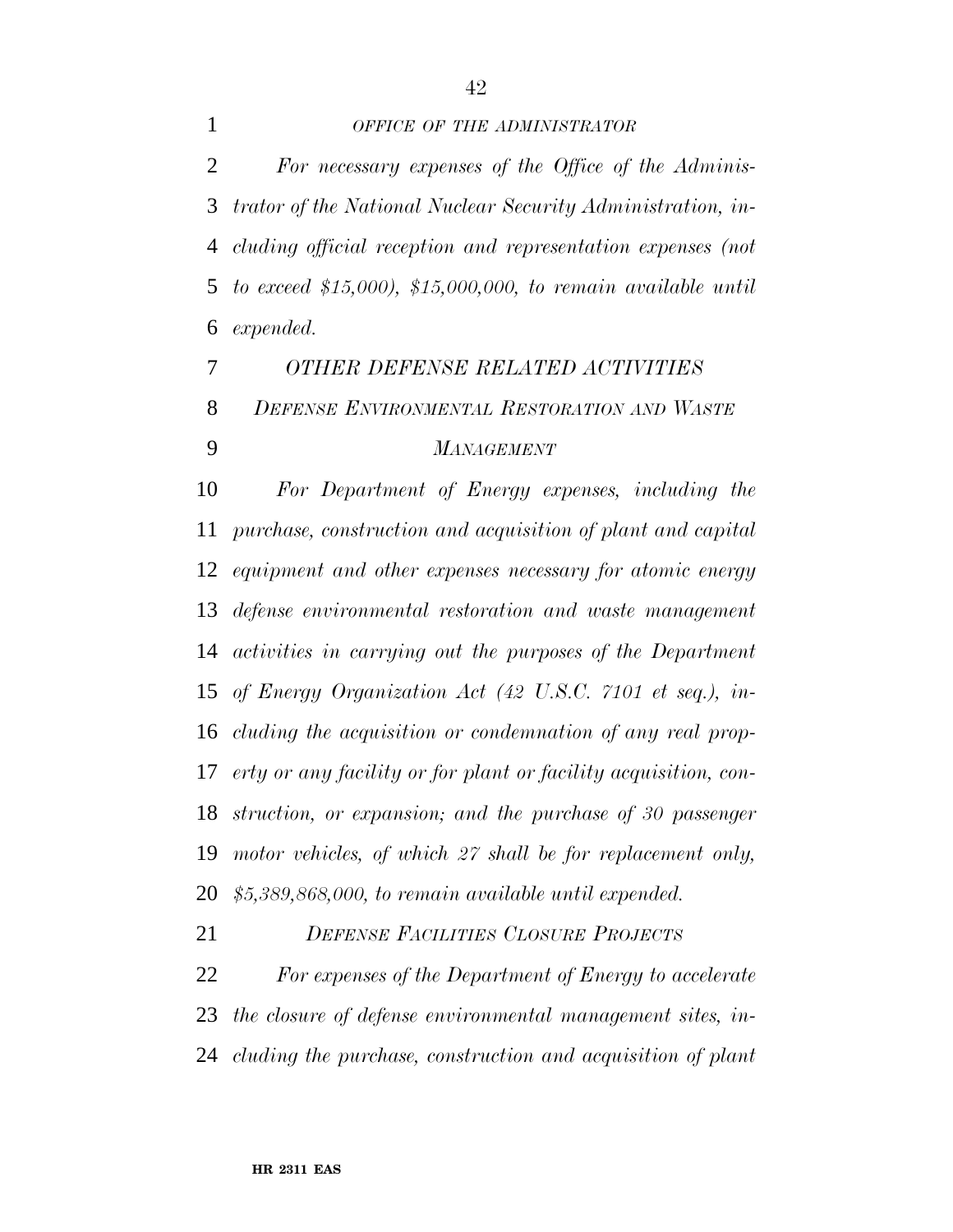*DEFENSE ENVIRONMENTAL MANAGEMENT PRIVATIZATION*

 *For Department of Energy expenses for privatization projects necessary for atomic energy defense environmental management activities authorized by the Department of Energy Organization Act (42 U.S.C. 7101 et seq.), \$157,537,000, to remain available until expended.*

### *OTHER DEFENSE ACTIVITIES*

 *For Department of Energy expenses, including the purchase, construction and acquisition of plant and capital equipment and other expenses necessary for atomic energy defense, other defense activities, in carrying out the pur- poses of the Department of Energy Organization Act (42 U.S.C. 7101 et seq.), including the acquisition or con- demnation of any real property or any facility or for plant or facility acquisition, construction, or expansion, \$564,168,000, to remain available until expended.*

*DEFENSE NUCLEAR WASTE DISPOSAL*

 *For nuclear waste disposal activities to carry out the purposes of Public Law 97–425, as amended, including the acquisition of real property or facility construction or ex-pansion, \$250,000,000, to remain available until expended.*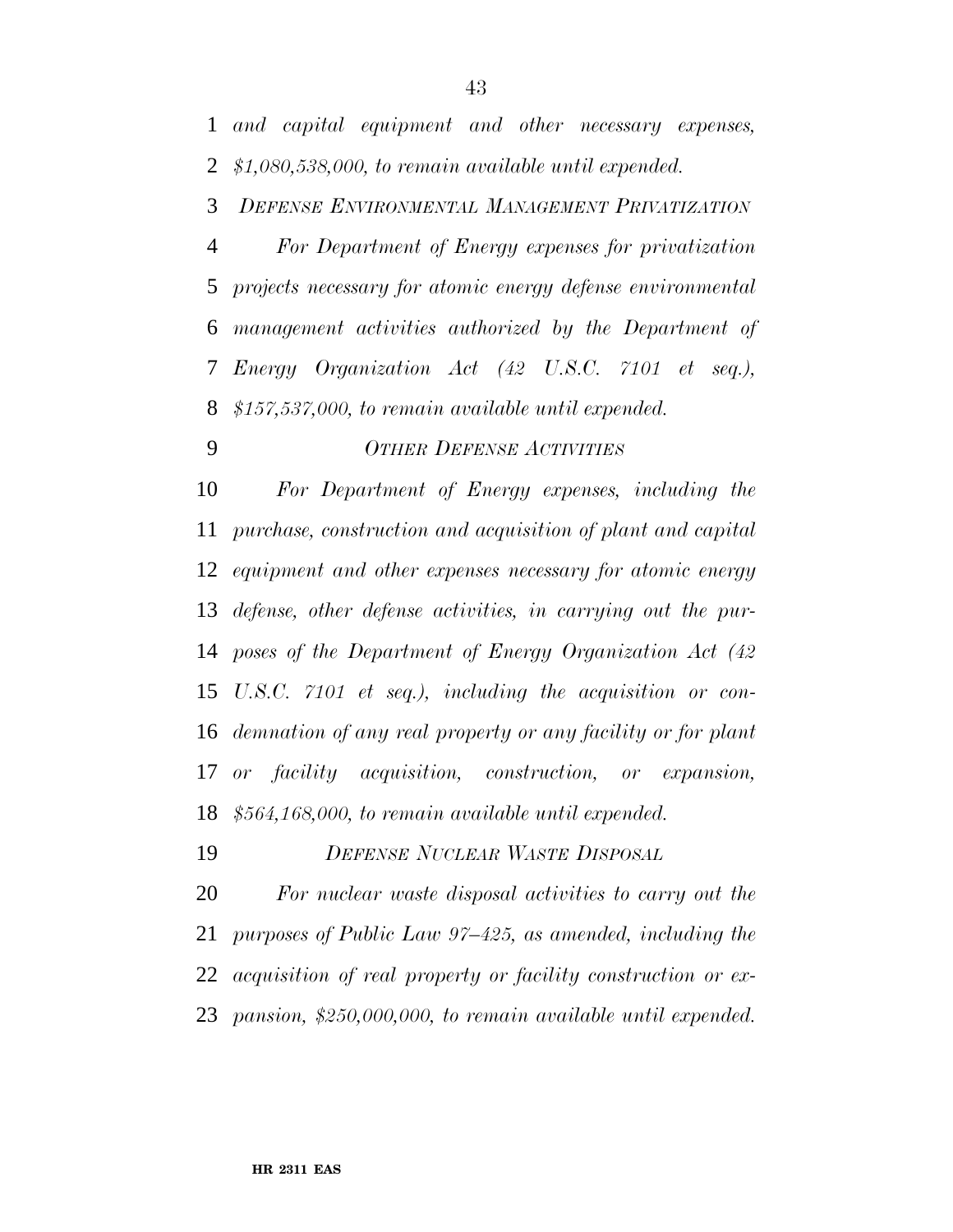| $\mathbf{1}$   | POWER MARKETING ADMINISTRATIONS                                 |
|----------------|-----------------------------------------------------------------|
| $\overline{2}$ | BONNEVILLE POWER ADMINISTRATION FUND                            |
| 3              | <i>Expenditures from the Bonneville Power Administra-</i>       |
| 4              | tion Fund, established pursuant to Public Law 93–454, are       |
| 5              | approved for official reception and representation expenses     |
| 6              | in an amount not to exceed \$1,500. For the purposes of         |
| 7              | appropriating funds to assist in financing the construction,    |
| 8              | acquisition, and replacement of the transmission system of      |
| 9              | the Bonneville Power Administration up to \$2,000,000,000       |
| 10             | in borrowing authority is authorized to be appropriated,        |
| 11             | subject to subsequent annual appropriations, to remain out-     |
| 12             | standing at any given time: Provided, That the obligation       |
| 13             | of such borrowing authority shall not exceed \$0 in fiscal      |
| 14             | year 2002 and that the Bonneville Power Administration          |
|                | 15 shall not obligate more than $$374,500,000$ of its permanent |
|                | 16 borrowing in fiscal year 2002.                               |

## *OPERATION AND MAINTENANCE, SOUTHEASTERN POWER ADMINISTRATION*

 *For necessary expenses of operation and maintenance of power transmission facilities and of marketing electric power and energy, including transmission wheeling and ancillary services, pursuant to the provisions of section 5 of the Flood Control Act of 1944 (16 U.S.C. 825s), as ap- plied to the southeastern power area, \$4,891,000, to remain available until expended; in addition, notwithstanding the*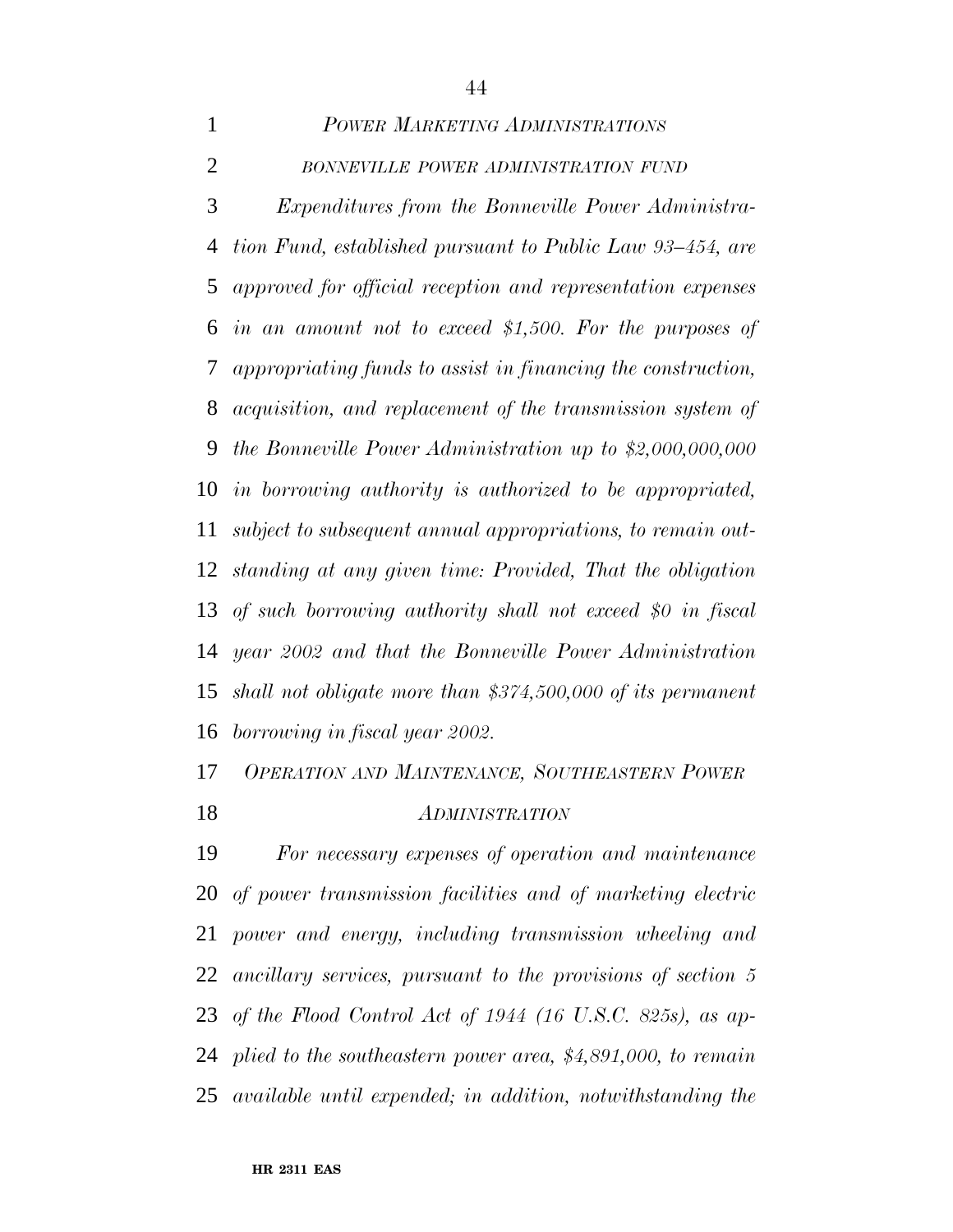*provisions of 31 U.S.C. 3302, up to \$8,000,000 collected by the Southeastern Power Administration pursuant to the Flood Control Act to recover purchase power and wheeling expenses shall be credited to this account as offsetting collec- tions, to remain available until expended for the sole pur- pose of making purchase power and wheeling expenditures. OPERATION AND MAINTENANCE, SOUTHWESTERN POWER ADMINISTRATION*

 *For necessary expenses of operation and maintenance of power transmission facilities and of marketing electric power and energy, and for construction and acquisition of transmission lines, substations and appurtenant facilities, and for administrative expenses, including official recep- tion and representation expenses in an amount not to ex- ceed \$1,500 in carrying out the provisions of section 5 of the Flood Control Act of 1944 (16 U.S.C. 825s), as applied to the southwestern power area, \$28,038,000, to remain available until expended; in addition, notwithstanding the provisions of 31 U.S.C. 3302, not to exceed \$5,200,000 in reimbursements, to remain available until expended: Pro- vided, That up to \$1,512,000 collected by the Southwestern Power Administration pursuant to the Flood Control Act to recover purchase power and wheeling expenses shall be credited to this account as offsetting collections, to remain*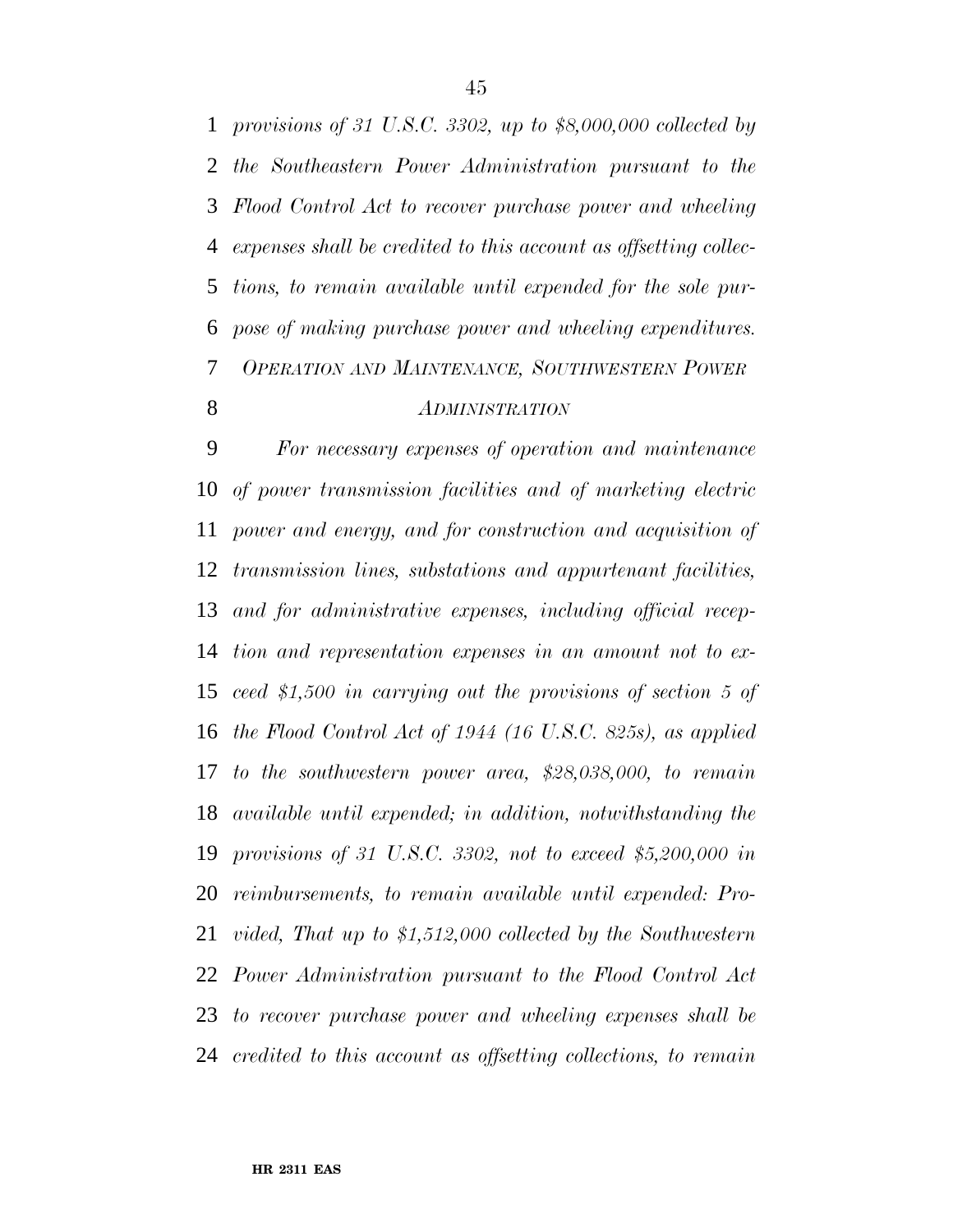*available until expended for the sole purpose of making pur-*

*chase power and wheeling expenditures.*

**HR 2311 EAS** *CONSTRUCTION, REHABILITATION, OPERATION AND MAINTENANCE, WESTERN AREA POWER ADMINISTRATION For carrying out the functions authorized by title III, section 302(a)(1)(E) of the Act of August 4, 1977 (42 U.S.C. 7152), and other related activities including conservation and renewable resources programs as authorized, including official reception and representation expenses in an amount not to exceed \$1,500, \$169,465,000, to remain available until expended, of which \$163,951,000 shall be derived from the Department of the Interior Reclamation Fund: Pro- vided, That of the amount herein appropriated, \$6,091,000 is for deposit into the Utah Reclamation Mitigation and Conservation Account pursuant to title IV of the Reclama- tion Projects Authorization and Adjustment Act of 1992: Provided further, That up to \$152,624,000 collected by the Western Area Power Administration pursuant to the Flood Control Act of 1944 and the Reclamation Project Act of 1939 to recover purchase power and wheeling expenses shall be credited to this account as offsetting collections, to re- main available until expended for the sole purpose of mak- ing purchase power and wheeling expenditures: Provided further, That of the amount herein appropriated, not less than \$200,000 shall be provided for corridor review and en-vironmental review required for construction of a 230 kv*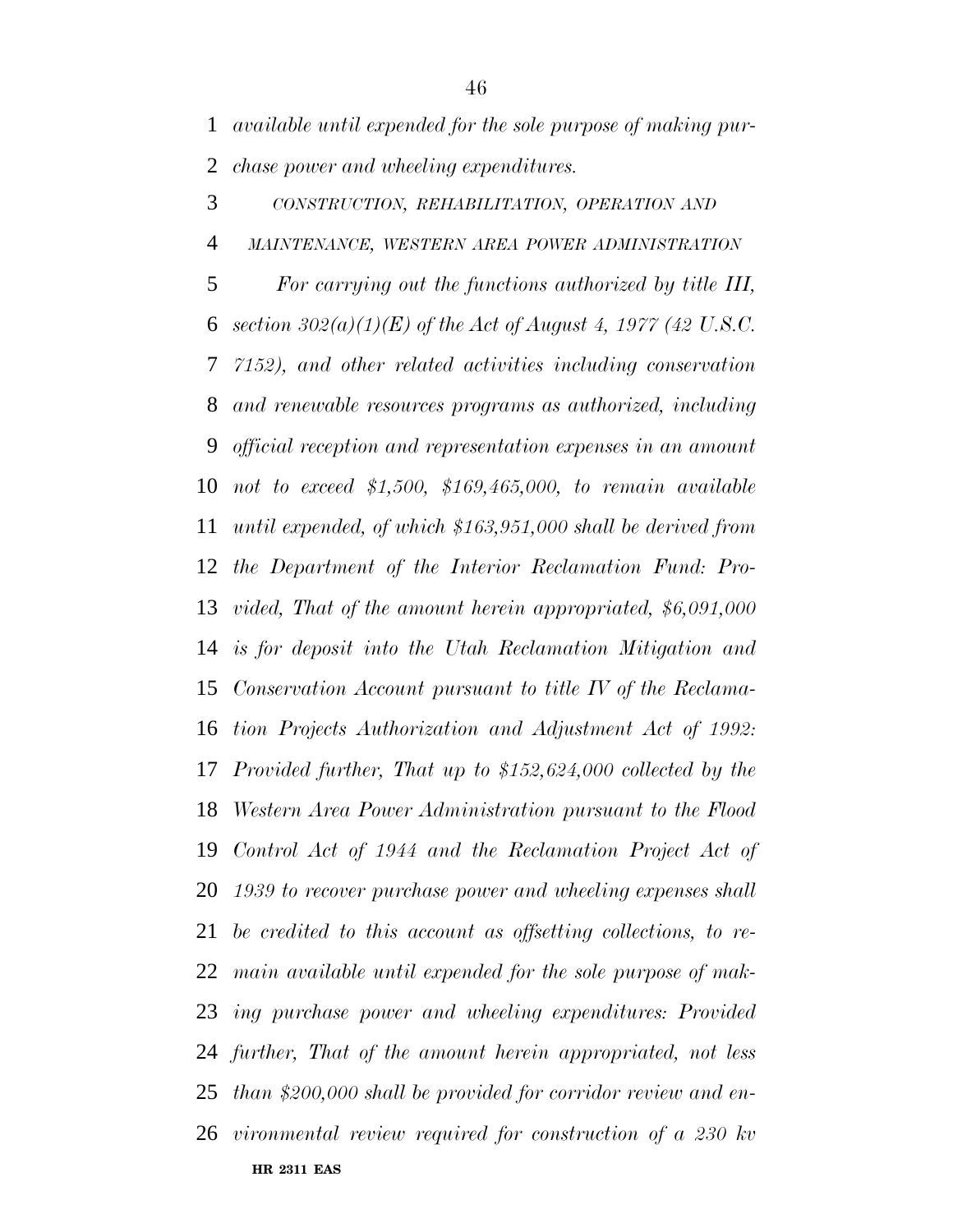*transmission line between Belfield and Hettinger, North Dakota: Provided further, That these funds shall be non- reimbursable: Provided further, That these funds shall be available until expended: Provided further, That within the amount herein appropriated not less than \$200,000 shall be provided for the Western Area Power Administration to conduct a technical analysis of the costs and feasibility of transmission expansion methods and technologies: Provided further, That WAPA shall publish a study by July 31, 2002 that contains recommendations of the most cost-effective methods and technologies to enhance electricity trans- mission from lignite and wind energy: Provided further, That these funds shall be nonreimbursable: Provided fur-ther, That these funds shall be available until expended.*

 *FALCON AND AMISTAD OPERATING AND MAINTENANCE FUND*

 *For operation, maintenance, and emergency costs for the hydroelectric facilities at the Falcon and Amistad Dams, \$2,663,000, to remain available until expended, and to be derived from the Falcon and Amistad Operating and Maintenance Fund of the Western Area Power Administra- tion, as provided in section 423 of the Foreign Relations Authorization Act, Fiscal Years 1994 and 1995.*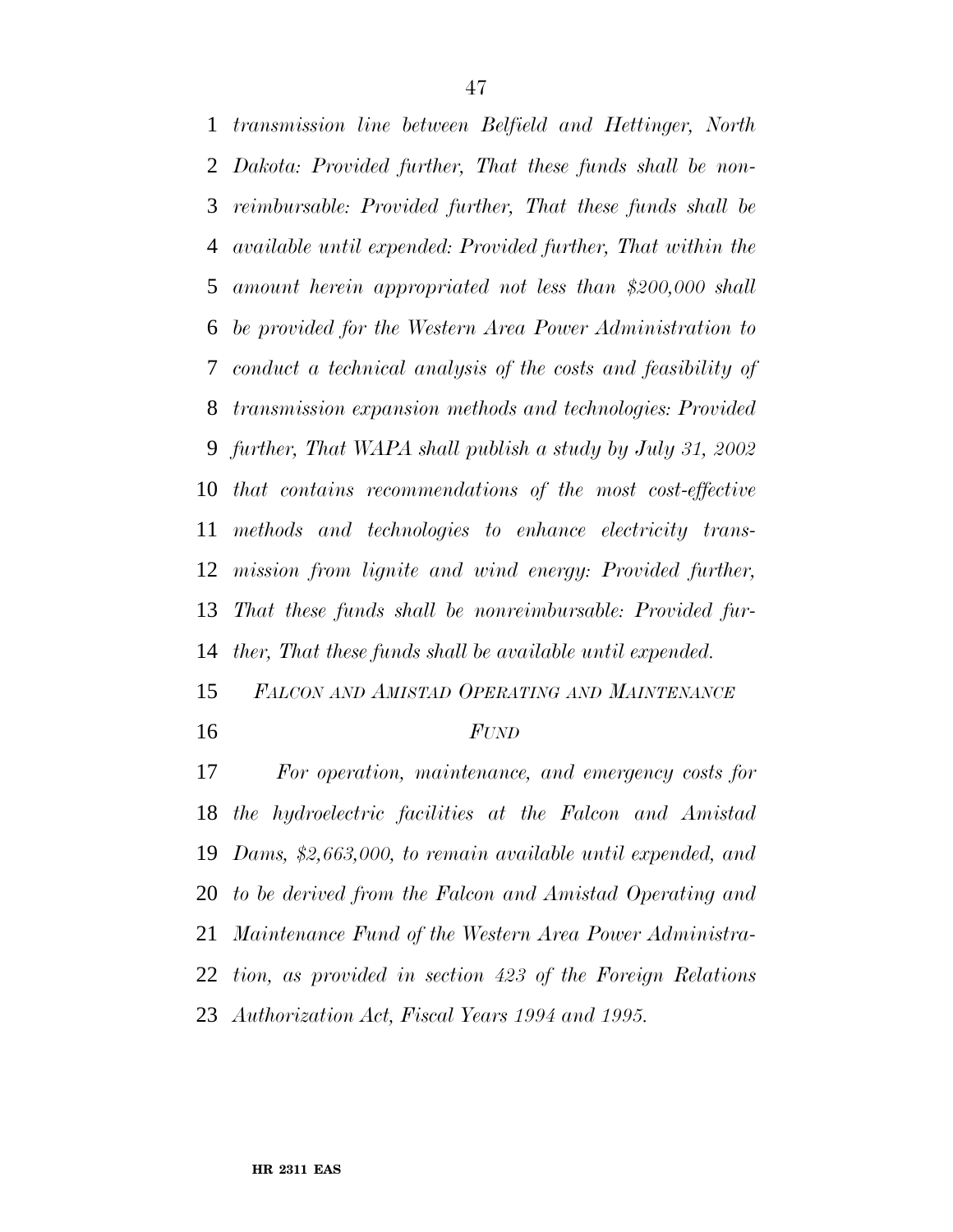*FEDERAL ENERGY REGULATORY COMMISSION*

### *SALARIES AND EXPENSES*

 *For necessary expenses of the Federal Energy Regu- latory Commission to carry out the provisions of the De- partment of Energy Organization Act (42 U.S.C. 7101 et seq.), including services as authorized by 5 U.S.C. 3109, the hire of passenger motor vehicles, and official reception and representation expenses (not to exceed \$3,000), \$187,155,000, to remain available until expended: Pro- vided, That notwithstanding any other provision of law, not to exceed \$187,155,000 of revenues from fees and annual charges, and other services and collections in fiscal year 2002 shall be retained and used for necessary expenses in this account, and shall remain available until expended: Provided further, That the sum herein appropriated from the General Fund shall be reduced as revenues are received during fiscal year 2002 so as to result in a final fiscal year 2002 appropriation from the General Fund estimated at not more than \$0: Provided further, That the Commission is authorized to hire an additional 10 senior executive serv-ice positions.*

 *GENERAL PROVISIONS DEPARTMENT OF ENERGY*

 *SEC. 301. (a) None of the funds appropriated by this Act may be used to award a management and operating*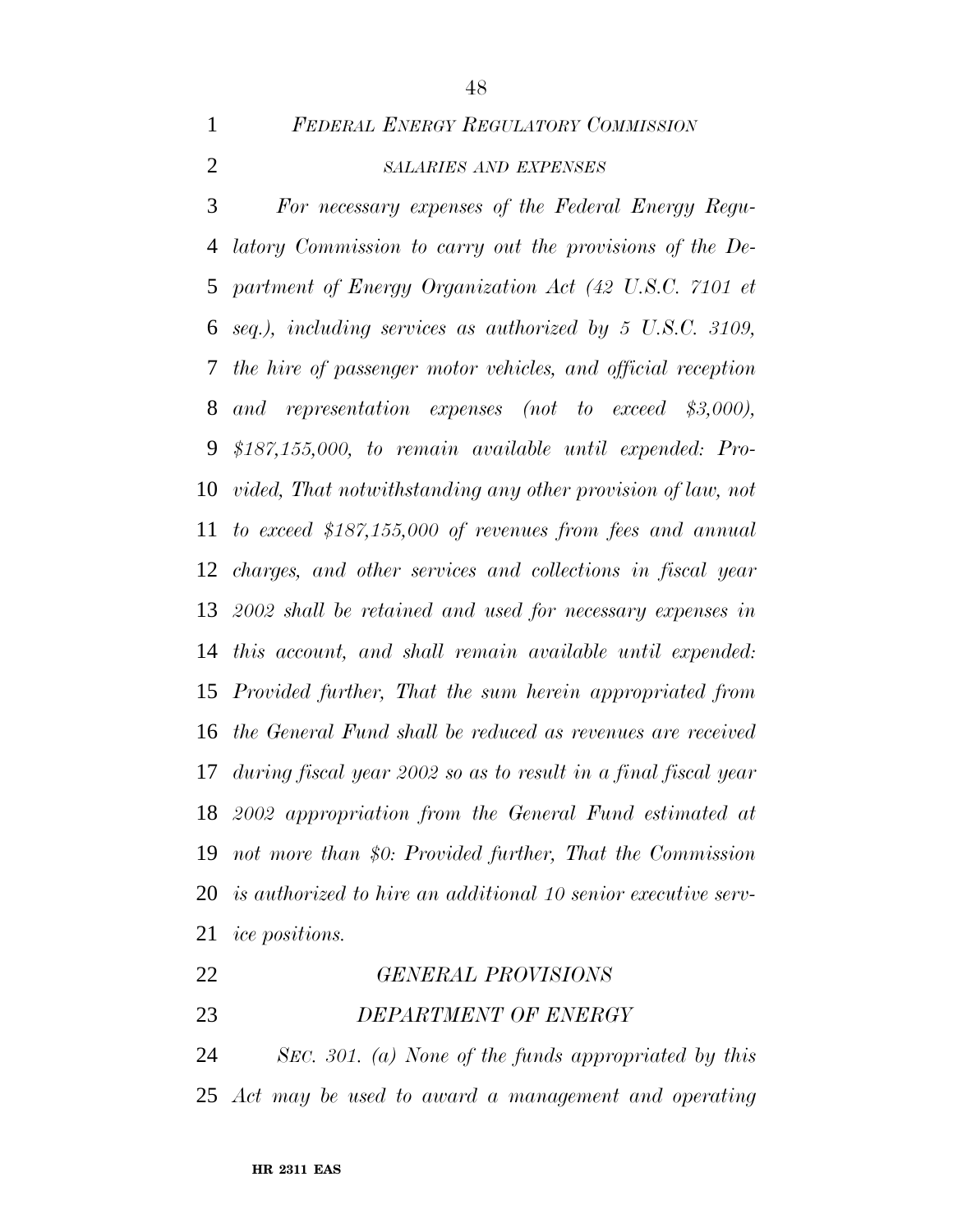*contract unless such contract is awarded using competitive procedures or the Secretary of Energy grants, on a case- by-case basis, a waiver to allow for such a deviation. The Secretary may not delegate the authority to grant such a waiver.*

 *(b) At least 60 days before a contract award, amend- ment, or modification for which the Secretary intends to grant such a waiver, the Secretary shall submit to the Sub- committees on Energy and Water Development of the Com- mittees on Appropriations of the House of Representatives and the Senate a report notifying the subcommittees of the waiver and setting forth the reasons for the waiver.*

 *SEC. 302. None of the funds appropriated by this Act may be used to—*

 *(1) develop or implement a workforce restruc- turing plan that covers employees of the Department of Energy; or*

 *(2) provide enhanced severance payments or other benefits for employees of the Department of En-ergy,*

 *under section 3161 of the National Defense Authorization Act for Fiscal Year 1993 (Public Law 102–484; 106 Stat. 2644; 42 U.S.C. 7274h).*

 *SEC. 303. None of the funds appropriated by this Act may be used to augment the \$20,000,000 made available*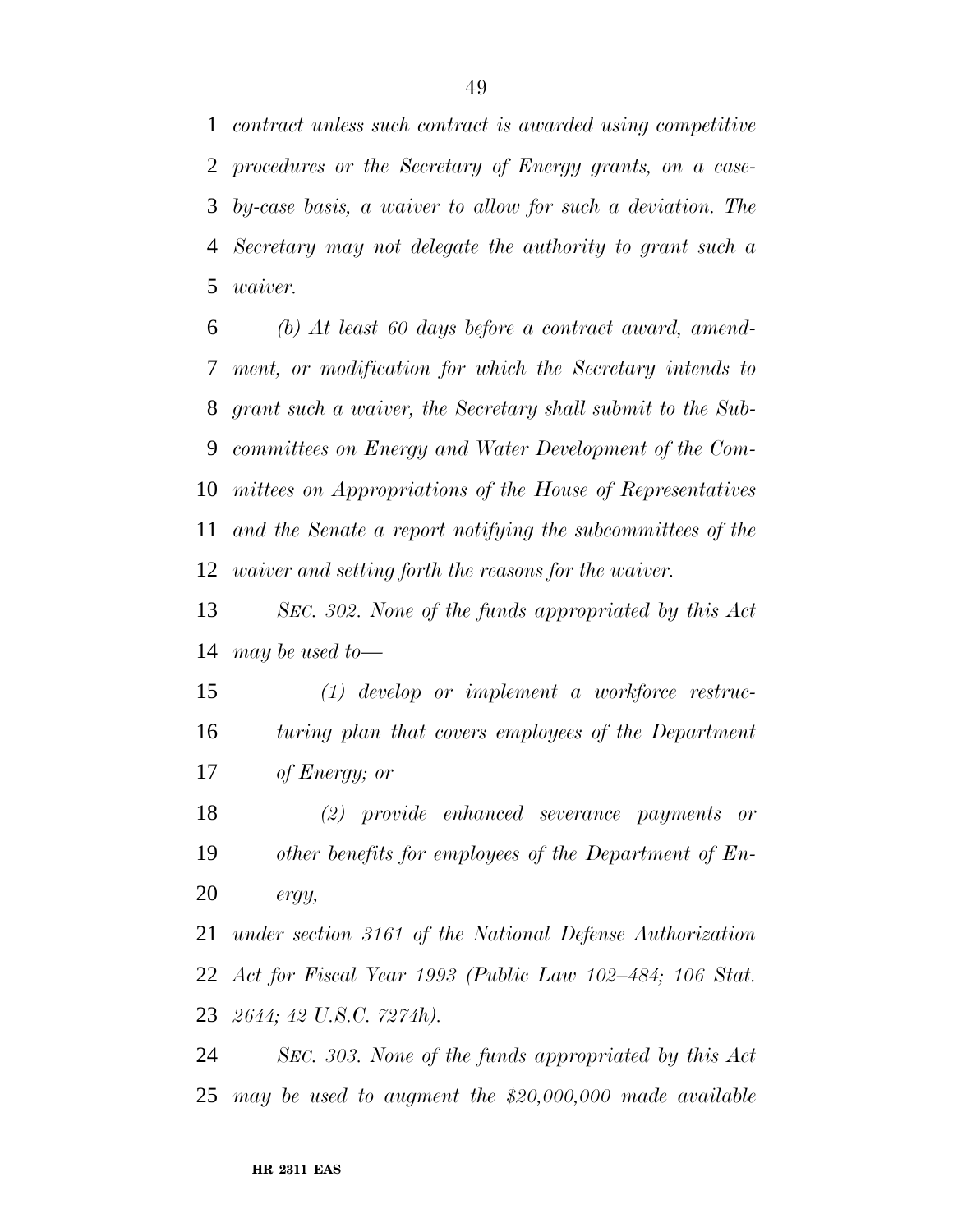*for obligation by this Act for severance payments and other benefits and community assistance grants under section 3161 of the National Defense Authorization Act for Fiscal Year 1993 (Public Law 102–484; 106 Stat. 2644; 42 U.S.C. 7274h) unless the Department of Energy submits a re- programming request subject to approval by the appro-priate Congressional committees.*

 *SEC. 304. None of the funds appropriated by this Act may be used to prepare or initiate Requests For Proposals (RFPs) for a program if the program has not been funded by Congress.*

*(TRANSFERS OF UNEXPENDED BALANCES)*

 *SEC. 305. The unexpended balances of prior appro- priations provided for activities in this Act may be trans- ferred to appropriation accounts for such activities estab- lished pursuant to this title. Balances so transferred may be merged with funds in the applicable established accounts and thereafter may be accounted for as one fund for the same time period as originally enacted.*

 *SEC. 306. Of the funds in this Act or any other Act provided to government-owned, contractor-operated labora- tories, not to exceed 6 percent shall be available to be used for Laboratory Directed Research and Development.*

**HR 2311 EAS** *SEC. 307. None of the funds in this Act may be used to dispose of transuranic waste in the Waste Isolation Pilot Plant which contains concentrations of plutonium in excess*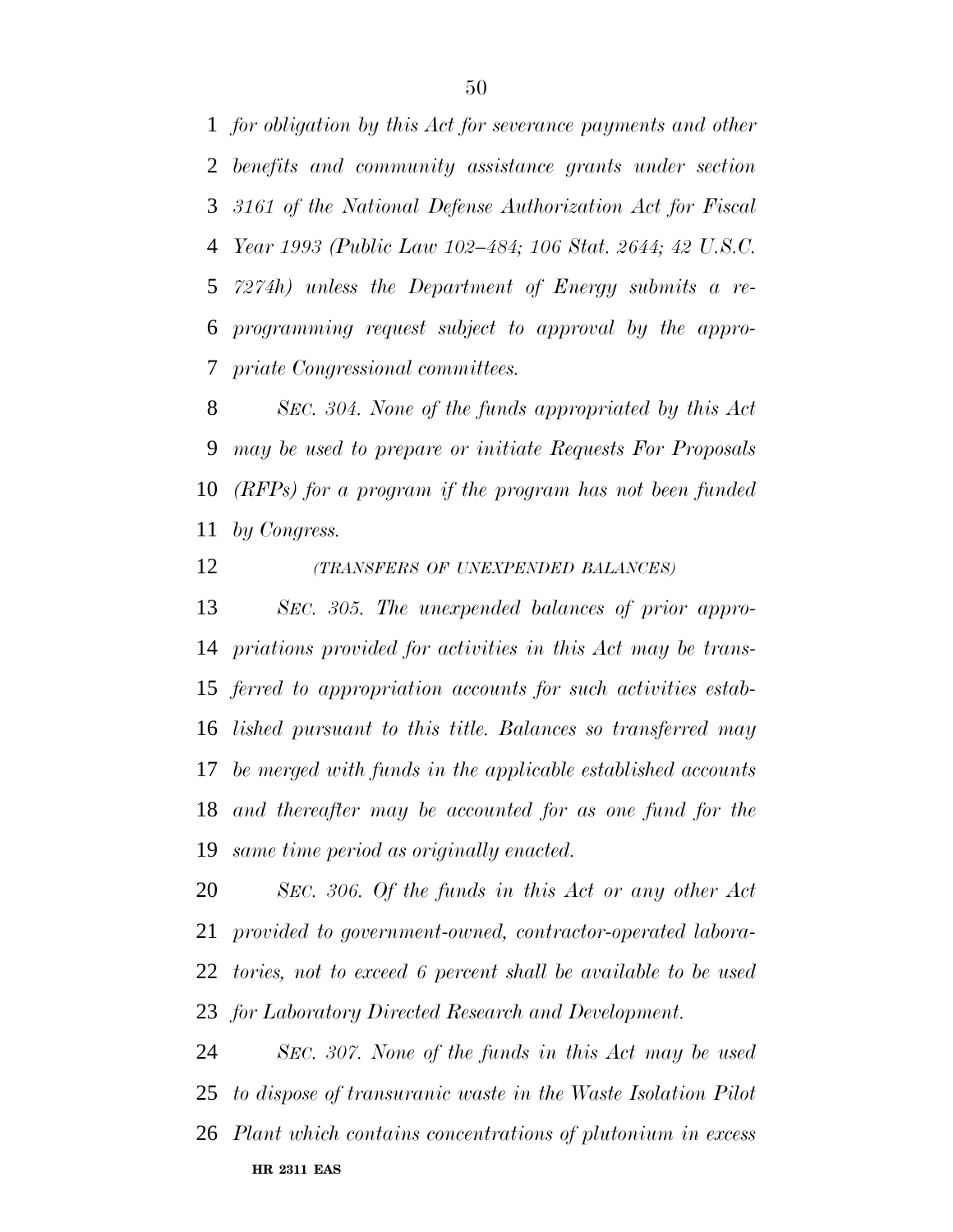*of 20 percent by weight for the aggregate of any material category on the date of enactment of this Act, or is generated after such date. For the purposes of this section, the mate- rial categories of transuranic waste at the Rocky Flats En- vironmental Technology Site include: (1) ash residues; (2) salt residues; (3) wet residues; (4) direct repackage residues; and (5) scrub alloy as referenced in the ''Final Environ- mental Impact Statement on Management of Certain Pluto- nium Residues and Scrub Alloy Stored at the Rocky Flats Environmental Technology Site''.*

 *SEC. 308. The Administrator of the National Nuclear Security Administration may authorize the plant manager of a covered nuclear weapons production plant to engage in research, development, and demonstration activities with respect to the engineering and manufacturing capabilities at such plant in order to maintain and enhance such capa- bilities at such plant: Provided, That of the amount allo- cated to a covered nuclear weapons production plant each fiscal year from amounts available to the Department of Energy for such fiscal year for national security programs, not more than an amount equal to 2 percent of such amount may be used for these activities: Provided further, That for purposes of this section, the term ''covered nuclear weapons production plant'' means the following:*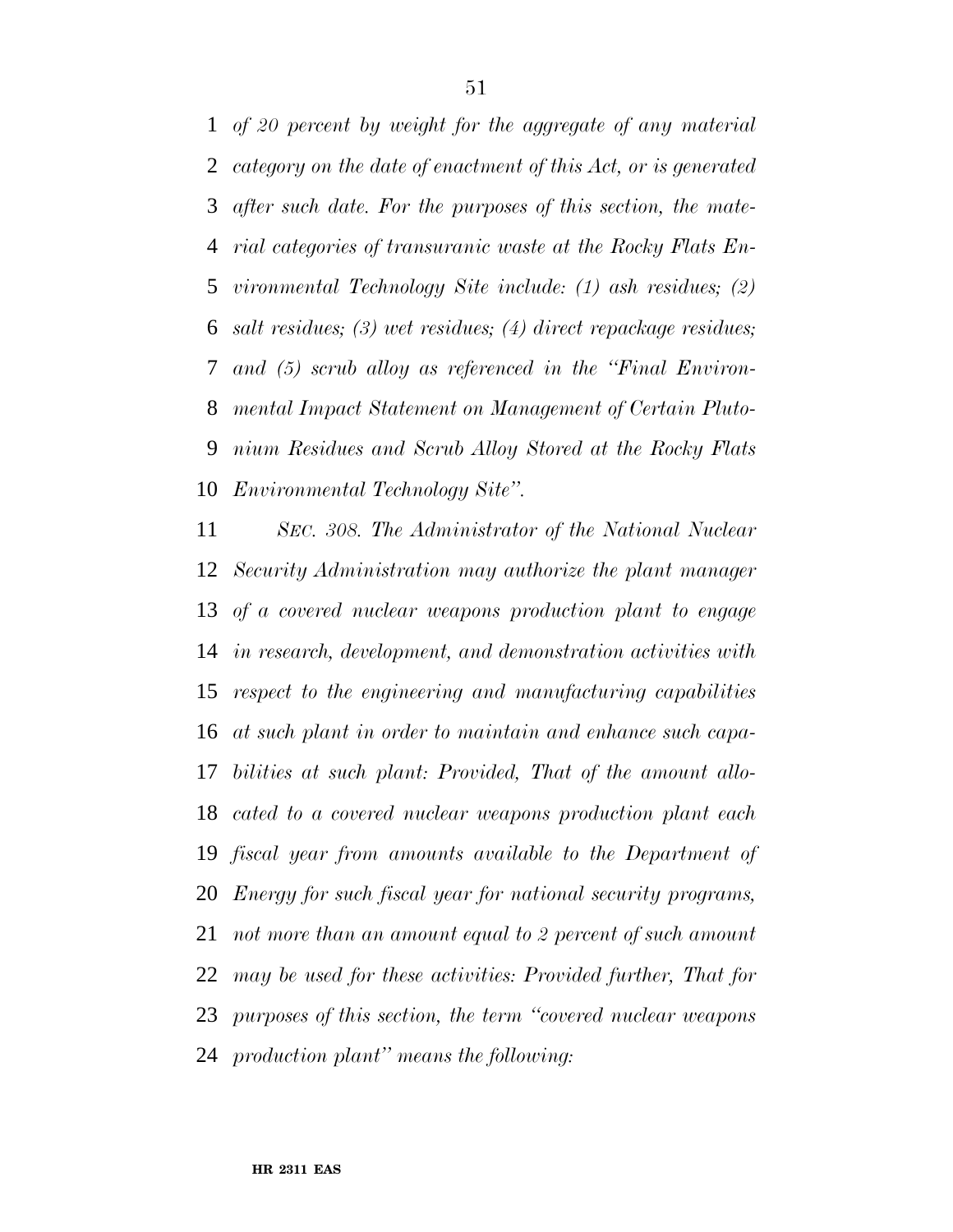*(1) The Kansas City Plant, Kansas City, Mis- souri. (2) The Y–12 Plant, Oak Ridge, Tennessee. (3) The Pantex Plant, Amarillo, Texas. (4) The Savannah River Plant, South Carolina. SEC. 309. Notwithstanding any other law, and without fiscal year limitation, each Federal Power Marketing Ad- ministration is authorized to engage in activities and so- licit, undertake and review studies and proposals relating to the formation and operation of a regional transmission organization.*

 *SEC. 310. The Administrator of the National Nuclear Security Administration may authorize the manager of the Nevada Operations Office to engage in research, develop- ment, and demonstration activities with respect to the de- velopment, test, and evaluation capabilities necessary for operations and readiness of the Nevada Test Site: Provided, That of the amount allocated to the Nevada Operations Of- fice each fiscal year from amounts available to the Depart- ment of Energy for such fiscal year for national security programs at the Nevada Test Site, not more than an amount equal to 2 percent of such amount may be used for these activities.*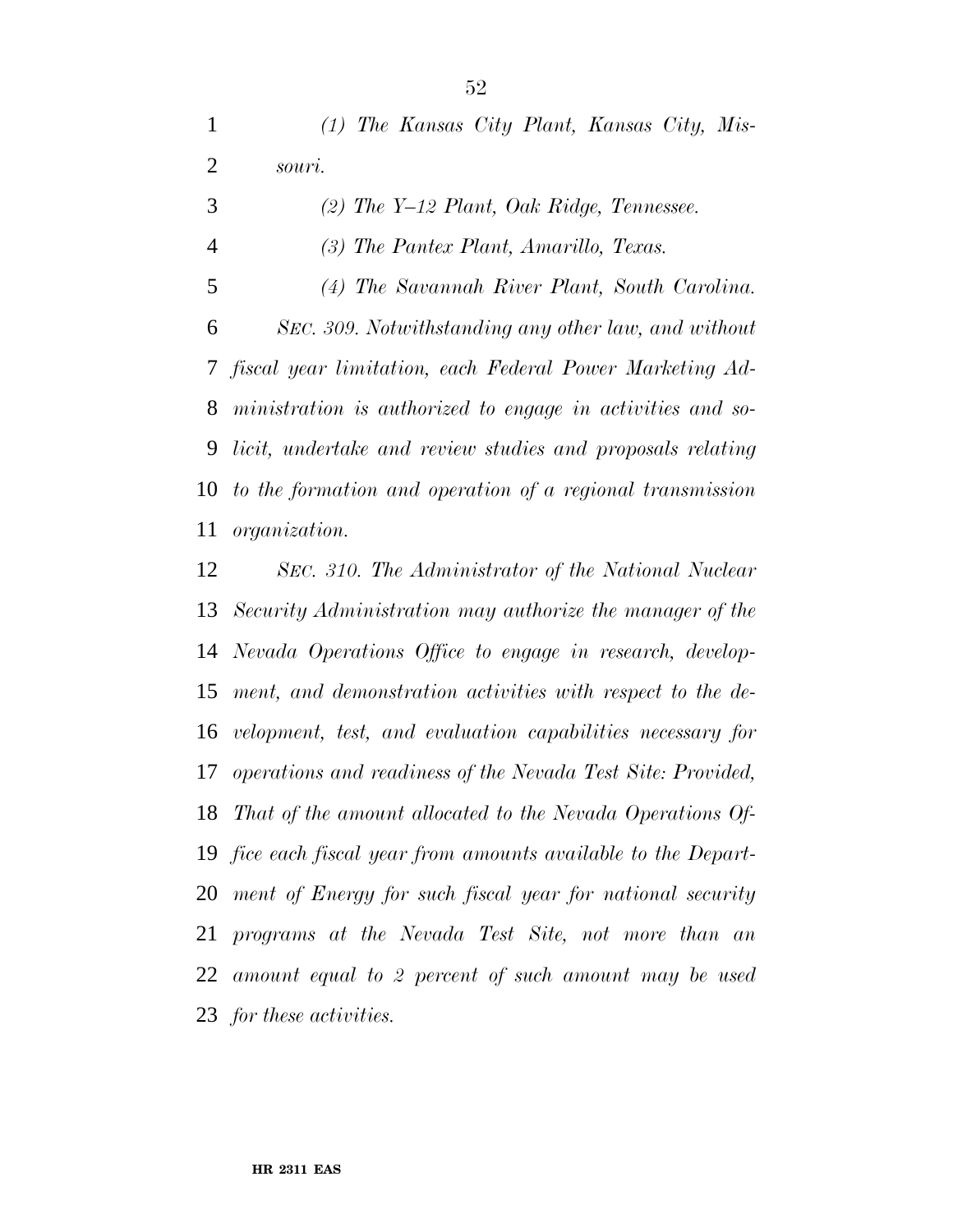*(1) by inserting ''except as provided in sub-section (c),'' after ''1321–349),''; and*

 *(2) by striking ''fiscal year 2002'' and inserting ''fiscal year 2005''.*

 *SEC. 312. (a) The Secretary of Energy shall conduct a study of alternative financing approaches, to include third-party-type methods, for infrastructure and facility construction projects across the Department of Energy.*

 *(b) The study shall be completed and delivered to the House and Senate Committees on Appropriations within 180 days of enactment.*

 *SEC. 313. (a) IN GENERAL.—The Secretary of Energy shall provide for the management of environmental matters (including planning and budgetary activities) with respect to the Paducah Gaseous Diffusion Plant, Kentucky, through the Assistant Secretary of Energy for Environmental Man-agement.*

 *(b) PARTICULAR REQUIREMENTS.—(1) In meeting the requirement in subsection (a), the Secretary shall provide for direct communication between the Assistant Secretary of Energy for Environmental Management and the head of*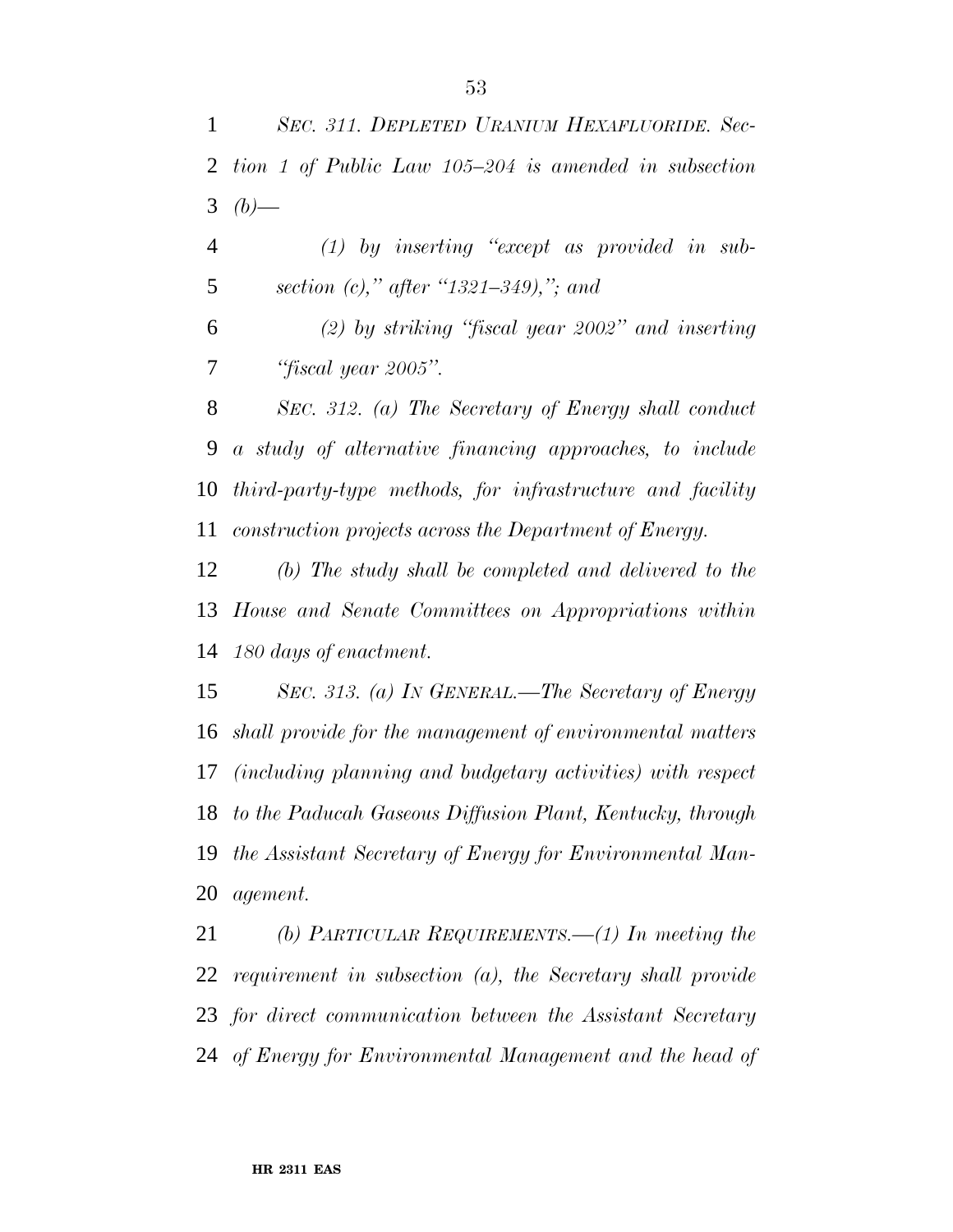*the Paducah Gaseous Diffusion Plant on the matters cov- ered by that subsection. (2) The Assistant Secretary shall carry out activities*

 *under this section in direct consultation with the head of the Paducah Gaseous Diffusion Plant.*

*SEC. 314. (a) The Senate finds that:*

 *(1) The Department of Energy's Yucca Mountain program has been one of the most intensive scientific investigations in history.*

 *(2) Significant milestones have been met, includ- ing the recent release of the Science and Engineering Report, and others are due in the near future includ-ing the Final Site Suitability Evaluation.*

 *(3) Nuclear power presently provides 20 percent of the electricity generated in the United States.*

 *(4) A decision on how to dispose of spent nuclear fuel and high level radioactive waste is essential to the future of nuclear power in the United States.*

 *(5) Any decision on how to dispose of spent nu- clear fuel and high level radioactive waste must be based on sound science and it is critical that the Fed- eral Government provide adequate funding to ensure the availability of such science in a timely manner to allow fully informed decisions to be made in accord-ance with the statutorily mandated process.*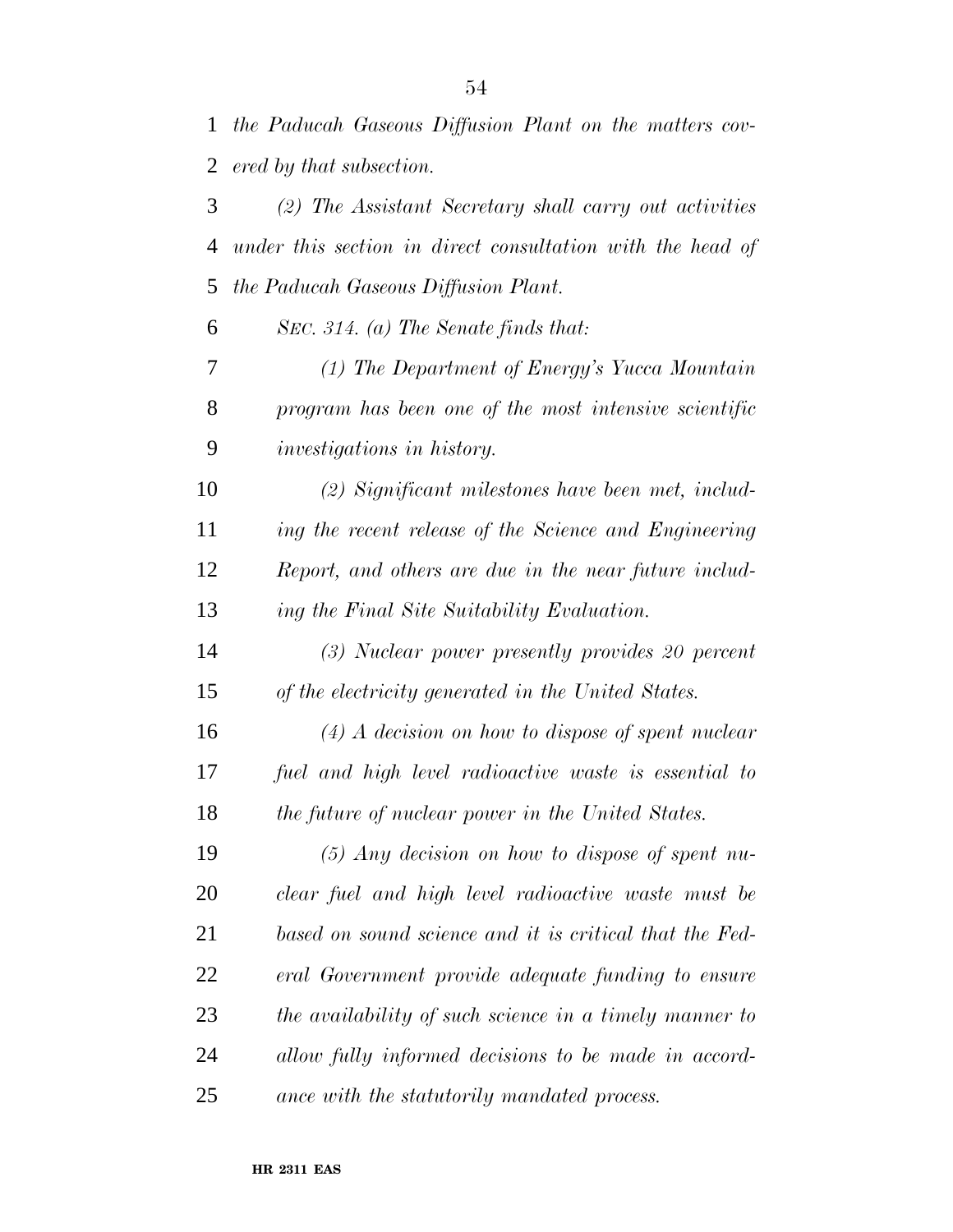*(b) It is the sense of the Senate that the conferees on the part of the Senate should ensure that the levels of fund- ing included in the Senate bill for the Yucca Mountain pro- gram are increased to an amount closer to that included in the House-passed version of the bill to ensure that a de- termination on the disposal of spent nuclear fuel and high level radioactive waste can be concluded in accordance with the statutorily mandated process.*

 *SEC. 315. The Department of Energy shall consult with the State of South Carolina regarding any decisions or plans related to the disposition of surplus plutonium lo- cated at the Department of Energy Savannah River Site. The Secretary of Energy shall prepare not later than Sep- tember 30, 2002, a plan for those facilities required to en-sure the capability to dispose of such materials.*

 *SEC. 316. PROHIBITION OF OIL AND GAS DRILLING IN THE FINGER LAKES NATIONAL FOREST, NEW YORK. No Federal permit or lease shall be issued for oil or gas drilling in the Finger Lakes National Forest, New York, during fis-cal year 2002 or thereafter.*

| 21 | <i>TITLE IV</i>                        |
|----|----------------------------------------|
| 22 | <b>INDEPENDENT AGENCIES</b>            |
| 23 | <b>APPALACHIAN REGIONAL COMMISSION</b> |

 *For expenses necessary to carry out the programs au-thorized by the Appalachian Regional Development Act of*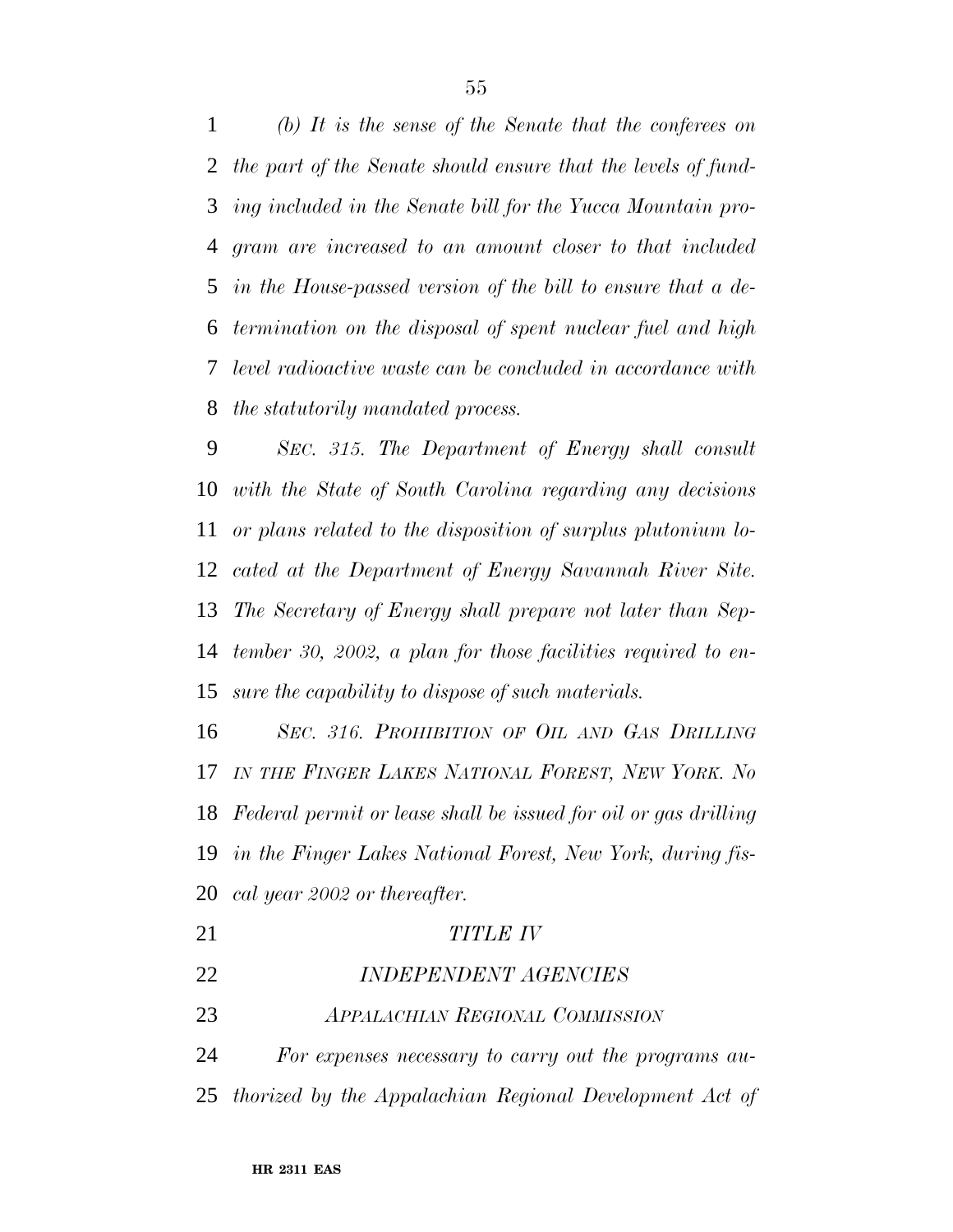| $\mathbf{1}$   | 1965, as amended, notwithstanding section 405 of said Act      |
|----------------|----------------------------------------------------------------|
| $\overline{2}$ | and for necessary expenses for the Federal Co-Chairman         |
| 3              | and the alternate on the Appalachian Regional Commis-          |
| 4              | sion, for payment of the Federal share of the administrative   |
| 5              | expenses of the Commission, including services as author-      |
| 6              | ized by 5 U.S.C. 3109, and hire of passenger motor vehicles,   |
| 7              | $$66,290,000,$ to remain available until expended.             |
| 8              | <b>DEFENSE NUCLEAR FACILITIES SAFETY BOARD</b>                 |
| 9              | <b>SALARIES AND EXPENSES</b>                                   |
| 10             | For necessary expenses of the Defense Nuclear Facili-          |
| 11             | ties Safety Board in carrying out activities authorized by     |
| 12             | the Atomic Energy Act of 1954, as amended by Public Law        |
| 13             | $100-456$ , section $1441$ , \$18,500,000, to remain available |
| 14             | until expended.                                                |
| 15             | <b>DELTA REGIONAL AUTHORITY</b>                                |
| 16             | <b>SALARIES AND EXPENSES</b>                                   |
| 17             | For necessary expenses of the Delta Regional Authority         |
| 18             | and to carry out its activities, as authorized by the Delta    |
| 19             | Regional Authority Act of 2000, \$20,000,000, to remain        |
| 20             | <i>available until expended.</i>                               |
| 21             | <b>DENALI COMMISSION</b>                                       |
| 22             | For expenses of the Denali Commission including the            |
| 23             | purchase, construction and acquisition of plant and capital    |
| 24             | equipment as necessary and other expenses, $$40,000,000,$ to   |
|                | 25 remain available until expended.                            |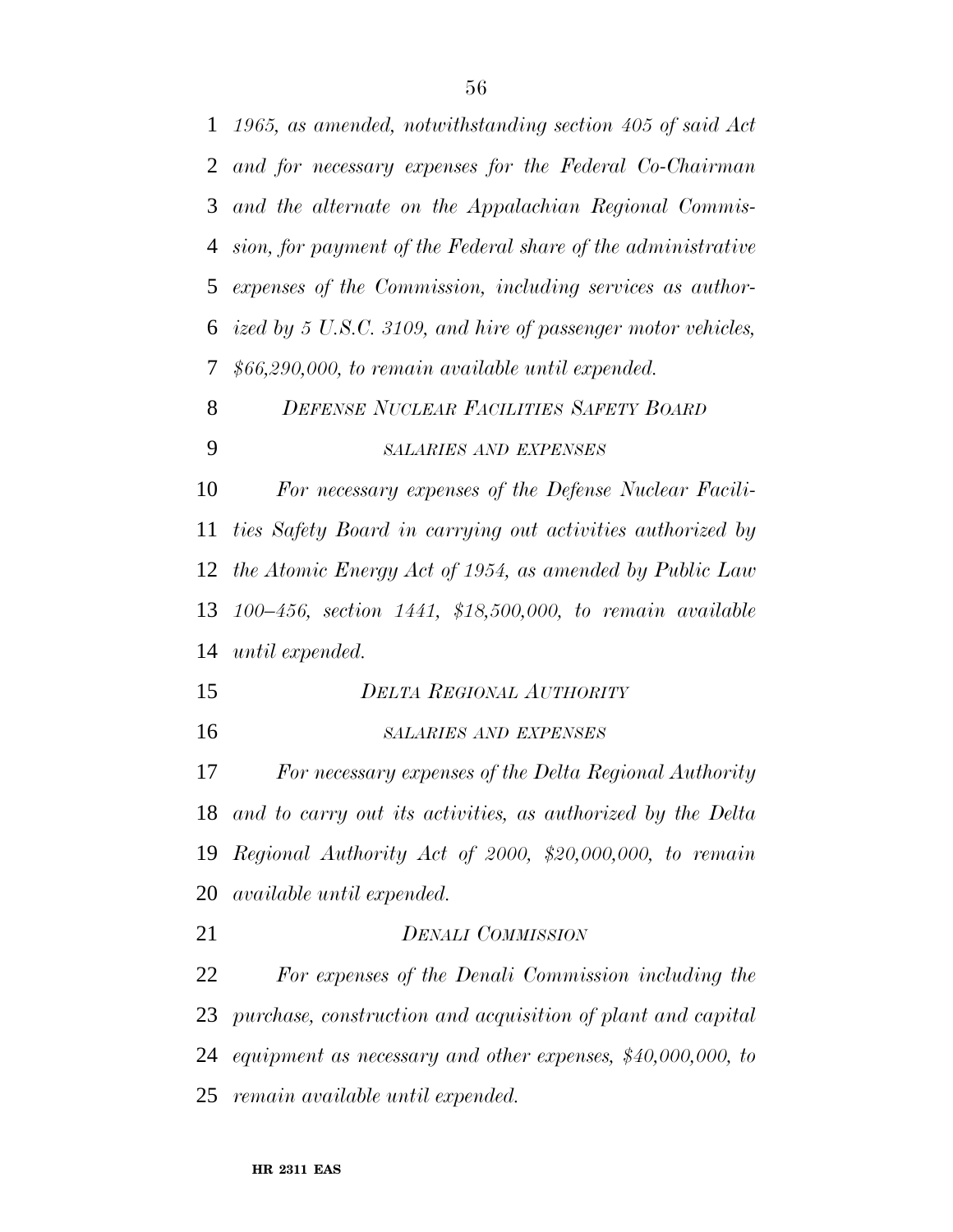*NUCLEAR REGULATORY COMMISSION*

### *SALARIES AND EXPENSES*

 *For necessary expenses of the Commission in carrying out the purposes of the Energy Reorganization Act of 1974, as amended, and the Atomic Energy Act of 1954, as amend- ed, including official representation expenses (not to exceed \$15,000), and purchase of promotional items for use in the recruitment of individuals for employment, \$516,900,000, to remain available until expended: Provided, That of the amount appropriated herein, \$23,650,000 shall be derived from the Nuclear Waste Fund: Provided further, That reve- nues from licensing fees, inspection services, and other serv- ices and collections estimated at \$468,248,000 in fiscal year 2002 shall be retained and used for necessary salaries and expenses in this account, notwithstanding 31 U.S.C. 3302, and shall remain available until expended: Provided fur- ther, That, \$700,000 of the funds herein appropriated for regulatory reviews and other assistance to Federal agencies and States shall be excluded from license fee revenues, not- withstanding 42 U.S.C. 2214: Provided further, That the sum herein appropriated shall be reduced by the amount of revenues received during fiscal year 2002 so as to result in a final fiscal year 2002 appropriation estimated at not more than \$48,652,000: Provided further, That, notwith-standing any other provision of law, no funds made avail-*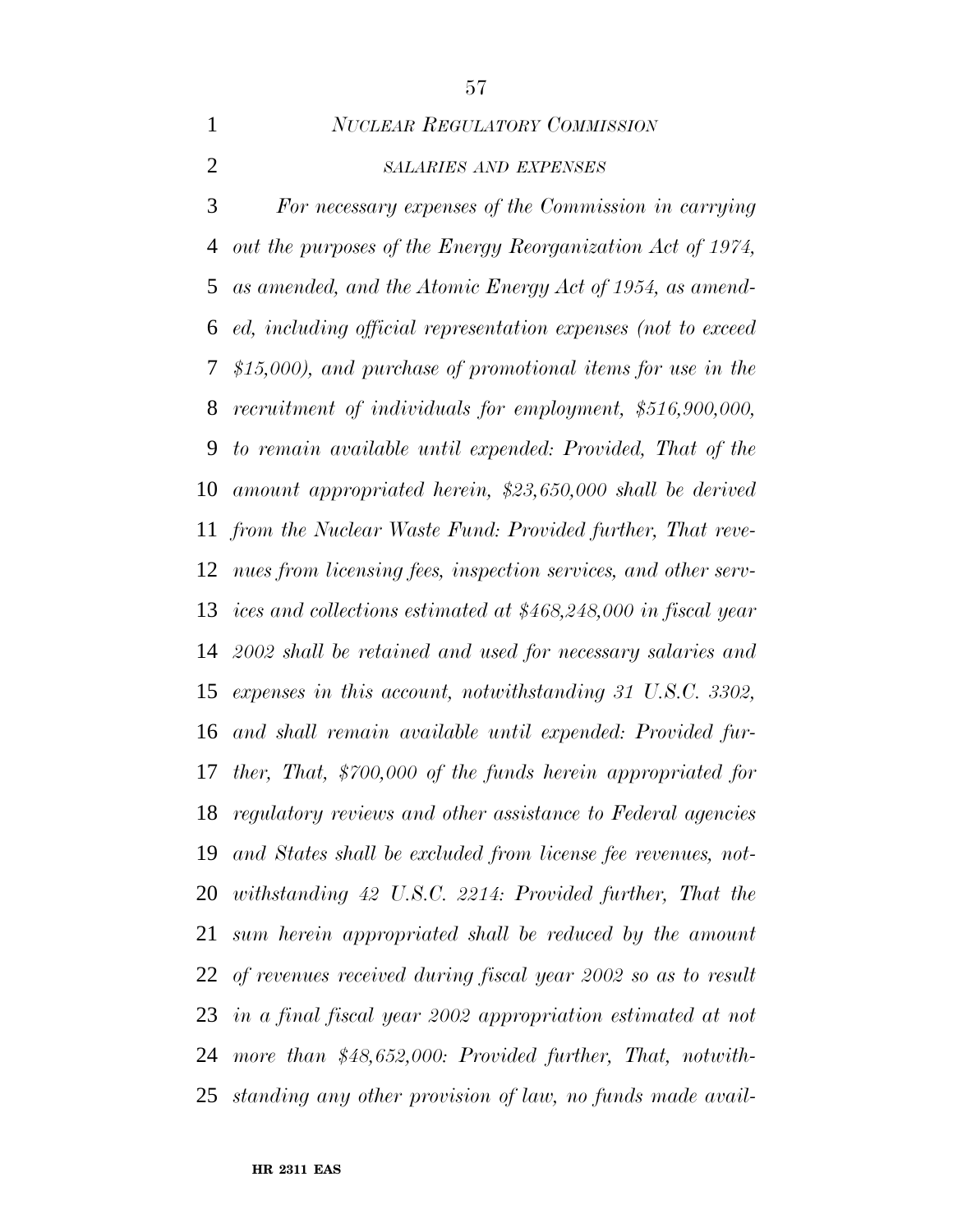*able under this or any other Act may be expended by the Commission to implement or enforce 10 C.F.R. Part 35, as adopted by the Commission on October 23, 2000.*

#### *OFFICE OF INSPECTOR GENERAL*

 *For necessary expenses of the Office of Inspector Gen- eral in carrying out the provisions of the Inspector General Act of 1978, as amended, \$5,500,000, to remain available until expended: Provided, That revenues from licensing fees, inspection services, and other services and collections esti- mated at \$5,280,000 in fiscal year 2002 shall be retained and be available until expended, for necessary salaries and expenses in this account notwithstanding 31 U.S.C. 3302: Provided further, That the sum herein appropriated shall be reduced by the amount of revenues received during fiscal year 2002 so as to result in a final fiscal year 2002 appro-priation estimated at not more than \$220,000.*

- *NUCLEAR WASTE TECHNICAL REVIEW BOARD*
- *SALARIES AND EXPENSES*

 *For necessary expenses of the Nuclear Waste Technical Review Board, as authorized by Public Law 100–203, sec-*

*tion 5051, \$3,500,000, to be derived from the Nuclear Waste*

*Fund, and to remain available until expended.*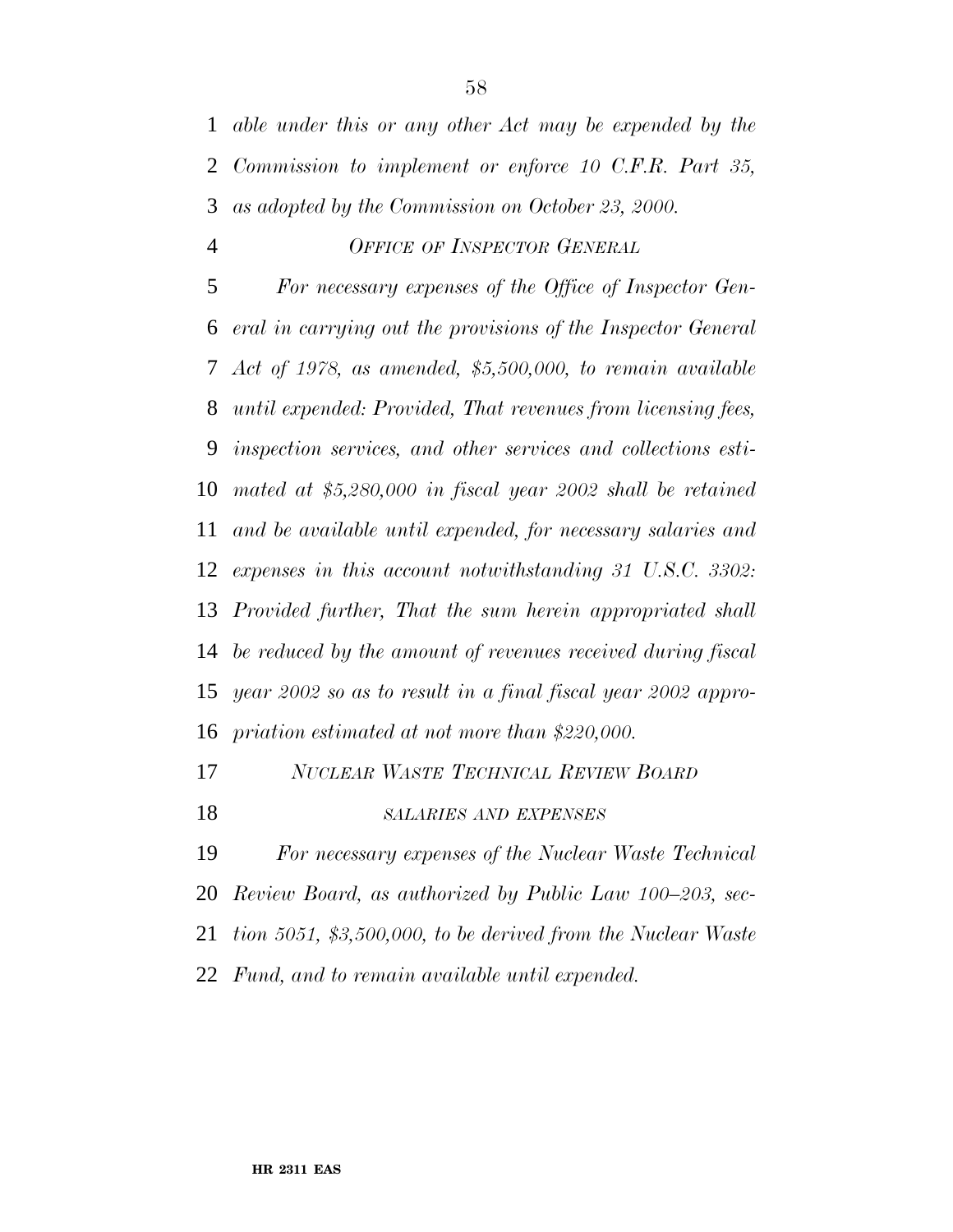#### *TITLE V*

*GENERAL PROVISIONS*

 *SEC. 501. None of the funds appropriated by this Act may be used in any way, directly or indirectly, to influence congressional action on any legislation or appropriation matters pending before Congress, other than to commu- nicate to Members of Congress as described in section 1913 of title 18, United States Code.*

 *SEC. 502. (a) PURCHASE OF AMERICAN-MADE EQUIP- MENT AND PRODUCTS.—It is the sense of the Congress that, to the greatest extent practicable, all equipment and prod- ucts purchased with funds made available in this Act should be American-made.*

 *(b) NOTICE REQUIREMENT.—In providing financial assistance to, or entering into any contract with, any entity using funds made available in this Act, the head of each Federal agency, to the greatest extent practicable, shall pro- vide to such entity a notice describing the statement made in subsection (a) by the Congress.*

 *(c) PROHIBITION OF CONTRACTS WITH PERSONS FALSELY LABELING PRODUCTS AS MADE IN AMERICA.— If it has been finally determined by a court or Federal agen- cy that any person intentionally affixed a label bearing a ''Made in America'' inscription, or any inscription with the same meaning, to any product sold in or shipped to*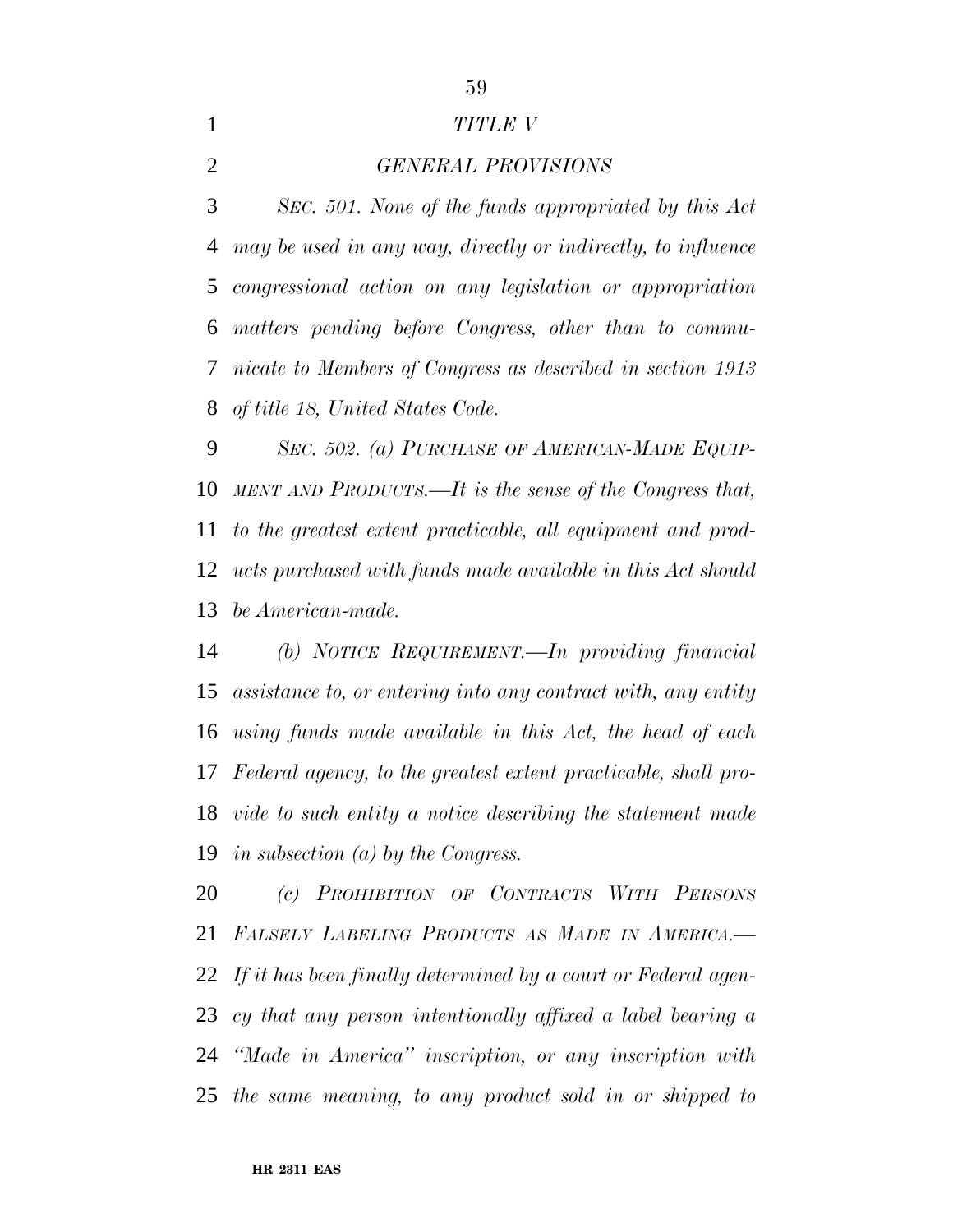*the United States that is not made in the United States, the person shall be ineligible to receive any contract or sub- contract made with funds made available in this Act, pur- suant to the debarment, suspension, and ineligibility proce- dures described in sections 9.400 through 9.409 of title 48, Code of Federal Regulations. This Act may be cited as the ''Energy and Water De-velopment Appropriations Act, 2002''.*

Attest:

*Secretary.*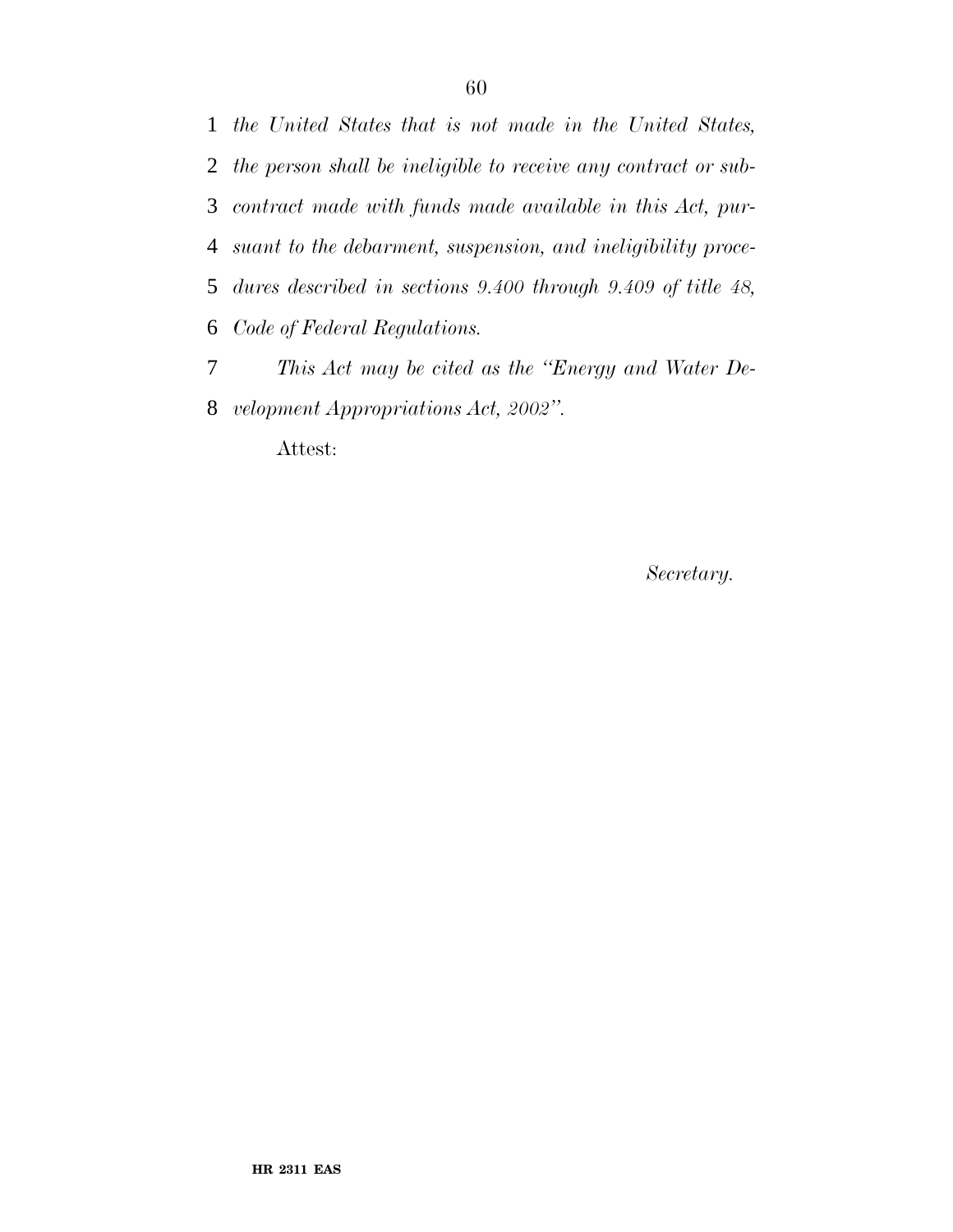

# **AMENDMENT**

 $\overline{\phantom{0}}$